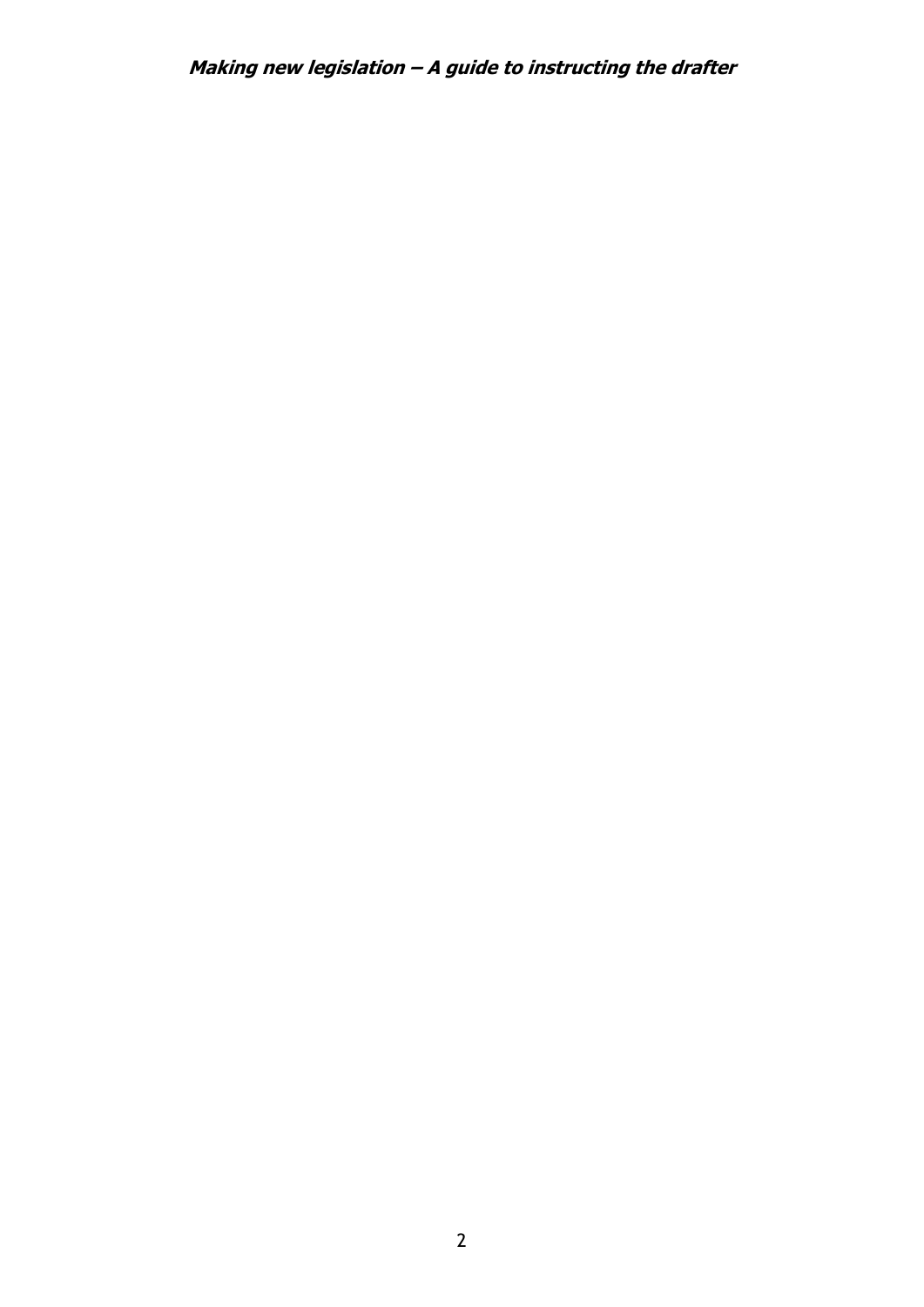# **Table of Contents**

| Appendix 1 - Steps in preparation of legislation up to finalising of draft 32 |  |
|-------------------------------------------------------------------------------|--|
|                                                                               |  |
|                                                                               |  |
|                                                                               |  |
|                                                                               |  |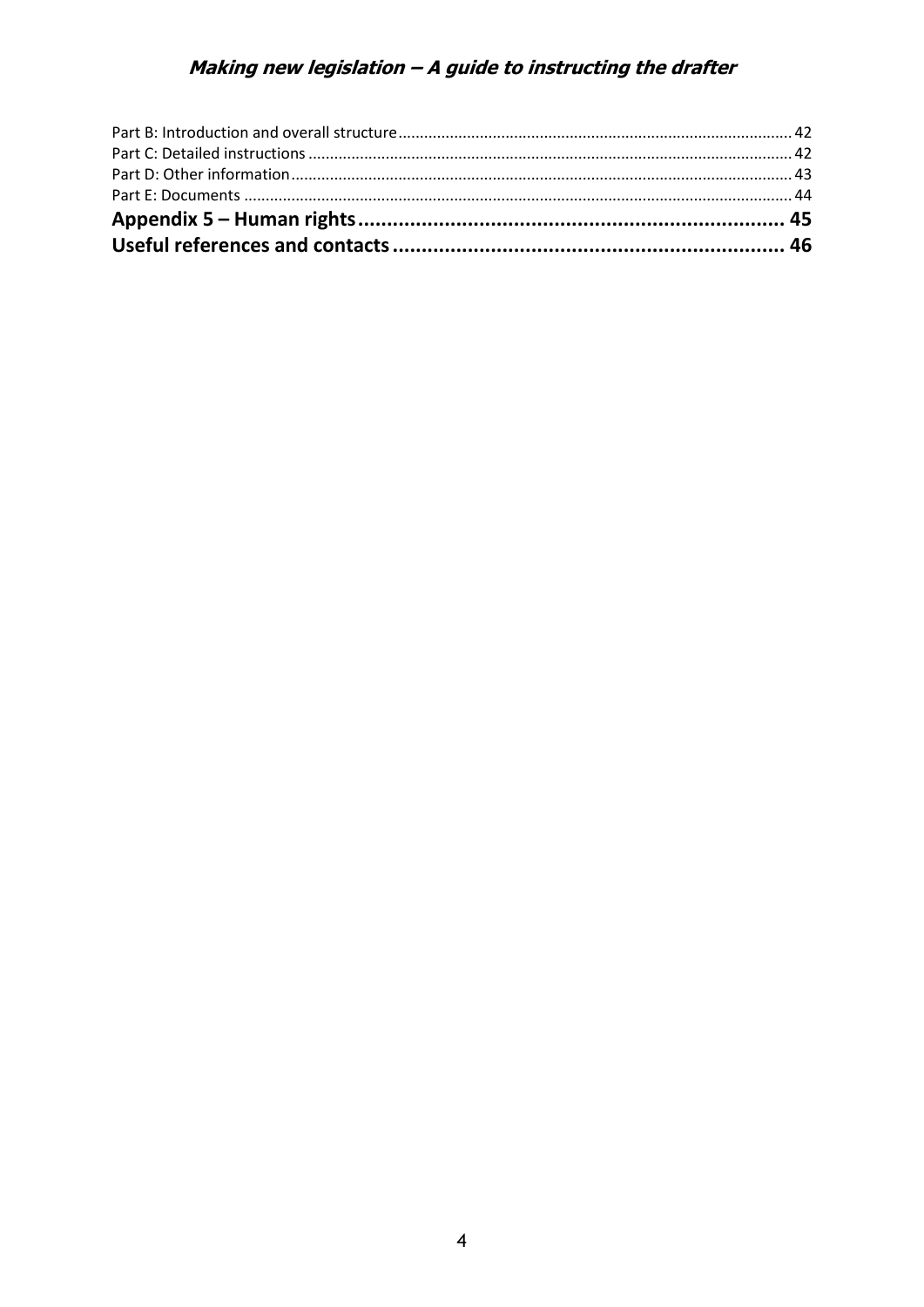# <span id="page-4-0"></span>**Chapter 1 – Introduction**

- 1.1 This guide is intended to help anyone who is required to instruct the Legislative Drafting Office ("LDO") to prepare new legislation for Jersey. It is primarily aimed at those who are engaged in larger drafting projects but we hope the general principles will assist with all drafting matters, including assisting officers of the States Greffe who might be instructing the drafter to prepare short Laws or amendments to legislation already lodged in the States. It explains the law-making process from the initial policy idea through the drafting of the legislation and its passage to becoming law, focussing on your part in the process and your relationship with the LDO. Though it tries to explain basic concepts for the beginner it should also aid more experienced instructors in understanding how Jersey's drafters can best be assisted in producing draft legislation.
- 1.2 The guide aims to assist you with:
	- The process for getting approval to draft new legislation
	- How to communicate your policy to the drafter in the best way to enable the new legislation or amendments to be produced
	- How best to work with the drafter during the drafting process
	- The steps to take to get your draft legislation ready for making.
- 1.3 There is other material available to give you detailed guidance as to procedure so the most important point for us to get across in this guide is that **you need to tell us in detail what you are trying to achieve in your own words**.
- 1.4 This guide is designed to accompany a day's course on how to instruct the drafter, which the LDO runs. The text replaces earlier guidance. It is a living document and will be updated from time to time and we welcome any comments or suggestions for improvements.
- 1.5 The importance of the instructing officer in the drafting process should not be underestimated. The drafters in the LDO draft the legislation and are responsible for the words used and the form and legal effect of the legislation, but do not decide the policy behind the content. Legislation is simply a means by which a policy promoted by our politicians becomes law. We aim to draft legislation that is legally effective, understandable and that implements the intended policy. Legislation aims to make a change to existing law; it should not make political statements nor include material that is merely window dressing or has no legal effect. You, on behalf of the Government of Jersey, are the policy makers and it is your words to the drafter that are important if the draft is accurately to reflect your policy objective. You are responsible for initiating and refining the policy to be given effect by the proposed new legislation. Your instructions are the means by which you communicate to us what the policy is and how you want it to be implemented, so that we may construct a legislative framework that has the effect you want. The drafter has a professional obligation to ensure that the legislation achieves your objective and does not produce any unintended side-effects. He or she needs therefore to understand the intended effect of everything you propose. This guide should help you communicate what you want to do in a way that is most effective for you and for the drafter. It also explains the various steps that must be taken to turn your policy into legislation.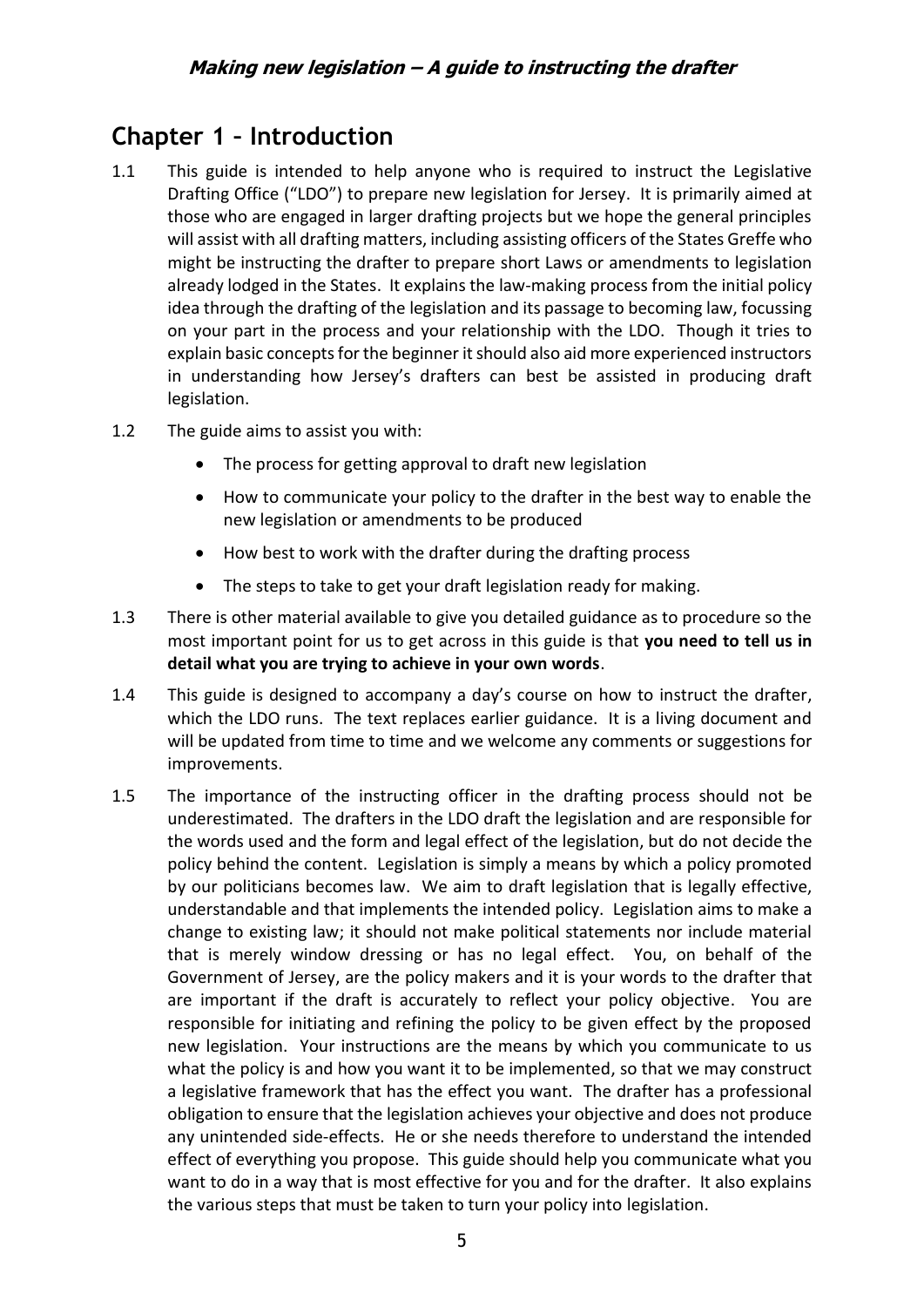- 1.6 The better the drafting instructions we receive from you, the more quickly a final draft will be produced and more importantly, the better that legislation will be. We will work as a team with you to produce the legislation but we each have our distinct roles within that team. We hope that this guide will help both you and us by considering our respective roles in the drafting process and providing practical information about what we need from you.
- 1.7 This guide assumes that it has been decided that legislation is needed to achieve your policy aim. But please remember that many policies can be implemented without legislation and if there is any doubt you should check whether you can proceed without legislation or use existing statutory powers to achieve your goal. Our colleagues in the Law Officers' Department ("LOD") may be able to advise you if you are unsure.
- 1.8 The LOD Advice Team are often engaged to facilitate the process of progressing Jersey legislation (both primary and secondary legislation). LOD's role is separate from that of the Legislative Drafting Office, but the two work closely together. Some further information about LOD's role is provided later in this guide, but in summary the role of an LOD legal adviser in a legislation project might include:
	- 1) giving legal advice and assistance to the instructing Department with regard to the preparation and content of drafting instructions for proposed legislation;
	- 2) giving legal advice to the instructing Department and the LDO during the drafting process (e.g. on customary law, human rights and other legal issues that may arise);
	- 3) carrying out a penalty review for the Attorney General and preparing a human rights memorandum of advice so that the Minister can give a compatibility statement under Article 16 of the Human Rights (Jersey) Law 2000;
	- 4) briefing and supporting the Law Officers who will be advising the Minister and Assembly members on legal issues during any debate on the legislation;
	- 5) preparing a comprehensive Royal Assent memorandum and liaising with the Ministry of Justice in order to obtain Royal Assent for a draft Law.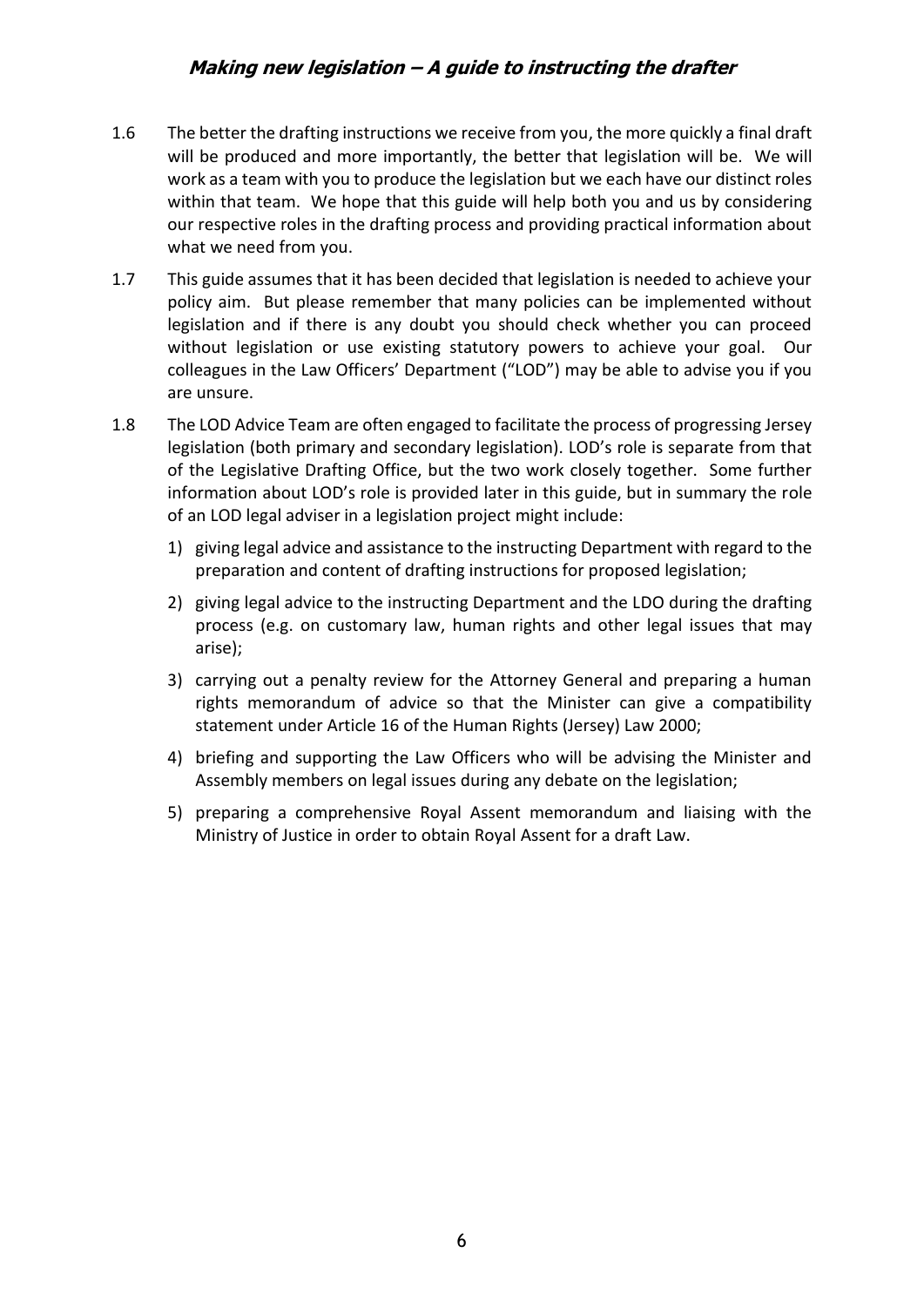# <span id="page-6-0"></span>**Chapter 2 – Authority to draft and types of legislation**

# <span id="page-6-1"></span>Government Legislative Programme

- 2.1 The drafting of any legislation for the Government of Jersey cannot commence unless there is political endorsement. A new process to enable the Council of Ministers ("COM") to maintain regular oversight of the policy and legislative priorities that underpin the Government Plan was approved in 2019 and was revised in 2021. Known as the Government Legislative Programme (or "GLP") it is facilitated by the Strategic Policy, Planning and Performance Department (known as "SPPP" or "SP3") in close coordination with the LDO. The Government Plan sets out a detailed action and resourcing plan for the forthcoming year and an outline plan for the following 3 years. The GLP a single shared plan of legislative priorities (including those falling outside of SPPP) needed for the Government Plan, to meet international obligations or as a result of a proposition agreed by the States Assembly. COM will review and update the GLP annually as part of its review of the Government Plan for the following year, with 6 monthly consideration of urgent and unforeseen matters that may need to be added.
- 2.2 The GLP covers those policy projects that will require legislation other than those classified as "minor and routine" which are not expected to take up more than a day or so's drafting time. Using the Perform platform the GLP enables the LDO (and others) to see the relative priorities of forthcoming as well as existing legislation projects. It also provides a visual representation of the full demand which Government can then seek to match to its collective capacity. Where demand exceeds capacity, it will take the form of bottlenecks in the process, for example within an individual policy team, in the capacity of the LDO, the agenda of COM or Assembly debate time. SPPP will seek to identify those potential bottlenecks in advance and provide COM with the usual 3 options for any project:
	- 1) add more resources by moving staff, adding consultancy support or fixed term appointments; and/or
	- 2) change the quality amending the intent so that less legislative drafting time is required; and/or
	- 3) delaying other projects in order to free up capacity to meet a higher priority demand. This would always be a political decision.
- 2.3 Once instructions are received the LDO will be able to assess the size and complexity of legislation projects and give guidance as to what is a reasonable time frame for their completion. The GLP needs to be reviewed frequently to record progress and adjust timetables for each project. Urgent and unforeseen matters can be added when and where necessary once they are approved by COM.
- 2.4 All legislation projects will still require a Ministerial Decision ("MD") from the relevant Minister, whether the project is a programme item (i.e. on the GLP) or a minor and routine matter. Minor and routine matters are accommodated by the LDO alongside the programme items. If more drafting resources are required than can be accommodated in about a day the Principal Legislative Drafter ("PLD") will inform SPPP so that the project can be incorporated into the 6-monthly review process described above, or on an exceptional basis if urgent. It is thus important that before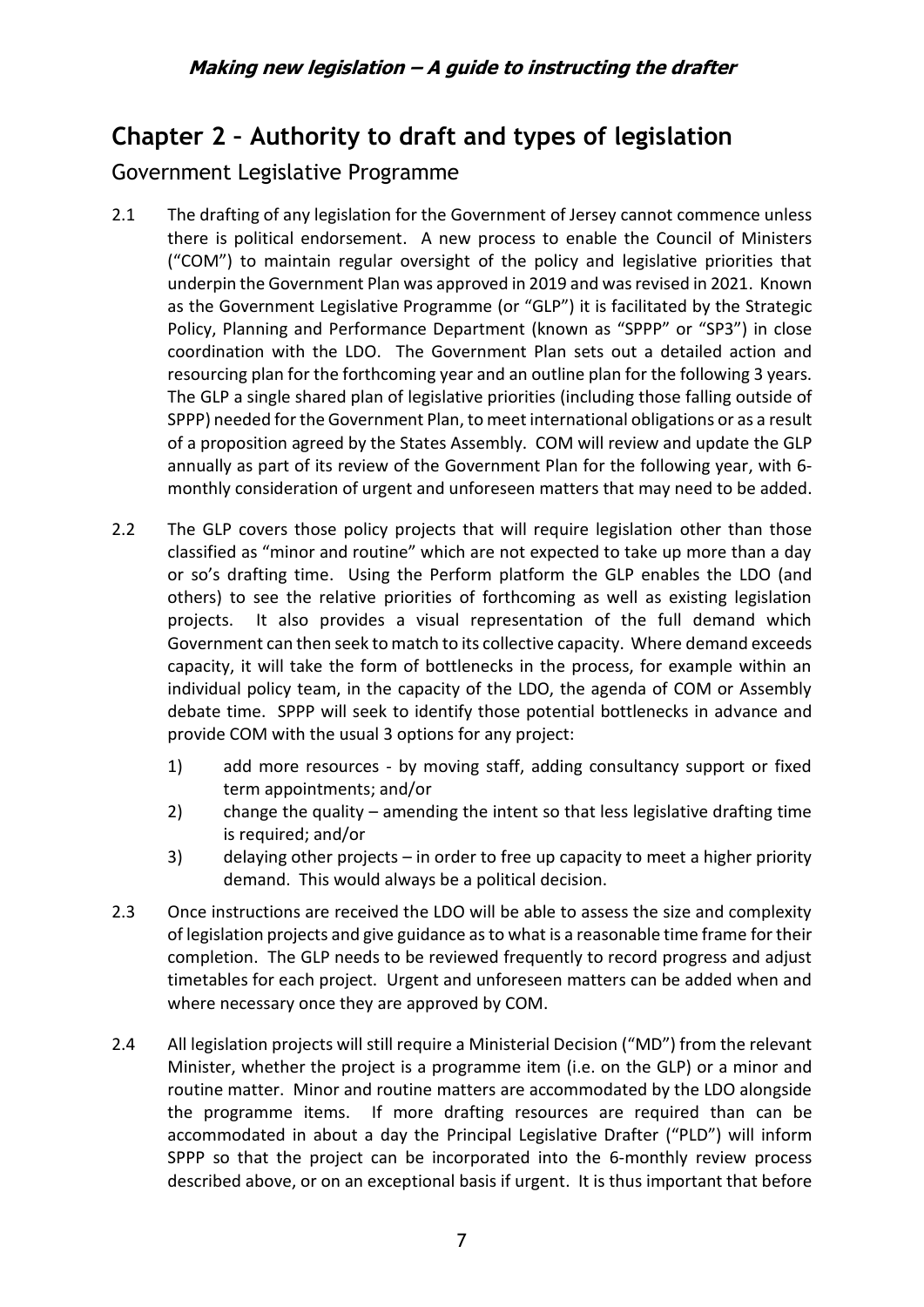you approach us with instructions your project is on the GLP unless it is a minor and routine item.

### <span id="page-7-0"></span>Prioritisation of legislation: practical points

2.5 The order in which legislation is allocated for drafting will largely be determined by its place on the GLP. However, if there are undue delays in progressing legislation, less urgent matters may overtake more urgent ones. The drafters all have a number of drafting projects on the go at any one time and will use the periods when higher prioritised legislation is out of their hands to work on lower priority matters. In practice, therefore, the best way to keep your legislation at or near the top of the list is to respond quickly to drafts and queries from the LDO.

### <span id="page-7-1"></span>Preliminaries to writing drafting instructions

- 2.6 Before writing your drafting instructions you may find it useful to have a preliminary discussion with the PLD to clarify drafting matters that may impact on policy issues and to work through possible legislative or other means of implementing the proposals. It is also useful as a means of identifying at an early stage issues that may be contentious or complex and of resolving legal difficulties. If you wish for general legal advice, including advice as to compliance with the European Convention on Human Rights, you should consult a lawyer in the Advice Team of the Law Officers' Department. You may also wish to seek an indication from the PLD as to the likely timescale for the drafting of the legislation from the point of view of availability of a drafter. However, please note that until the drafting instructions have been received it will be very difficult to give a realistic estimate of when drafting can start and you can be given only a snapshot of the current state of play and known future workload. Pressure of work fluctuates, and we won't know what other work may come in ahead of your matter, never mind being able to give a realistic estimate of how long the drafting will take before we receive the instructions. If the legislative proposal is subject to an implementation date dependent on external factors or has been agreed by COM or a Minister then you and the drafter need to agree from the outset a timetable working backwards from that date, allowing for all the stages in the process outlined in this guide. Please note that if instructions are delivered later than as provided for in this timetable or for whatever reason drafts cannot be delivered by agreed dates, it is likely that the project cannot be delivered on time so we advise you to allow for slippage. **You cannot reduce the time agreed to be allowed for drafting and expect the end delivery date not to change accordingly**. Appendix 1 sets out the steps in the preparation of legislation up to the time of finalising the draft. For any particular project it is useful to work backwards from the bottom adding timings for each stage seeking advice from the drafter. You may be surprised by how long the process takes. In a draft of any substantial size you are likely to need a number of months just for the drafting stage.
- 2.7 Once you have prepared your drafting instructions they should be sent to the PLD. They will then be allocated to a drafter as soon as he or she has spare capacity to take on another matter. It is important, as soon as you have spent the time you need on the work, to get the instructions and any subsequent comments on a draft to us as soon as possible, as this will make it less likely that the allocated drafter has turned to other work in the meantime.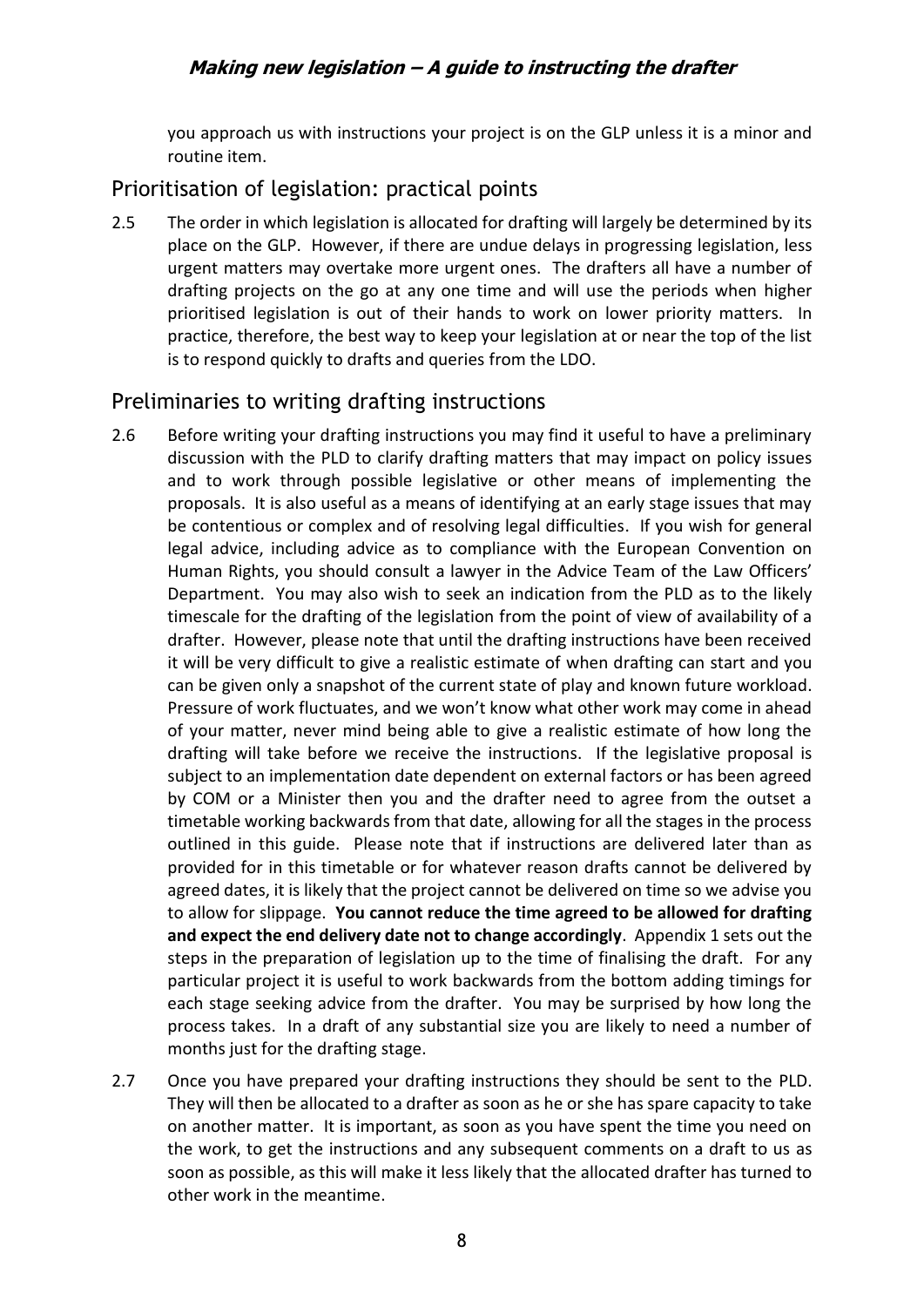# <span id="page-8-0"></span>Types of legislation

- 2.8 This guide tends to refer to legislation generally but there are 3 main types of legislation you may find yourself instructing us to produce:
	- **Laws**: Also referred to as "primary legislation", Laws are the most important type of legislation and must be passed by the States and sanctioned by the Queen in Council. Draft Laws have to be lodged *au Greffe* (published and circulated to States Members) for a minimum of 6 weeks before they can be debated by the States, unless (which happens only rarely) the States waive this Standing Order requirement. Once adopted by the States they are sent to the Ministry of Justice in London with a report from the Law Officers' Department advising that they are considered not to conflict with the UK's international obligations, including the European Convention on Human Rights ("ECHR"). Once a Law has received Royal Assent at a meeting of the Privy Council it must be registered in the Royal Court. It will come into force usually either a given number of days after registration or commenced by an Act of the States (what used to be called an "Appointed Day Act"), or occasionally by commencement Order. A commencement Act is required to be lodged *au Greffe* for a minimum of 4 weeks but otherwise is dealt with in the States in a manner similar to Regulations. Laws are subject to little constraint on what they may contain, provided that they do not breach fundamental legal or constitutional principles (e.g. human rights) or international obligations extended to Jersey.
	- **Regulations**: The most formal type of secondary legislation, Regulations are made by the States and are required to be lodged and debated in the same way as Laws. Once made they usually come into force as stated in the Regulations themselves.
	- **Orders**: the most common type of secondary legislation and are made by a Minister, who will be cited in the words of enactment. Orders are currently made by the Minister's signing the Order and attaching a seal. Once made, they are laid before the States and any Member may bring a proposition within 3 sittings to annul the Order, whether or not it is already in force. There is no power for the States to amend an Order.

There are also less common types of instrument such as Rules or Bye-Laws. In some circumstances UK legislation has been extended to Jersey, usually by Order in Council, which is also part of the body of Jersey law though it is made in Westminster.

- 2.9 Appendix 2 sets out the procedure for making the 3 main types of legislation. Secondary legislation, whether Regulations, Orders, or any other type, derive their powers from the primary legislation, also known in this context as the "parent Law". Secondary legislation must not extend beyond the powers given by that Law. If it does so it is said to be "*ultra vires*" and its legality may be challenged in the courts.
- 2.10 It may be that you can achieve what you need to achieve by using powers set out in an existing Law, so you should look at that and if appropriate seek advice on the extent of the legal powers. The powers in the Law will state whether they may be exercised by Order or Regulations and set out any other procedural requirements such as who may need to be consulted. Any major new innovation or scheme is likely to require a new Law. The drafter will decide on the scheme of the legislation, including what should go in the Law and what should go in Regulations or Orders, though you may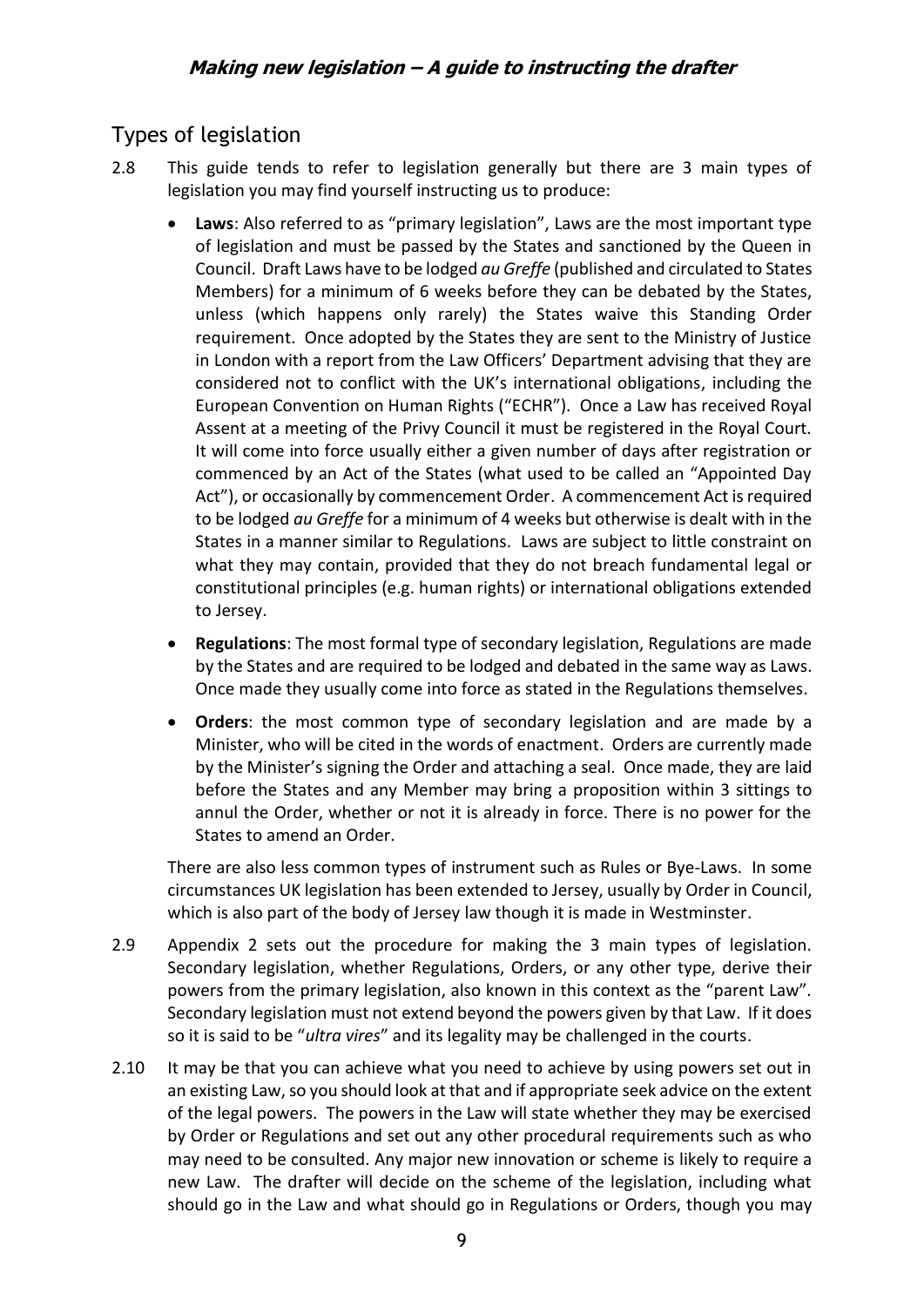express your views. Generally Regulations contain the more important matters of secondary legislation, including where power is given to amend a Law (sometimes referred to as a "Henry VIII" clause because an early example of such a power was conferred on King Henry VIII by the Statute of Proclamations 1539). More routine and less controversial matters, as well as things that need amending frequently like fees, are usually contained in Orders because they can be made by a Minister without the need for a lodging period. As you will see from the next chapter it is important to explain the totality of your policy so that the best legislative vehicle for each aspect of your policy can be determined, and not to forget that if secondary legislation is needed, the project is not complete until that is in force too.

# <span id="page-9-0"></span>Provisions in legislation

- 2.11 Legislation tends to follow a set structure or order of provisions which makes it easier for people to find their way round. Accompanying any legislation going to the States is a Report written by you and added at the end of the drafting process (see paragraph 7.8) and all draft legislation will have an Explanatory Note. This is completed by the drafter once the text of the draft is virtually settled, summarising only the legal effect of the changes to be made by the draft legislation. In any substantial piece of legislation there will follow a table of contents before we reach the actual text. You will then find the title of the legislation (known as the short title in the case of a Law) and (in the case of a Law only) below it the long title setting out in a full sentence what the Law does. In the case of secondary legislation, this part of the draft contains instead reference to the powers under which the legislation is made are cited.
- 2.12 Laws and Orders are divided into a number of Articles (with numbered headings in bold – in Regulations the term is not "Articles" but "Regulations"). The first Article is usually headed "Interpretation" and provides a glossary of terms used in the legislation which are chosen by the drafter (it is not your responsibility to define words for legislation though you will need to explain what words you use in the instructions mean). You will then find the more important provisions of the legislation, and towards the end of the draft provisions covering enforcement, including offences and penalties, transitional and saving provisions designed to ensure a smooth transition from the old position to that under the new legislation, repeals, consequential amendments to existing legislation and, lastly, the citation and commencement provision, giving the name by which the legislation may be referred to (citation or short title) and when it comes into force. A large piece of legislation may be divided into a number of Parts and, following the citation and commencement provision, one or more Schedules containing matters of detail that are best covered separately. A sample of a fictitious Law pointing out some of these points is included as Appendix 3.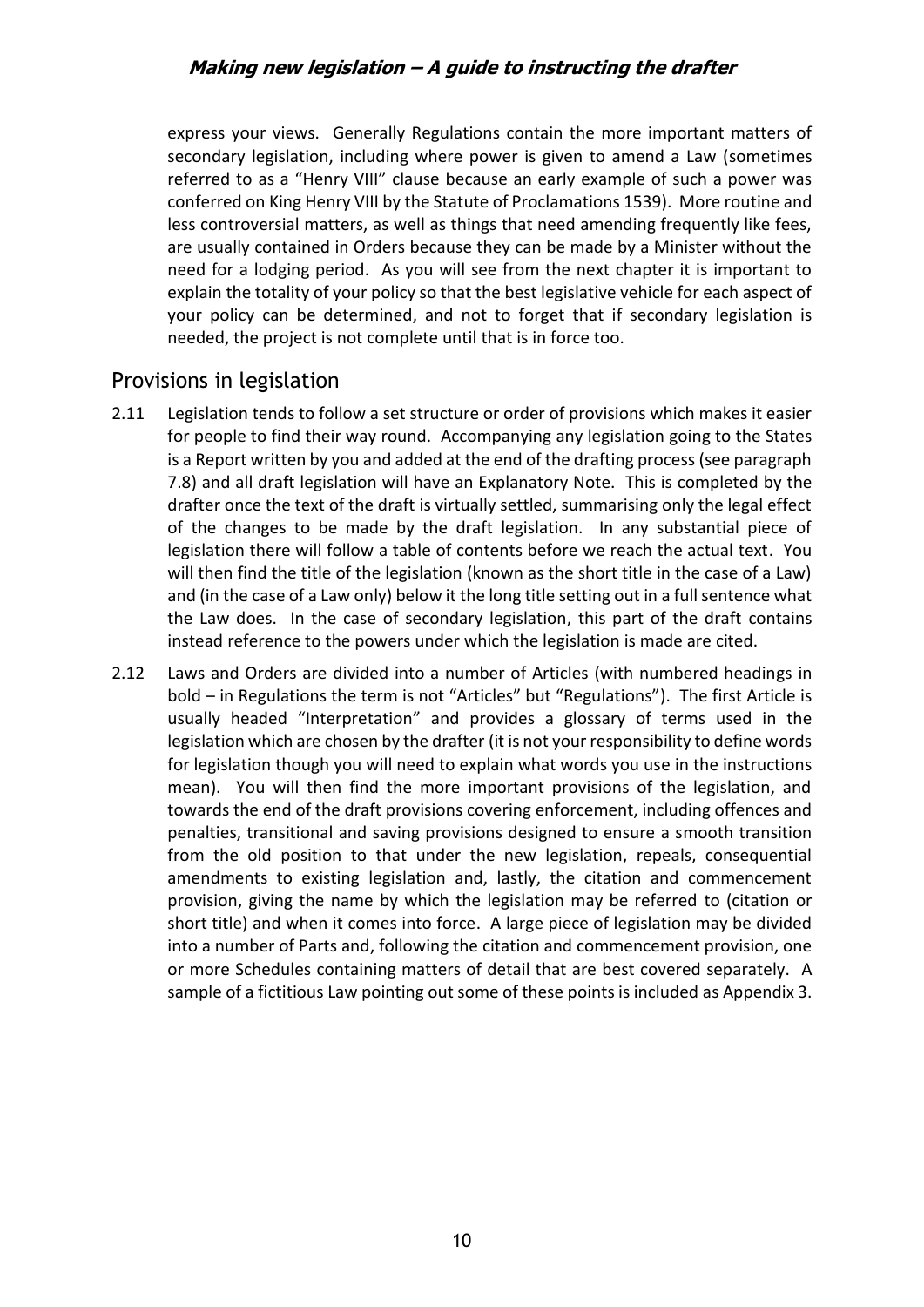# <span id="page-10-0"></span>**Chapter 3 – Writing drafting instructions**

# <span id="page-10-1"></span>Starting off

- 3.1 Before you start writing drafting instructions you must have a clear policy in mind. Your Department must have a clear mandate to follow a certain course of action that requires legislation. Without that, you cannot produce effective drafting instructions. One way of looking at the matter is to think of yourself as the architect whose job it is to design a building for the drafters to build in the form of the legislation. Without knowing what sort of building is required - what it is to be used for, how big it is to be, some idea of what it is to look like - you cannot possibly draw up the plans in terms of drafting instructions. Make sure the policy is clear; if you are stuck, the chances are it is not, and someone needs to develop it further.
- 3.2 When developing policy, if that is your job as well as working up the drafting instructions, don't hesitate to seek help from all sources. Other parts of government may assist. Chapter 6 on consultation tells you who needs to be consulted but it may help you to have some dialogue with the consultees in advance. You may also find it useful to approach outside bodies for inspiration. One useful source of information may be the UK Government Department responsible for the policy area concerned. It may also be worth your looking at how the problem you are trying to solve has been dealt with in Guernsey or the Isle of Man or one of the overseas territories that has a similar structure to your particular area. The Internet will inform you of what is happening in your area across the world and you may readily glean inspiration from papers produced by many other Governments.
- 3.3 If this is the first time you have been asked to write drafting instructions, you may feel daunted by the task but take heart. You do not need to be a lawyer to do this task effectively. You do not need to write in some special legal language. You need only to express yourself as simply and as clearly as possible. Do not expect the drafter to know anything about the subject matter. You should avoid jargon, acronyms or terminology that is peculiar to your speciality, but if you have to use these terms you must explain what they mean, if necessary, by including a glossary of terms. The best instructions will simply describe your policy objectives and how they are to be achieved. But you will need to work out in considerable detail what you want. You should start from the current state of the law and then particularise all the changes that are needed.
- 3.4 A common mistake is to be too brief in writing instructions, which should almost always be longer than the resulting legislation. In the case of a small matter, we might expect to see 5 pages of instructions for every page of legislation produced from it, though the larger the matter the smaller will be this ratio. This is because you will need to explain what you are trying to do before you particularise each aspect of your instructions. It is important to try and cover all aspects of your policy if you can. We do understand that sometimes it is only when you see a draft that you see the holes and that sometimes new matters crop up. But what may seem like a small addition to you, and would have been a small matter for us to include in the first draft, may require a huge amount of redrafting if we have to include it later on when it may even undermine the chosen structure of the legislation. **Please do not anticipate future**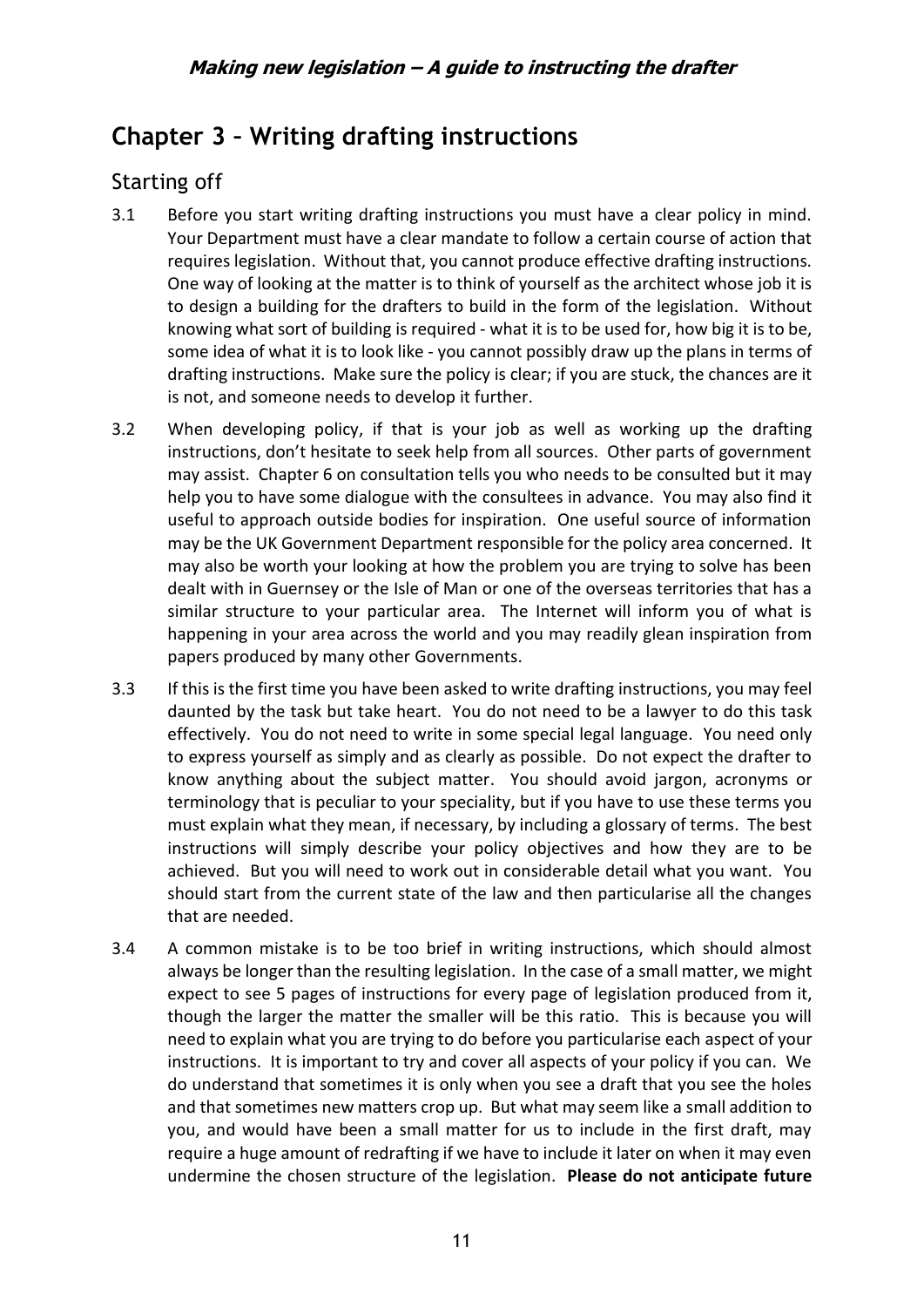**legislative changes.** It is for the later Law to make consequential amendments to earlier legislation.

- 3.5 Let us give you an example of how you might approach the task of writing instructions. Suppose you want to regulate a certain commercial activity. You've decided that nobody should do this activity without a licence granted by a Minister. That all sounds very simple until you think it through. You should find yourself asking:
	- 1) Who exactly do I want to regulate? Everyone who does this activity or only those who do so on a commercial basis? How do I define those whom I wish the new legislation to cover? What exemptions should there be, if any, from the licensing requirement?
	- 2) Who qualifies to apply for a licence? How do people apply for a licence? Who grants the licence? How long does it last? Is there a licence fee? What criteria determine whether or not the licence is granted? What representations can applicants make? Can other people object to a licence being granted? How do they do this? What time limits are there? Does the licence have to be displayed? What happens if it is lost or destroyed?
	- 3) What happens when a licence is refused? What reasons must be given? What about appeals against the refusal of a licence? Who hears the appeals? Within what time limit? What happens while an appeal is pending: can the person continue to operate? Is there to be a system of third-party appeals? Is there a further appeal to a court or tribunal? Which one? Is this a new body? If so, how is it constituted? Who are the members? Who appoints them? What are their qualifications for appointment? Their terms of service? Remuneration?
	- 4) What happens if someone carries on the activity without a licence? Is this to be a criminal offence? What court has jurisdiction? What is the maximum penalty for the offence? Is there an offence of making a false representation in order to obtain a licence? Or one of displaying a false licence?
	- 5) What about people lawfully carrying on the activity before the legislation is passed? Can they carry on without a licence? For how long?
	- 6) What consequences are there for the existing law? Do I know of other legislation that might need amending in consequence of the new proposals?
	- 7) What powers do I need the drafter to include to enable the details of some of these matters to go in Regulations or Orders? Which is more appropriate: Regulations or Orders?
	- 8) Are the proposals based on an existing licensing system elsewhere or should I look and see what happens in the UK? In Guernsey? Elsewhere? What legislation is in existence elsewhere that might assist me with the policy or the drafter in producing the legislation?
	- 9) When do I want my new legislation to come into force? (Please see paragraph 2.5 on timetabling). As soon as possible or are there things that need to be done first (e.g. Regulations may need to be drafted under a Law, administrative procedures changed, new people appointed, training given)? Do I want a facility to bring the Law into operation at a later date when all the necessary things have been done? Do I want to be able to bring some provisions of the Law in earlier than others?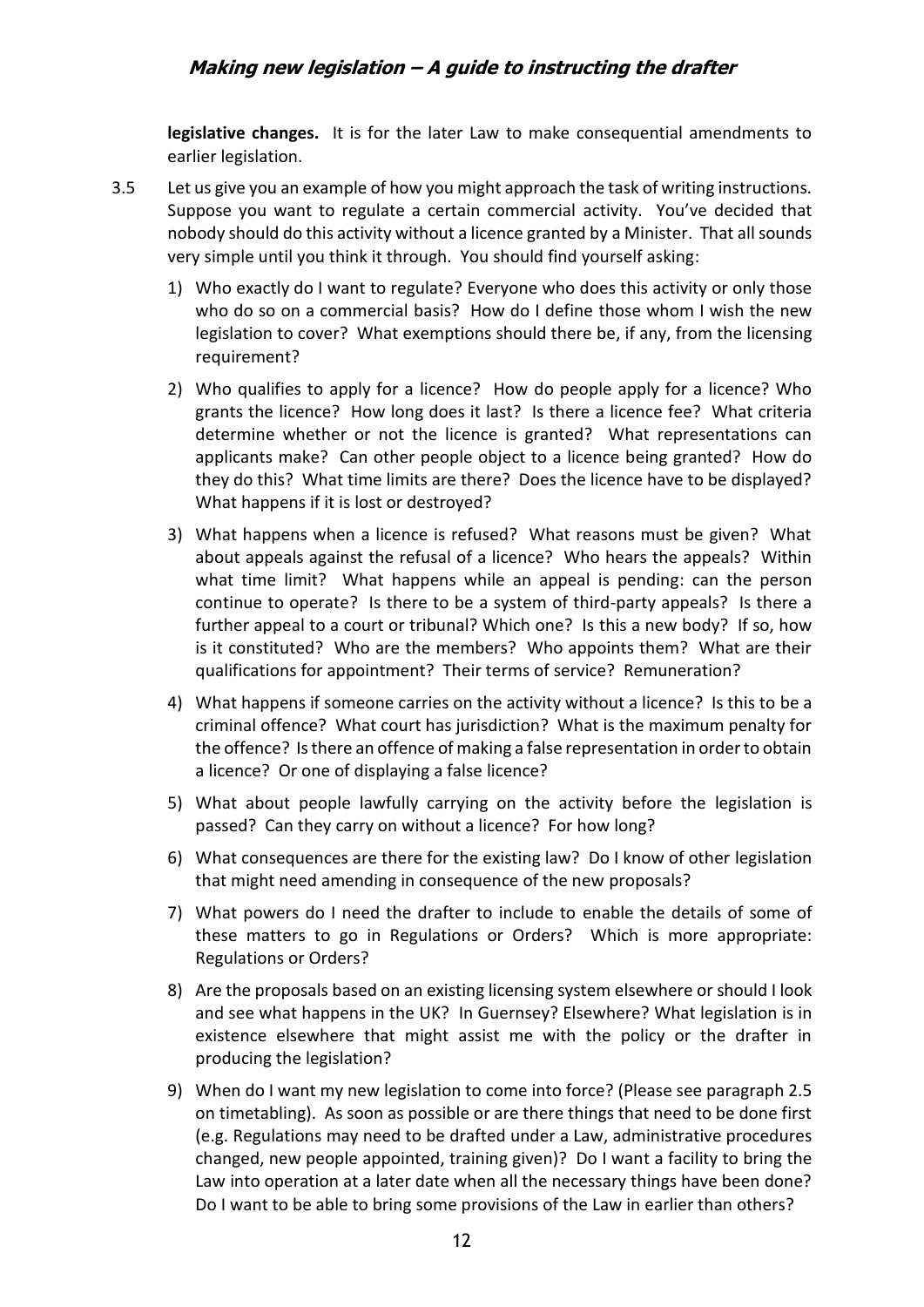- 3.6 This is a brief list of the sort of matters that are likely to require consideration in any new licensing scheme. There will be many others, some of which are unique to your particular project. The important thing is to work out what you want as fully as possible. You won't think of everything; that is quite normal. Expect the drafter to come back to you asking, "what about…?" But if you try and cover as much as you can yourself in advance you will be saving your time and ours. Instructions that say little more than "please provide for a new licensing system for producers of X" will be rejected and more detail requested. It is not for the drafters to fill in the detail for you and substitute their solution for yours.
- 3.7 Another source of inspiration may be the Common Legislative Solutions which some drafters in the UK have produced. You will find on the websites of the Scottish and Welsh Governments at: [https://www.gov.scot/publications/guidance-instructing](https://www.gov.scot/publications/guidance-instructing-counsel-common-legislative-solutions/)[counsel-common-legislative-solutions/](https://www.gov.scot/publications/guidance-instructing-counsel-common-legislative-solutions/) and [https://gov.wales/common-legislative](https://gov.wales/common-legislative-solutions-a-guide-to-tackling-recurring-policy-issues-in-legislation)[solutions-a-guide-to-tackling-recurring-policy-issues-in-legislation.](https://gov.wales/common-legislative-solutions-a-guide-to-tackling-recurring-policy-issues-in-legislation) They are provided to direct policy makers to the ways commonly occurring matters have been dealt with in existing legislation in the UK. Use them to inform and guide your thinking where they happen to cover a matter relevant to your policy.



# <span id="page-12-0"></span>How to structure drafting instructions

- 3.8 It is usually best if you start out with a general statement of your aims and then go into detail further on. Your general statement will be an introduction to the policy, explaining the background to it and providing an overview. You might wish to cover the answers to the following questions:
	- Why is legislation needed?
	- What effect is the legislation to have?
	- How will it achieve that effect?
	- How will it affect existing law and practice?

If you know of any legal or practical difficulties that might affect the proposals, mention them here. For example, existing provisions may have been the subject of an unexpected judicial decision or adverse comment in court.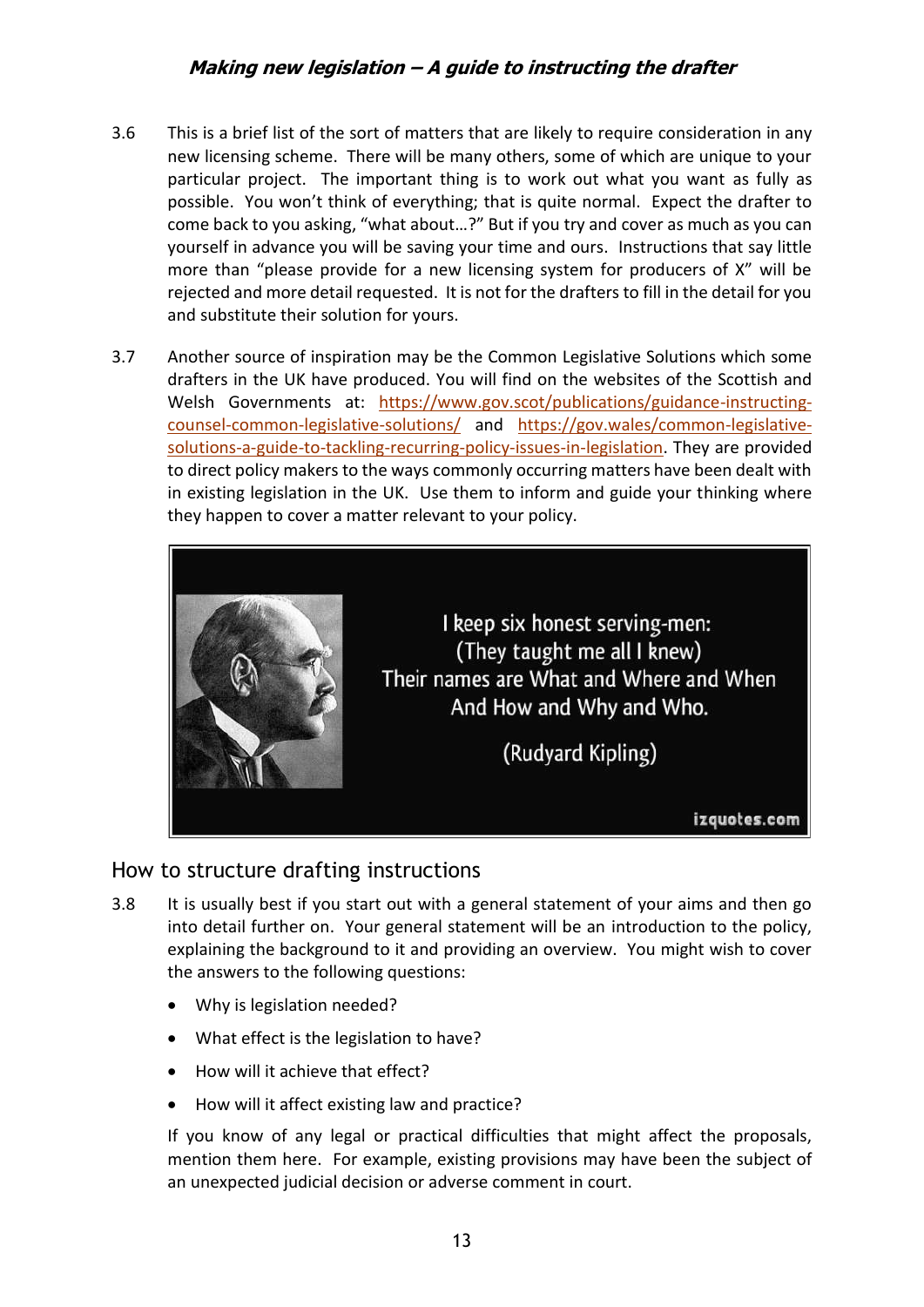3.9 The detailed instructions should provide a complete narrative of the matters to be included in the legislation. It is best to work through each stage in logical order, considering each aspect in detail. Points 1) to 9) above may provide you with some inspiration and indicate the sort of level of detail you should go into.

### <span id="page-13-0"></span>Documents in support

- 3.10 You should include with your instructions any background papers of relevance, or a hyperlink to them, for example:
	- 1) Policy papers relating to the Ministerial decision to proceed with the legislation;
	- 2) Any consultation documents on the topic;
	- 3) any papers that have been lodged or debated in the States on the matter;
	- 4) Any decision of the courts that has given rise to it;
	- 5) Any legal advice (there is no difficulty in sharing LOD advice with the LDOus);
	- 6) Any EU or international documents that the legislation is to implement.
- 3.11 However, please do not use background material as a substitute for your own analysis. It is of no help to us unless you explain its relevance. There is no need to provide copies of any legislation from the UK to which you refer but it may save us some time if you provide a copy or a link to any other legislation. It also helps if you cite the legislation or any sections of it clearly and fully, preferably including the chapter or SI number or equivalent if possible. Please remember that importing provisions of legislation from elsewhere will not necessarily produce the same result locally. Moreover, it may not be appropriate in its current form if it is designed for a much larger jurisdiction with multi-tiers of government. For example, a Secretary of State may want regulation-making powers to be able to direct the action of all local authorities in England and Wales, but a Minister in Jersey does not normally need a power to make an Order telling himself or herself what to do. It is quite common in Jersey to follow UK legislation with adaptations where there are valid reasons for mirroring UK law. But taking legislation from elsewhere and indicating what adaptations you wish to include is highly risky, particularly if you are not a lawyer yourself. It is always better to state what you want in narrative form.

# <span id="page-13-1"></span>Why are instructions in the form of draft legislation such a bad thing?

- 3.12 Many people believe that trying to draft the legislation themselves will save the drafter time and make his or her task easier, thus speeding up the process. In fact the converse is true, whether the draft is prepared by you or copied from other legislation.
- 3.13 When we read a ready prepared draft we can only discover the effect of the words you have written, not what you intended or what is needed. If you send us a draft instead of a narrative brief you will be diverting your own valuable time away from your task of working up the policy, which is your expertise, in order to express yourself in the language of the resulting legislation, which is the drafter's expertise. When he or she receives a draft, the drafter cannot know whether it correctly expresses your policy. The drafter has to start by converting it back into narrative and then asking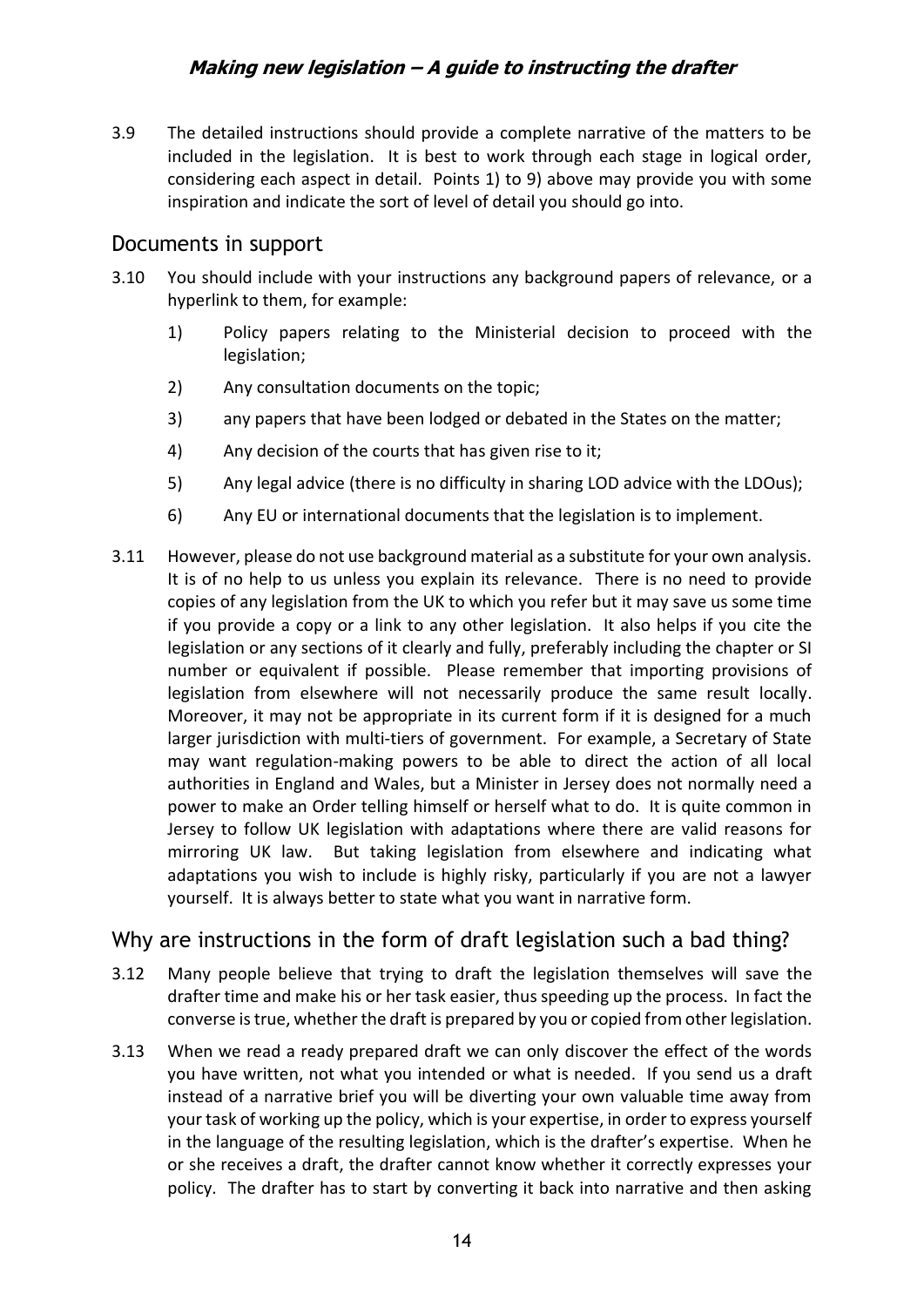you if that is what you meant, which wastes more of your time and the drafter's time. This may bring to light that the draft does not achieve your policy, but it may not, especially if the policy is complex. You vastly increase the risk of the draft not being what was needed if you have drafted it yourself.

- 3.14 It is often said it is like sending someone a completed crossword and their then having to work out what the clues were; they may get a different result from that of the compiler. Another analogy is that of a patient who goes to the doctor and requests a particular treatment rather than describing his symptoms. He may do that because his friend had similar symptoms and was prescribed a particular drug, but just because a particular provision is right for the UK it does not mean it is right for Jersey; as explained above, you cannot assume that the state of the law is the same in both places because it frequently isn't and the structure of Government is undoubtedly different, which often means a far simpler structure will suffice. The drafter can better work out what you need from a simple exposition of the problem rather than your presenting him or her with what you think is the legal solution.
- 3.15 In summary, drafting instructions should ideally:
	- 1) be in narrative form, broken up into easily readable numbered paragraphs and paginated and dated;
	- 2) contain a general statement of the aims of the proposed legislation and the means by which it is suggested they be achieved;
	- 3) give specific instructions as to all matters to be dealt with by the proposed legislation;
	- 4) identify any difficulties of a legal, administrative or other nature that appear to be involved;
	- 5) refer to other similar or existing legislation that may be affected or require modification;
	- 6) identify any relevant legislation from other jurisdictions;
	- 7) be accompanied by any relevant case law, opinions from in-house lawyers or outside lawyers, or reports of committees or working parties, that are relevant to the legislation; and
	- 8) provide express instructions about the commencement, transitional provisions and extent of regulation-making powers required (this is very important to avoid misunderstandings and difficulties at a later stage, and assists with timetabling).
- 3.16 Drafting instructions should not:
	- 1) raise or refer to matters of principle or policy not covered within the ambit of the specific approval of COM or the summary of proposed content accompanying the MD or submission for inclusion in the Government Legislative Programme;
	- 2) merely paraphrase those submissions; they will normally cover general principles whereas the instructions should contain all relevant matters of detail; or
	- 3) take the form of draft legislation: reference to provisions of other legislation or model Bills may be made, but this should not be used as a substitute for detailed narrative instructions explaining the proposals.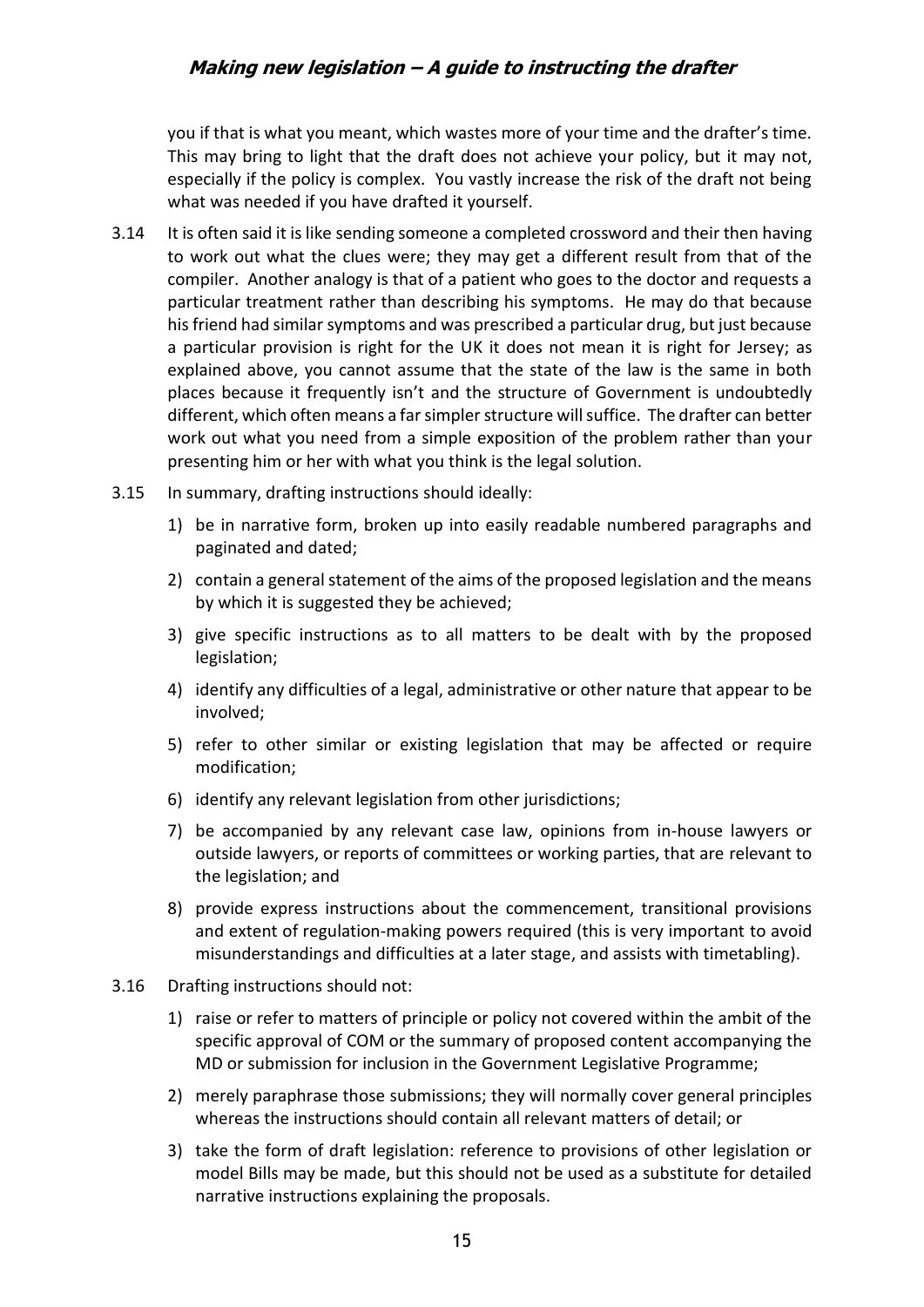- 3.17 10 points to remember when writing instructions:
	- 1) You are the expert in your field: assume the drafter knows nothing about the subject and tell him or her the story as you would to any other person who does not know the subject.
	- 2) Try to work out the policy in full before you start writing.
	- 3) Be consistent in your use of language. If you refer to one term to mean one thing and then use another term later on the drafter will think you mean something different. But don't feel you need to limit yourself to text – sometimes tables, flowcharts and diagrams will help you spot gaps or clarify your analysis.
	- 4) Check that the policy proposals expressed in your instructions are consistent with each other.
	- 5) Check that any procedures requested in your instructions are complete and do not lead to any dead ends. Use a flow chart if it would help.
	- 6) Ask yourself in relation to each element of the policy: Who? How? Where? When?, etc. It may be helpful for you to bear in mind Kipling's honest serving men or the **WHIB** checklist. In the context of a regulatory Law the sorts of questions to be answered and points to be spelt out in the instructions are —

**What** is to be regulated? By **Whom**? **Who** is to be regulated? (E.g. should there be exemption from the regime?) **When** are they to be regulated? **What** coercive powers is the regulator to have to obtain information, enter premises, inspect documents and so on? **How** is the regulatory regime to operate? If a licensing regime is involved **how** are those required to hold them to go about applying for a licence? **How** is fitness to hold a licence assessed? **How** are licence holders to prove compliance? **If** they comply what happens? **If** they do not comply what sanctions are to be available? **But** (every regime has exceptions).

- 7) Keep testing the policy as you write: how will it work in practice?
- 8) The more information you give to the drafter the better he or she will be able to give you a draft that does what you want, and fewer queries will be raised.
- 9) Make sure you identify what you want to include in secondary legislation.
- 10) When you have finished, put the instructions away for a few days and then re-read them. This can help to reveal unclear areas, internal inconsistencies and gaps. It may be helpful to pass them to a colleague to read.
- 3.18 A general checklist of matters that may need to be included in drafting instructions is in Appendix 4 to this Guide. **If your instructions are to uprate fees there is an application to help you. Please ask the LDO if you cannot access it**.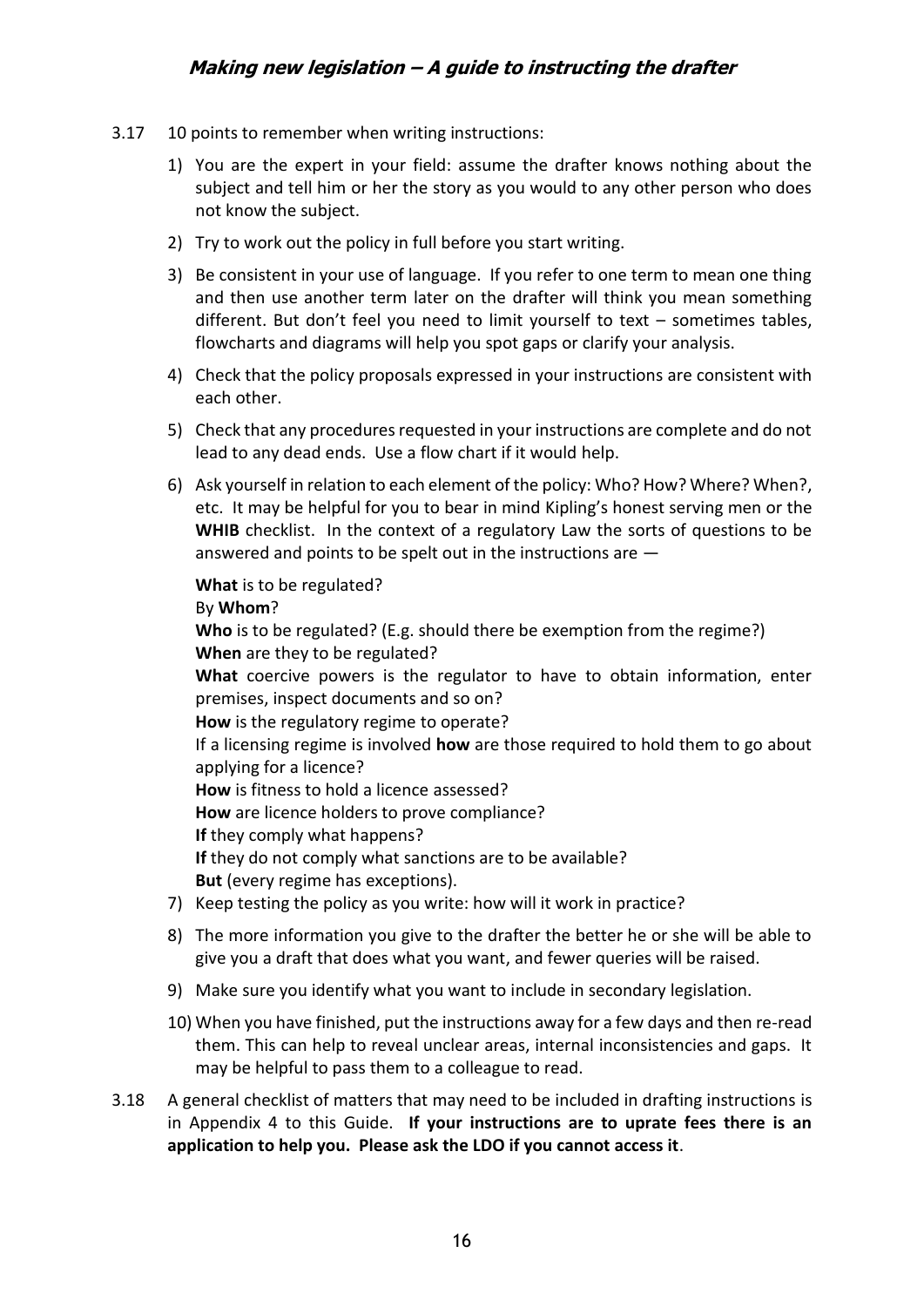# <span id="page-16-0"></span>**Chapter 4 – Submitting your instructions**

- 4.1 Your instructions should be emailed to the Principal Legislative Drafter ("PLD") along with the MD giving authority for the drafting of the new legislation and indicating the preferred timescale or level of urgency. The PLD will have a general look at them to gauge the size of the task involved and if the matter is not to be allocated very shortly to a drafter, will indicate to you how long it will be before it is allocated. **If you do not hear from the PLD within 2 working days, you are advised to contact the PLD just in case the matter has gone astray or been overlooked.** Since 2020 the process has become semi-automated with the installation of DOMIS (which stands for Drafting Office Management Information System). The PLD enters every drafting matter into DOMIS and the process of informing you and the drafter who has been allocated is now done by an auto-generated email. DOMIS will then store all the emails relating to that matter - including the MD and instructions sent by you and the drafts sent out by the drafter. It facilities time recording by the drafter on each matter and enables the PLD to track progress across all matters and generate reports, including progress reports for the Government Legislative Programme. If the instructions are clearly not adequate to enable drafting to commence the PLD may request that you provide further details at this stage. The allocated drafter will work with you until the project is finished and the two of you need to work as a team to deliver the project.
- 4.2 Once a matter has been allocated to him or her, the drafter will consider your instructions carefully and critically. At this stage, if the matter is complex or raises a number of issues, the drafter may need to clarify the instructions with you to ensure that he or she has a clear preliminary grasp of what you want. This could be in writing or it might be proposed that you meet. He or she will indicate whether more is needed before a first draft can be prepared. It is not the drafter's role to comment on policy except to the extent required to clarify the intention for the purposes of drafting the legislation or to point out inconsistencies or conflicts that need to be addressed before a draft can be prepared. However, the drafter may well question your policy to test how thoroughly you have thought it out. He or she may suggest alternatives, but on the understanding that you are free to disregard them. It may be that a different approach can be taken to implement the desired policy and that legislation is not necessary, and the drafter may put this forward for your consideration. However, policy issues should, as far as is possible, be settled before drafting commences.
- 4.3 Areas on which the drafter may comment or require further information include:
	- 1) the form of the instructions;
	- 2) whether or not the instructions provide sufficient information and detail for the preparation of a first draft;
	- 3) whether the proposals raise issues of law, justice, equity or fairness which may require further consultation, information, consideration or clarification;
	- 4) how the proposals fit with existing law and what that interrelationship should be (if relevant);
	- 5) whether the proposed scheme could be simplified for greater understanding and compliance;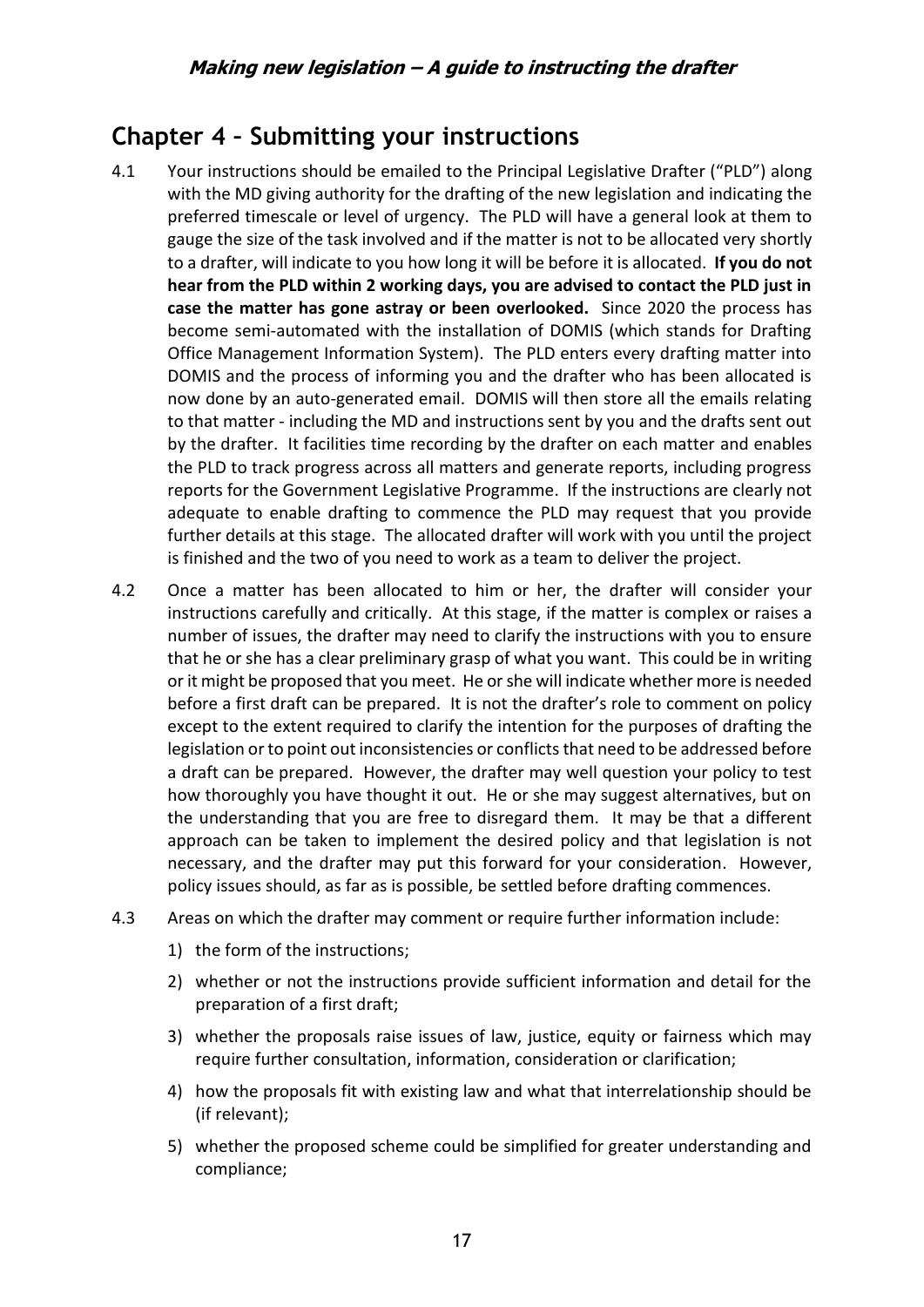- 6) whether other legislation will require amendment to accommodate the new proposal;
- 7) consideration of the commencement scheme, transitional or savings issues and whether or not new regulations will be needed or existing Regulations, etc. amended (this includes consideration of the scope of regulations that it is intended to make so that appropriate and adequate regulation-making powers can be included in the draft Law);
- 8) whether or not other relevant departments or bodies have been consulted;
- 9) the timetable for delivery.
- 4.4 The drafter will then plan the legislative scheme which sets out a structure for the legislation in a logical order. It is important for the integrity of the scheme that your initial instructions include all your policy proposals. The drafter will also be thinking about how your proposals will work in practice and whether there are any ambiguities or inconsistencies in the policy.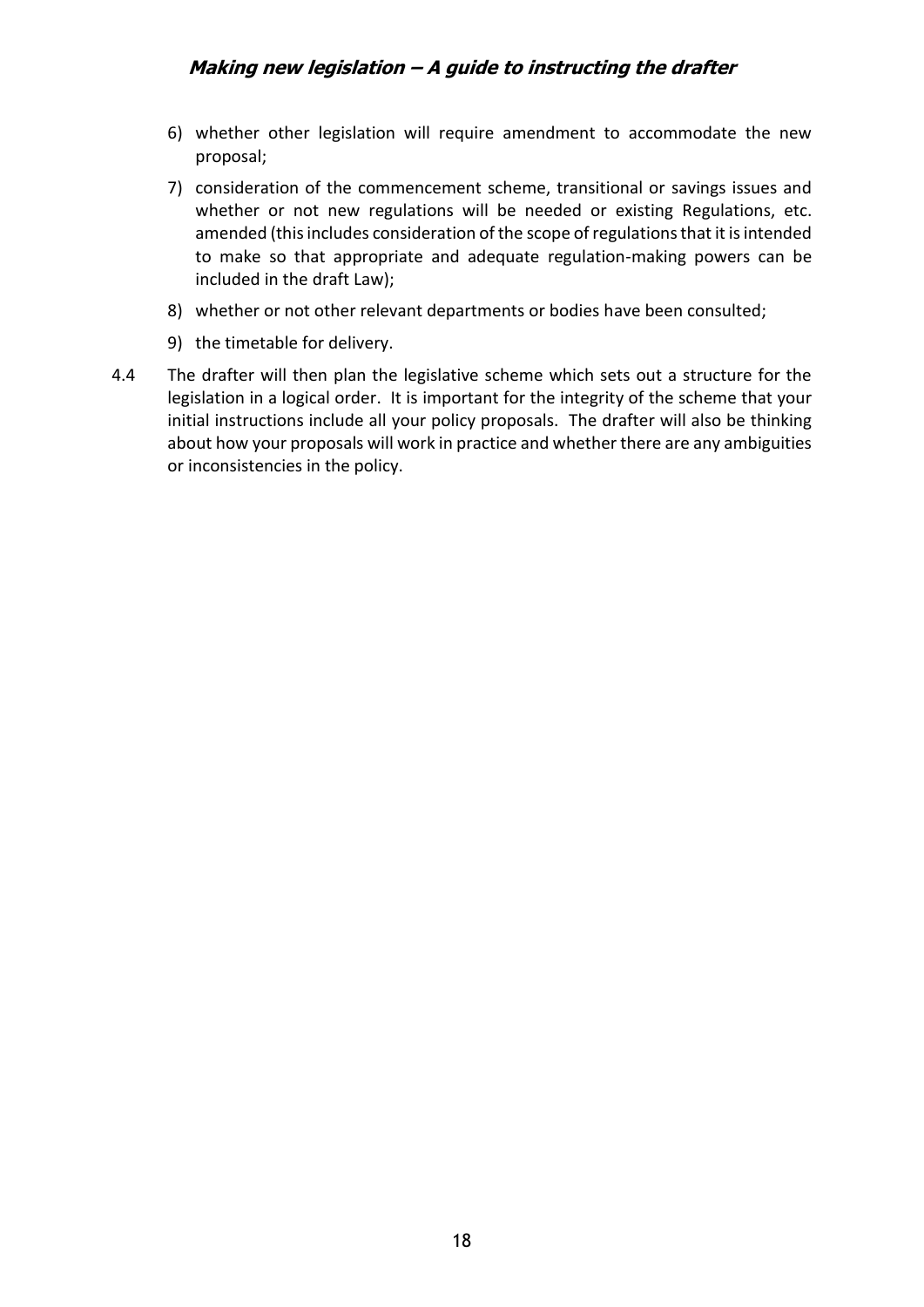# <span id="page-18-0"></span>**Chapter 5 – The drafting process**

# <span id="page-18-1"></span>First draft

5.1 The drafter prepares a first draft of the legislation using a customised template, designed to ensure that drafts appear in a consistent format. A memo or email will accompany a draft if the drafter wants to make any particular comments or to draw any particular matters to your attention, or the drafter might choose to mark these on the draft itself. The drafter may also need to explain where it has not been possible to give effect to part of your instructions and why, which may be because he or she does not understand what you want or perhaps because there are legal reasons why it is not possible to do as you wish.

# <span id="page-18-2"></span>Considering the draft

- 5.2 When you receive the draft, study it carefully and let the drafter have your comments. It is a help if you can get back to the drafter as soon as you are able once you have fully analysed the draft. In the meantime, he or she will have moved to other work and if there is a long interval before the drafter returns to your matter more time will have to be spent by the drafter reading back into it. Likewise, if you haven't looked at your file for some weeks you will lose familiarity with the policy issues and will have to re-acquaint yourself with them before commenting on the draft. It is best to avoid the risk of the drafting "going cold" which may lead to the reason for an aspect of the policy or for the draft to be structured a particular way being lost along the way, though keeping a record of why decisions are reached will assist. Moreover, if you do not actively progress the work you may find you lose the drafter to other legislation that is of higher priority. If there is substantial delay this may have to be reported to COM and this may result in your matter being put to the back of the queue.
- 5.3 Do not hold back in commenting if you think something might not be right or in querying anything you do not understand. At this stage it is common for the draft to contain errors and the drafter will not be offended if you point out something which has in fact been done that way for a reason. Do not be fooled that because the draft looks like a completed piece of legislation that it is right. Also it can be easy to assume that the drafter has correctly interpreted what you want when he or she has not. As a general rule, if there is nothing to discuss and argue about, something is wrong. Neither of us can have anticipated every contingency at the outset and it is the dialogue between us that will identify the gaps and inconsistencies.
- 5.4 The drafter is responsible for the format and structure of the legislation and the language used. It is not your role to dictate to the drafter what words should be used or how the provisions should be written but of course you are free to question to ensure that we have understood your policy. However, comment from instructors as to readability of the language used and whether the draft effectively implements the desired policy is appropriate. Often the drafter has chosen to use particular words or phrases because they have been judicially considered or are consistent with the rest of the statute book, but if the wording is not clear there may well be scope for refinement. The LDO has prepared a practice manual for the use of drafters to ensure some consistency in the way we write legislation which may determine why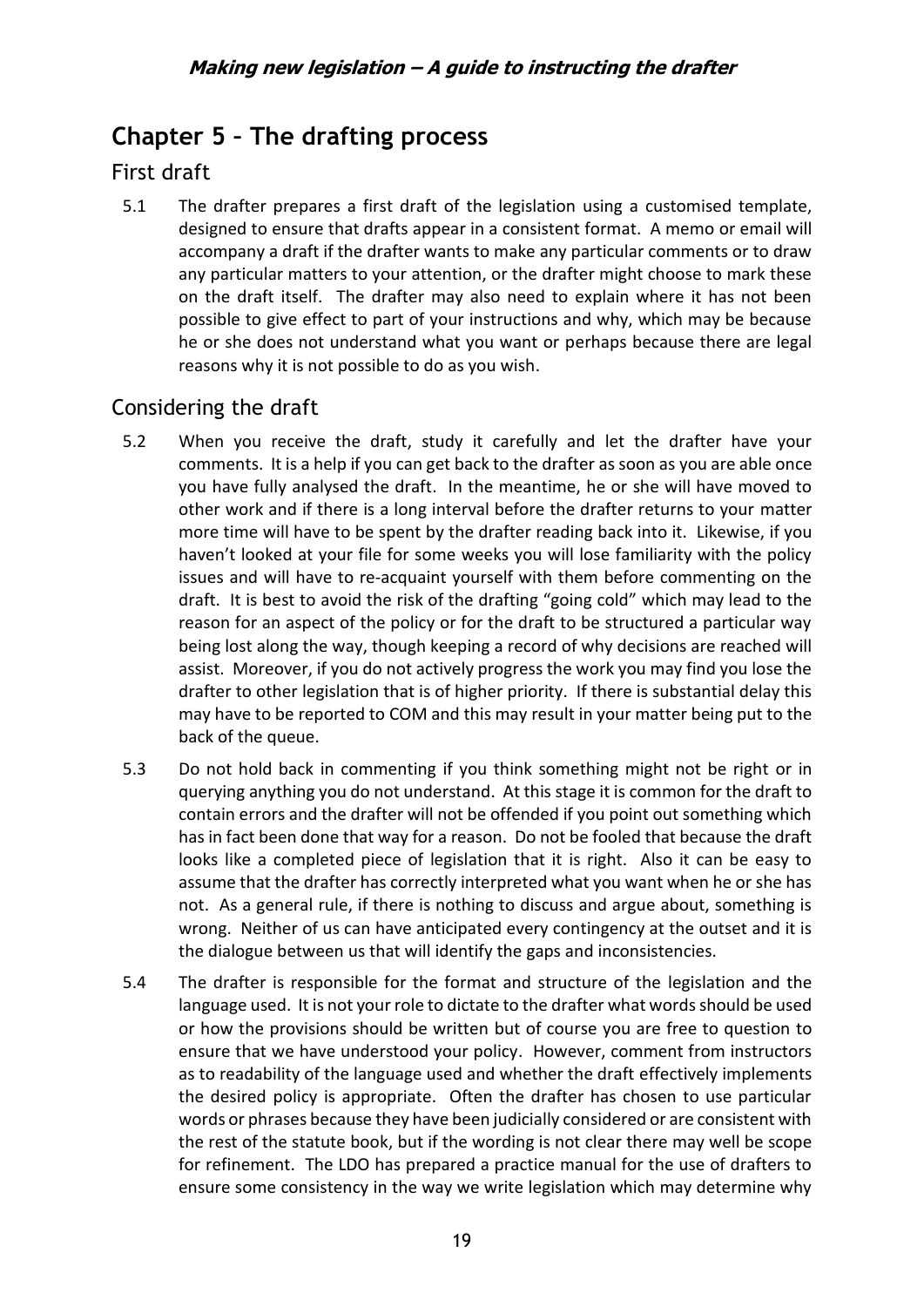certain matters are drafted in a particular way which you can find at [https://www.gov.je/Government/NonexecLegal/StatesGreffe/pages/legislativedraf](https://www.gov.je/Government/NonexecLegal/StatesGreffe/pages/legislativedraftingoffice.aspx#anchor-3) [tingoffice.aspx#anchor-3.](https://www.gov.je/Government/NonexecLegal/StatesGreffe/pages/legislativedraftingoffice.aspx#anchor-3)

- 5.5 The draft may lead you to think of new matters or change your policy slightly. Do not be afraid to do this as it is quite normal not to get all the details right first time. It is fine if you would rather discuss the matter face to face rather than send written comments, though depending on the context the drafter may request that you put something in writing first. You may wish to refer the draft to a technical adviser or other colleagues who may have comments of their own for you to relay to the drafter. If you need to bring anyone else from your Department to a meeting, that is fine too.
- 5.6 Note, however, that the drafter does not, except in rare cases, attend meetings relating to development of policy nor does he or she usually meet people outside the circle of those responsible for the policy. A drafter cannot take instructions directly from an outside source, but if the instructions have been prepared by a consultant engaged by an arm of Government, he or she becomes the instructing officer and is not an outside source. The instructing officer is the source of the drafter's instructions, and dealings with people other than the instructor should always be through the instructor.
- 5.7 Just as is the case with original instructions, further instructions should be in writing and in narrative form. **They should not take the form of a marked-up draft or provisions re-drafted by the instructor or someone else**. The drafter needs to know the nature of the problem to be solved. This is easier to do if an explanation is given rather than the drafter having to interpret words rewritten by someone else when the rewriting may not solve the problem that the instructor wants to address.
- 5.8 At a meeting to consider a draft, the drafter may request that oral instructions given by you during the meeting are confirmed in writing. If a meeting results in proposed changes to a draft, it is important that there is a written record of any new instructions (except for mere technical amendments such as grammatical errors, spelling mistakes, redrafting for clarity, etc.). If you need to follow up in writing you should do so as soon as possible.
- 5.9 After receiving your comments the drafter will produce a second draft and the process of commenting and redrafting will then continue over several more drafts if the project is of any substantial size. You can expect this to happen over several weeks or even months. We will probably get to know each other quite well.
- 5.10 During this process it is important that you study each draft as critically as you can. Consider what effect the draft has and then check it against the effect that you wanted. Then tell us about anything that occurs to you. Meanwhile the drafter will also be analysing each draft and seeking issues that need further thought.
- 5.11 As drafting progresses and the draft is close to being finalised, it may be sufficient for instructions or comments to be provided orally if they are minor matters. However, any matters of significance must be confirmed in writing.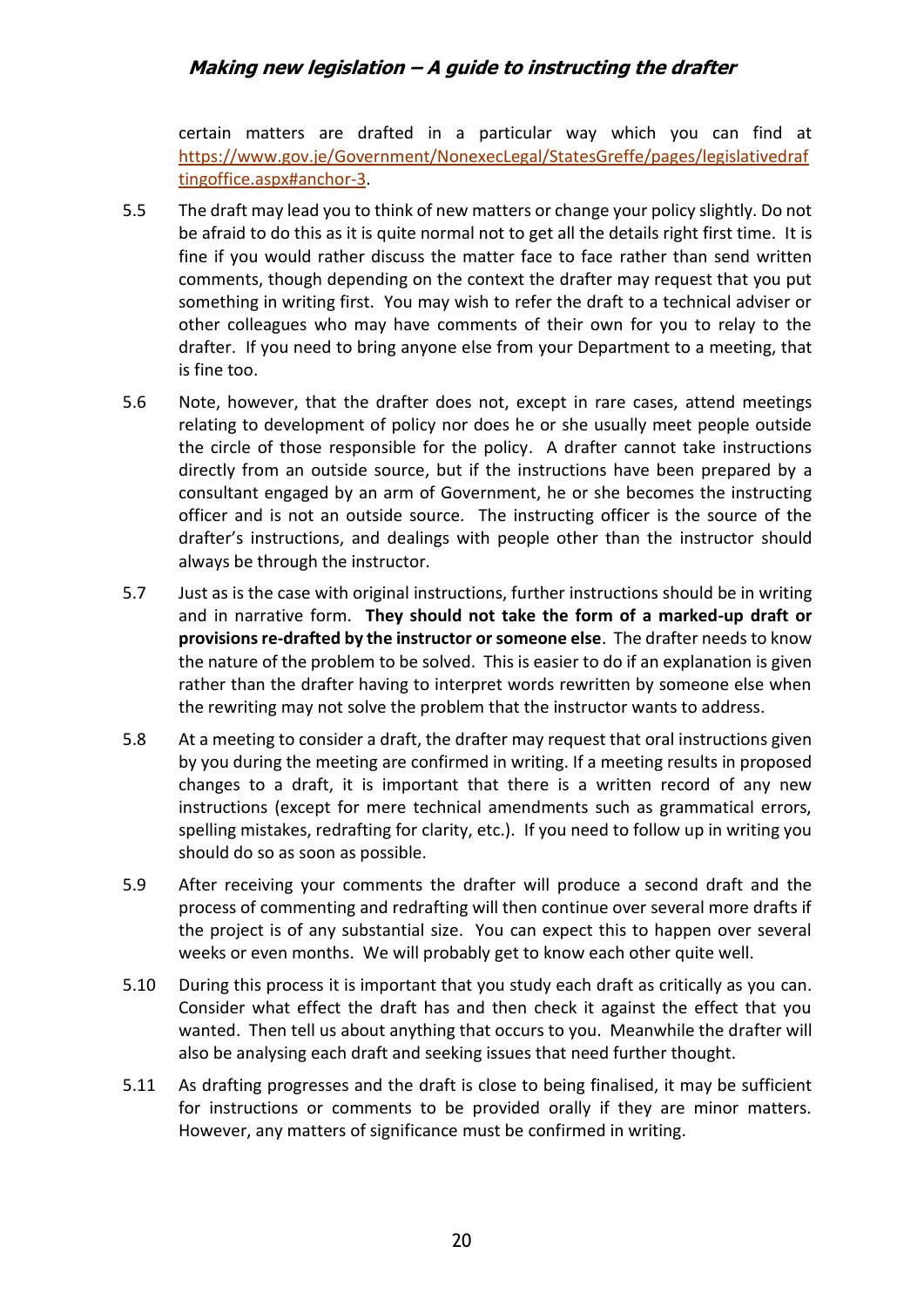### <span id="page-20-0"></span>Adding new matters

5.12 There is a difference between giving further instructions to clarify what is needed by way of alteration of the draft to give effect to your policy and adding new matters, though the dividing line may be blurred. Paragraph 3.4 above urges you to be as comprehensive as possible in your initial instructions. If you find you need to add to the scope of the legislation we will usually be happy to accommodate matters that don't take too long or radically alter the structure or scope of the legislation. But what we can't usually accommodate is a radical new scheme or the drip-feeding of more and more provisions so we never reach a cut-off point. If you have COM authority for the legislation to cover certain matters, you will need further approval from them for any substantial changes from what was approved. In stressing this, however, we don't want you not to tell us about other matters you need. If we could have accommodated a matter it is wasteful for it to have to go in a separate piece of legislation. If you have additional instructions please always send to the PLD, though if you expect them to be assigned to a drafter who is already engaged in the same topic, do copy in that drafter.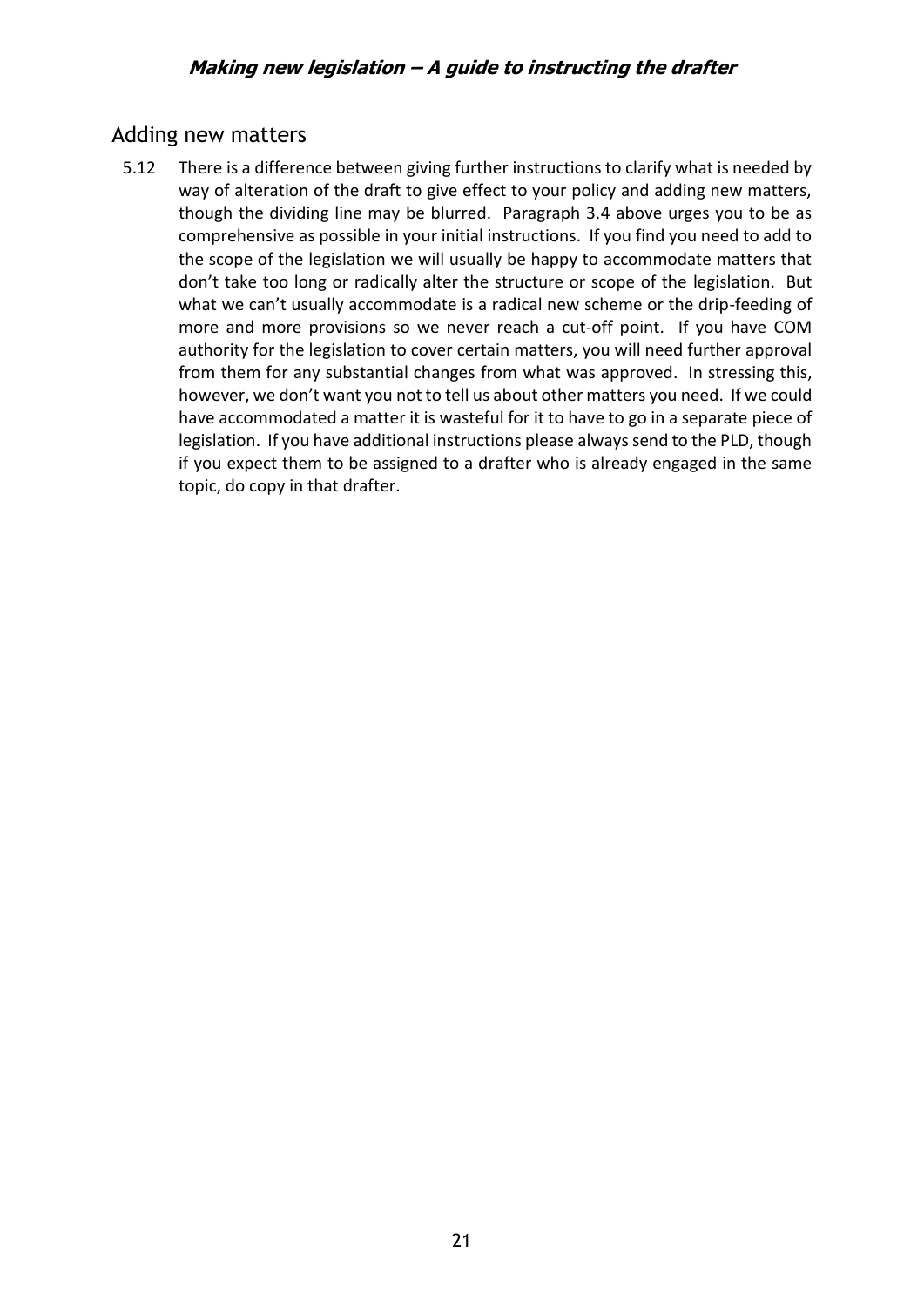# <span id="page-21-0"></span>**Chapter 6 – Consultation**

# <span id="page-21-1"></span>Within Government

- 6.1 Despite the advent of the 'One-Gov' you will still need to ensure that all parts of Government affected by the policy change/new legislation are aware of it. You should be live to the need to consult any person or body particularly affected by the legislation.
- 6.2 In addition, be careful to check with External Relations in the event of there being any non-domestic consequences of the legislation, with the Treasury if it is to result in new expenditures, with the Courts if any court procedures are affected and with the Law Officers' Department if any legal issues are raised. If you create any new public appointments, you should inform the Public Appointments Commission and be careful to avoid a term of appointment or appointments that total more than 9 years.
- 6.3 Another person you may very need to consult is the Children's Commissioner. Putting children first is the primary policy of Government and you should consider whether your legislation may have a role to play in relation to Government's role in relation to children in care as their corporate parent. At the time of writing legislation is being drafted to require Government to have due regard to the United Nations Convention on the Rights of the Child (UNCR).
- 6.4 In addition, you should remember the role of Scrutiny in relation to draft legislation. It is a requirement for any draft Law or Regulations considered by the States, for the Chairman of the relevant Scrutiny Panel to be invited to review the legislation. In practice, if your draft legislation is something that is likely to attract the attention of Scrutiny you would probably want to consult them at a much earlier stage. Scrutiny is an important part of the legislative process and early consultation will help to reduce delay. If you need advice about how Scrutiny operates you should contact our Scrutiny colleagues in the States Greffe.

# <span id="page-21-2"></span>Outside consultation

- 6.5 When going to outside consultation the following points may be worth bearing in mind:
	- 1) Consult widely throughout the process, allowing several weeks for at least one written consultation during the development of the legislation or policy.
	- 2) Be clear about what your proposals are, who may be affected, what questions are being asked and the timescale for responses.
	- 3) Ensure your consultation is clear, concise and widely accessible.
	- 4) Give feedback regarding the responses received and how the consultation process influenced your policy.
	- 5) Ensure your consultation follows best practice.
- 6.6 Though consultation is a matter for you, your drafter will be happy to advise if you are unsure about whom you might or need to consult (sometimes it is a legislative requirement), or you are unsure about timing. Please note that it is usually more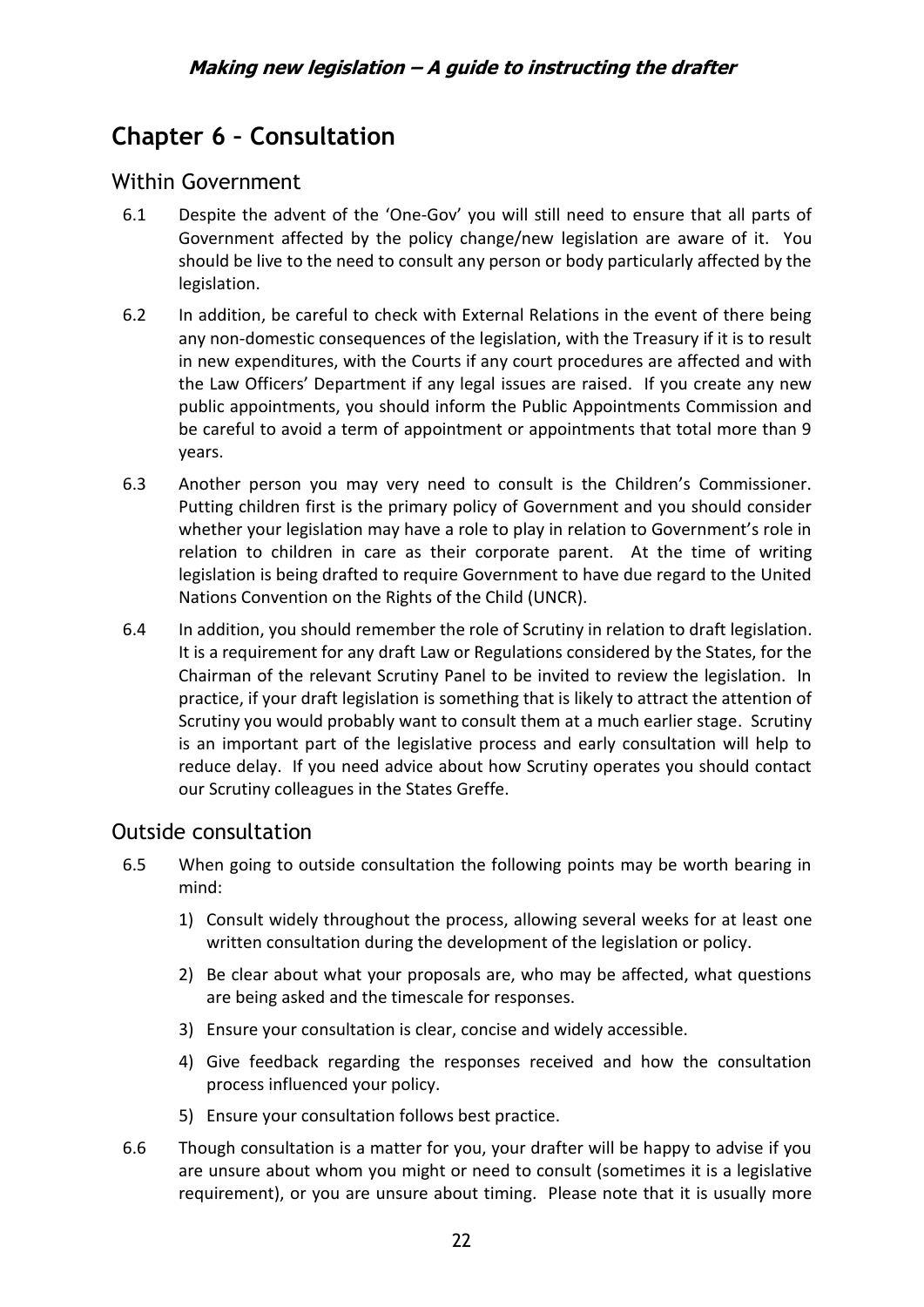effective to consult on your policy proposals rather than on the draft. If you do so then any changes in policy you wish to make following the consultation can be incorporated into your instructions and made part of the draft from the beginning. This is better than the drafter having to adapt the draft at a later stage. But often people like to see the actual legislation, even though changes are much more difficult when the draft legislation has been framed. If and when you intend to send any legislation out for consultation, please tell the drafter in advance to be sure he or she is happy for it to go out. **You should never send draft legislation outside of Government without obtaining the drafter's agreement.** Please also let the drafter know when the consultation period starts and ends. As a matter of practice legislation may be sent to COM for approval to go out to consultation.

6.7 In the case of secondary legislation it is fairly common for the Law under which it is made to require consultation to have been undertaken, and the words of enactment produced by the drafter will recite this (along with a reference to any other formal prerequisites that need to be undertaken). It is vitally important that you ensure that these steps are all taken before the legislation is made and it is a good idea if you refer to them in the Report (see paragraph 7.8 below).



# <span id="page-22-0"></span>Data Protection requirements - "high risk legislation"

6.8 Where any draft legislation would require, authorise or otherwise relate to the processing of personal data and, taking into account the nature, scope and purposes of the processing, is likely to result in a high risk to the rights and freedom of natural persons, Article 18 of the Data Protection (Jersey) Law 2018 comes into play. This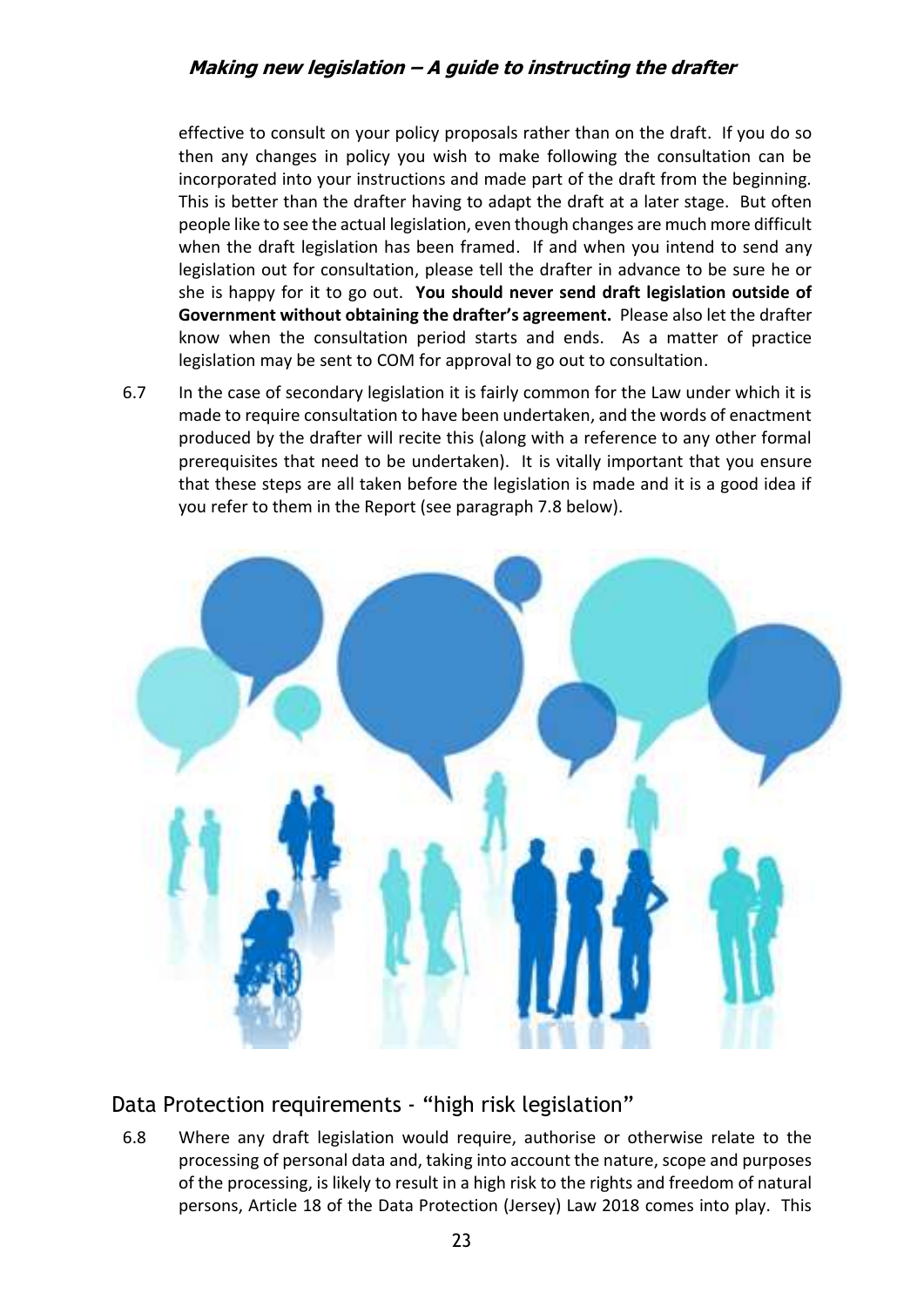imposes a requirement on the Minister or other person responsible for the lodging or making of the draft legislation, to consult the Data Protection Authority by means of a written "consultation notice". The consultation notice must include any data protection impact assessment carried out in connection with the proposed processing of that personal data unless the assessment includes –

- (a) a systematic description of the proposed processing (including the means of processing), its purposes and the objectives of the provisions of the legislation effecting it;
- (b) an assessment of the necessity (including proportionality) of the proposed processing in relation to those objectives;
- (c) an assessment of the risks to the rights and freedoms of data subjects posed by the processing; and
- (d) the measures envisaged to address those risks, including appropriate safeguards, security measures and mechanisms to ensure the protection of personal data and demonstrate compliance with this Law, taking into account the rights and freedoms of data subjects.

You may wish to seek guidance from the Government's data protection team or the Office of the Information Commissioner if you are unsure about these requirements. Further information is also available on the intranet here:

<https://soj/CorporateProjects/DataProtection/Pages/DataProtectionToolkit.aspx>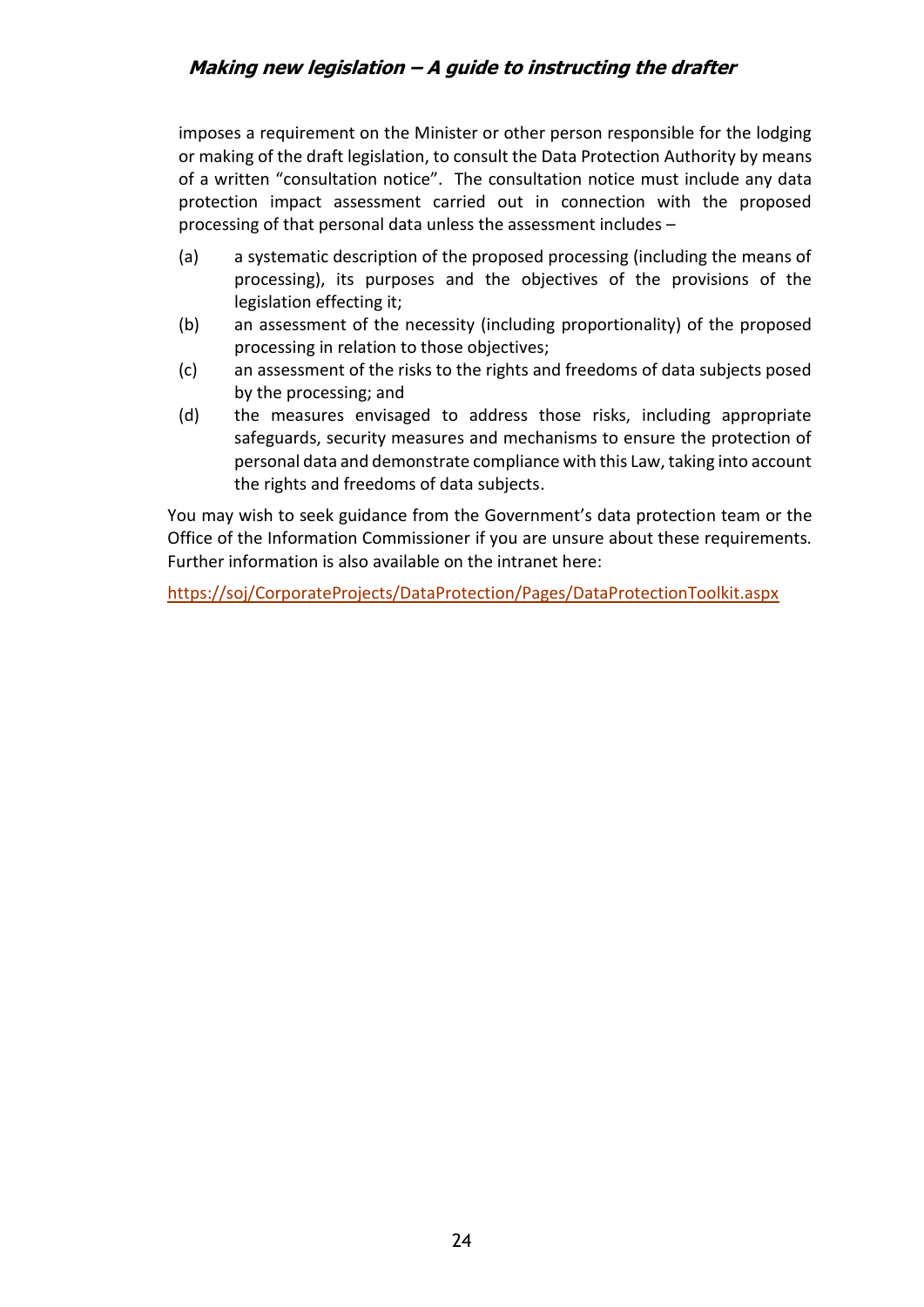# <span id="page-24-0"></span>**Chapter 7 – Matters prior to making of legislation**

# <span id="page-24-1"></span>LOD's role

- 7.1 Before a draft Law (not secondary legislation) is finalised for lodging before the Assembly, the Advice Team in the LOD will need to review the draft. LOD's review has a number of purposes, but in essence it is important to remember that the Law Officers are the principal legal advisers to the Government and the Assembly. LOD's review ensures that the Law Officers are briefed on any novel or outstanding legal issues in respect of the draft Law before it comes to the Assembly, so that appropriate advice can be provided to the Assembly during the debate.
- 7.2 As noted earlier in this guide, the Advice Team is also responsible for preparing advice on human rights and, in the case of a draft Law, preparing both:
	- a confidential human rights advice memorandum, confirming whether the Minister can make a statement under Article 16 of the Human Rights (Jersey) Law 2000 that the draft Law is compatible with human rights;
	- a human rights note for publication with the Minister's Report on the draft Law.
- 7.3 LOD is also responsible for carrying out a review of any criminal penalties proposed in a draft Law or in any subordinate legislation so that the Attorney General can advise the Department on whether these are appropriate and are consistent with the level of penalty imposed for similar offences elsewhere in statute.
- 7.4 It is important that you allow sufficient time for LOD's review and advice to be provided before a draft Law needs to be lodged. The time taken for the review and generation of advice will often depend on how familiar the legal adviser in the LOD is with the content of the draft Law through prior involvement in the drafting process. **As a rule of thumb, you should allow a minimum of 28 days for a review and advice to be provided on a draft Law**. Your drafter can usually advise you about when to approach LOD or you can contact Matthew Berry, who is the Senior Legal Adviser in the Advice Team, for further information.

# <span id="page-24-2"></span>Finalising the text

7.5 Once draft legislation has been settled between the drafter and the instructor, the drafter will arrange for various essential in-house legal checks to be done. These checks involve reading through for clarity and sense and checking that amendments work, and that the draft legislation is properly formatted in accordance with the template. The draft will first be examined by the LDO's Legislation Editor as well as being subjected to a legal check by another drafter. One of the legislation clerks will also examine the draft to ensure the formatting is correct. The editorial and legal checks are likely to spot things the drafter will miss and it is quite common for the drafter to come back to you with fresh points following these reviews. **The importance of this step cannot be stressed enough: it is a rare draft indeed that contains no points for a reviewer to comment upon.** At this stage you and the drafter will have read the draft so many times you will not spot matters that a person coming cold to the matter will think about. This step in the process is a major factor in ensuring that legislation containing errors is not made or submitted to the States.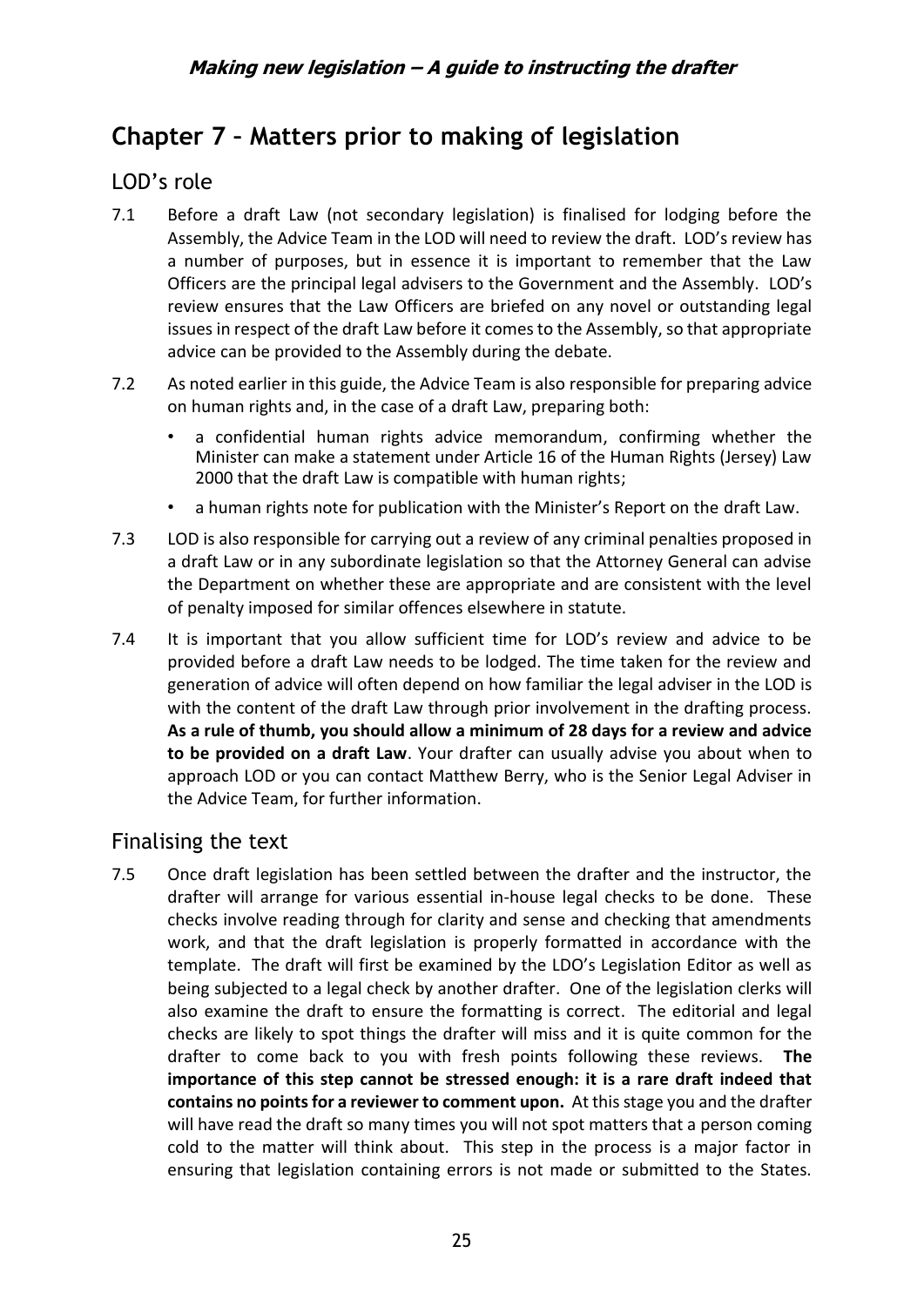Depending on the length of the project as a general guide **you should aim to allow 1-3 weeks in the timetable for the editorial and legal reviews and formatting checks**.

- 7.6 It is also a good thing to have a final check at your end too, for any last minute typographical or other errors. At this stage, it is a good idea if a person other than the instructor reads the draft. In the case of an Order, once everyone is satisfied, a formal "signature copy" is produced for you to arrange to be presented to the relevant Minister for signing. In the case of other draft legislation the Minister should approve the final draft before it is submitted for lodging.
- 7.7 Please note that there is a strict system of version control (which is why it is never a good idea to write amendments on a draft). The drafter works from the last draft he or she has produced, and this is the version used for signing or lodging. **You should never attempt to substitute another version. If changes are needed, even at the last minute, they must be made on the master copy or they will not take effect.**

# <span id="page-25-0"></span>The Report

- 7.8 A Report outlining the general scope of the legislation must appear at the front of all draft Laws and draft Regulations that are lodged for consideration by the States. The Report is your responsibility, though the drafter will be happy to give advice. The Report differs from the Explanatory Note, (see paragraph 2.10) as it is able to explain the policy intention, i.e. the reasons for the legislation. It must outline the manpower and resource implications of the proposed legislation. If the proposed legislation will increase expenditure it must say so. You should have consulted the Treasury about this. Please note that the States Greffe no longer proofs or reformats Reports. The LDO is making available a shell document to assist with the Report along with instructions as to formatting, etc. When you have completed it, you should send the final version in Word format to be attached with the draft legislation to form the *projet*.
- 7.9 In the case of a Law the Report must also include a statement confirming whether or not the legislation is compatible with the European Convention on Human Rights as will have been advised by the Law Officers' Department (see Appendix 5).

# <span id="page-25-1"></span>Approval for lodging

- 7.10 As soon as the text of a draft Law or draft Regulations has been finalised, you should arrange for it to be submitted to ELT for "assurance". This is a high-level consideration by officers to check that the legislation works and that there are no unintended consequences. If the legislation affects the responsibility of a Minister other than the Minister bringing forward the legislation, it should be submitted to COM. The approval stage requires an explanatory paper for authority to lodge *au Greffe*. The paper should include:
	- 1) the draft;
	- 2) any advice from the Law Officers' Department on any legal implications of the legislation, particularly as to its compliance with the European Convention on Human Rights and the Island's international obligations;
	- 3) where appropriate (see paragraph 6.2 above), confirmation that Treasury agreement has been given;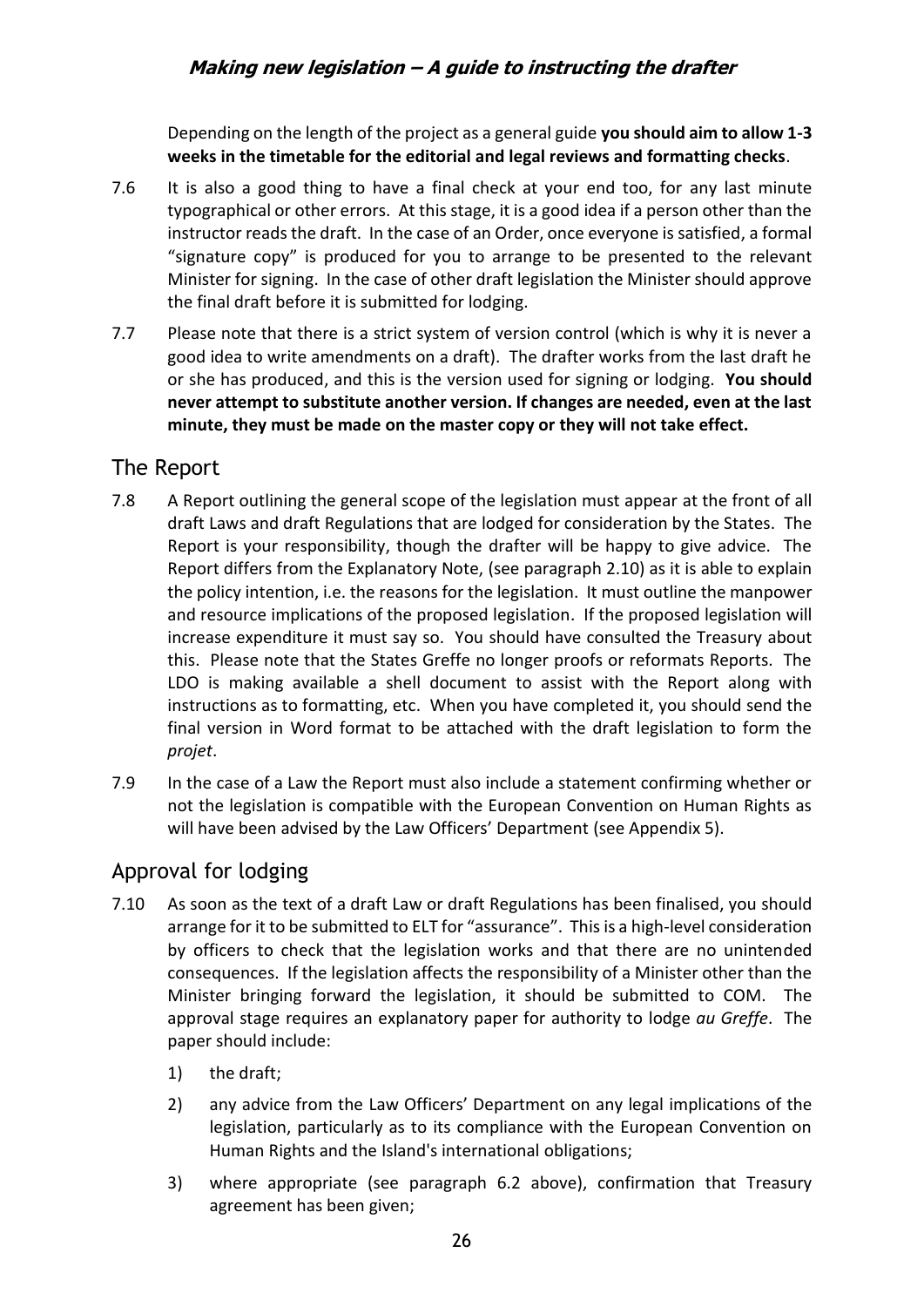- 4) any recommendation that the Minister wishes to make as regards the Member who will take the legislation through the States Assembly (the *rapporteur –* it is usually the Minister so "Minister" will be used to in Chapter 8 to refer to the Member presenting the legislation).
- 7.11 Note that once the Council of Ministers' draft has been agreed, the drafter cannot alter the content of the draft, except for matters of detail that do not affect the main principles, minor technical amendments or typographical errors, unless COM authorises the alteration. If you find any technical or typographical errors, tell the drafter who will advise if they can be fixed.
- 7.12 If COM approves a submission, the next step is for the legislation to be lodged. You should notify the drafter when approval is given and the name of the Member moving the draft legislation. If the Council of Ministers requires any alterations to the draft, tell the drafter. The drafter will inform the legislation clerks that the legislation is ready for lodging. A legislation clerk will take the draft approved by the drafter and add the Report as indicated above before passing to the Greffe's Publications and Data Editor who will arrange for the *projet* to be lodged. The Greffe will also arrange for the printing of the *Projet* and loading onto the States Assembly website prior to lodging.

# <span id="page-26-0"></span>Briefing and involvement of Scrutiny

- 7.13 The period after lodging enables Members to consider the draft legislation before it is debated. However, occasionally, particularly if the content of the legislation is particularly important or sensitive, the Government may choose to brief Members in advance of the debate about the legislation. The timing of a briefing is entirely a matter for you and your policy colleagues. You may well have involved Scrutiny in a much earlier stage if the draft Law or Regulations are likely to be of interest to them (see paragraph 6.4 above).
- 7.14 You will be expected to have briefed the Minister by the time it is made public.

# <span id="page-26-1"></span>**Orders**

7.15 Orders of course don't need to go to the States, they are made by being signed by a Minister. You will receive an email from a legislation clerk informing you that the draft Order is on its way for signing. If it is urgent you may request to come and collect it. **Once the Order is signed it is very important that you send it straight back to the legislation clerks for numbering and publication.** There are some other arrangements available during the pandemic which are explained in the instructions send out.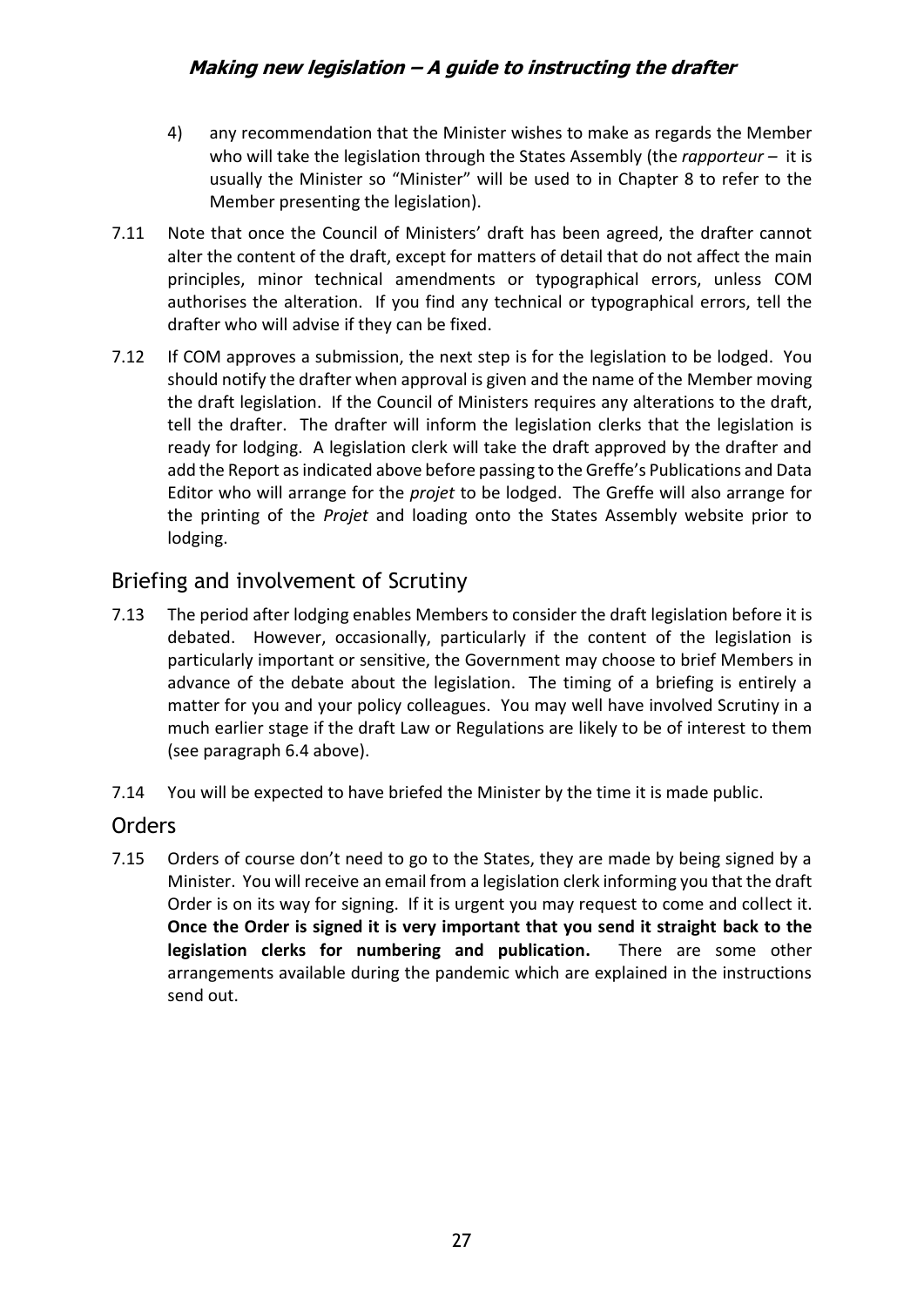# <span id="page-27-0"></span>**Chapter 8 – Passage through the States Assembly**

# <span id="page-27-1"></span>General

- 8.1 The general procedures for the introduction and passage of Laws and Regulations through the States Assembly are contained in the Standing Orders. Please note that the timetabling of business in the Assembly is outside the control of the Legislative Drafting Office and is the responsibility of the Assembly itself.
- 8.2 As explained above, Treasury agreement is required before legislation involving expenditure of public money or causing a reduction in Government income can be introduced. The financial consequences of the legislation must be described in the Report.

# <span id="page-27-2"></span>Lodging

8.3 A draft Law or draft Regulations to be introduced into the States Assembly has to be approved by the Bailiff and circulated to other Members prior to lodging. The *Projet* consisting of that draft legislation appears on the Order Paper and a minimum of 6 weeks must elapse before it can be debated (unless this is waived by the States). **It would be very unwise to plan your timetable on the assumption that the States will suspend standing orders and truncate the lodging period.**

### <span id="page-27-3"></span>Amendments

- 8.4 Any Member, Scrutiny Panel or Minister may lodge amendments to the draft legislation up to 2 weeks before it is due to be debated. Amendments must be within the scope of the legislation and not raise wholly unrelated matters. Amendments are drafted by the LDO, irrespective of the proposer of the amendment, normally by the same drafter who drafted the original legislation. The drafter provides a confidential service to any Member or Panel requesting the amendment. It is up to the Member or Panel whether or not to disclose the draft amendment to the Government in advance of lodging.
- 8.5 In the case of Government amendments, it may be that something has arisen after the legislation was lodged or it was not possible to include a matter before lodging. In that case you will need to instruct the drafter to draft an amendment, assuming you have gained the necessary Ministerial approval. The requirements are the same as for instructing the drafter at an earlier stage. The difference is that the drafter will produce a separate document, using the amendment format. When amendments have been finalised, a legislation clerk will notify the Publications and Data Editor and it will be for the member moving the amendment to ensure its inclusion on the Order Paper.

# <span id="page-27-4"></span>Debate of legislation

8.6 The Greffier will read the citation and the legislation is automatically moved in first reading. For the second reading the Minister gives a speech, outlining the scope of the legislation. There is a general debate on the principles behind the legislation, rather than a clause by clause analysis, although references are frequently made to specific provisions. Following this debate the Minister moves the legislation in second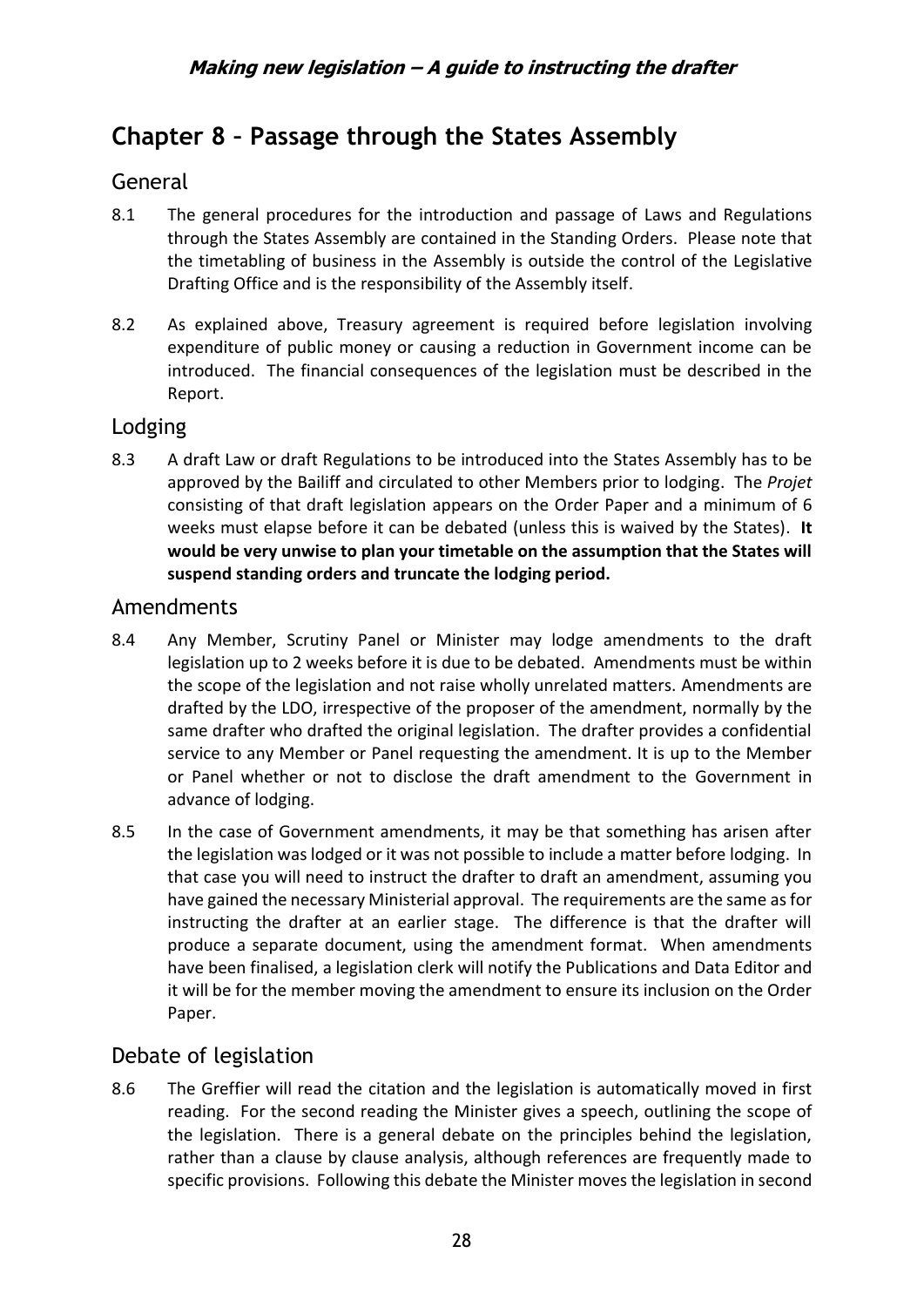reading. You must brief the Minister adequately so that he or she can respond to questions.

# <span id="page-28-0"></span>Consideration of the legislation in detail

8.7 If the legislation is passed in second reading, it is then considered in detail. The Minister may move consideration of individual or groups of Articles/Regulations or whole Parts en bloc, depending on the structure of the legislation and what is likely to be controversial. This stage of the debate gives Members the opportunity to debate individual aspects of the legislation, to seek an explanation as to the effect of particular provisions and to move and speak to their amendments. The precise procedure is governed by Standing Orders.

# <span id="page-28-1"></span>Third reading

8.8 After the consideration of the provisions of the legislation in detail the Minister moves the legislation in Third Reading and if Members agree the draft Law is adopted or, in the case of Regulations, they are made and that is the end of the process. (In the case of a draft Law see chapter 9 for the next stage).

# <span id="page-28-2"></span>Clerical corrections

- 8.9 Before the legislation is published it may be possible to correct clerical or typographical errors that do not affect the meaning. Where the legislation still has to be debated this is done by means of a corrigendum slip.
- 8.10 Any renumbering of the year in the title to the legislation or renumbering of provisions due to amendments is dealt with by the legislation clerks in the same way as clerical corrections.

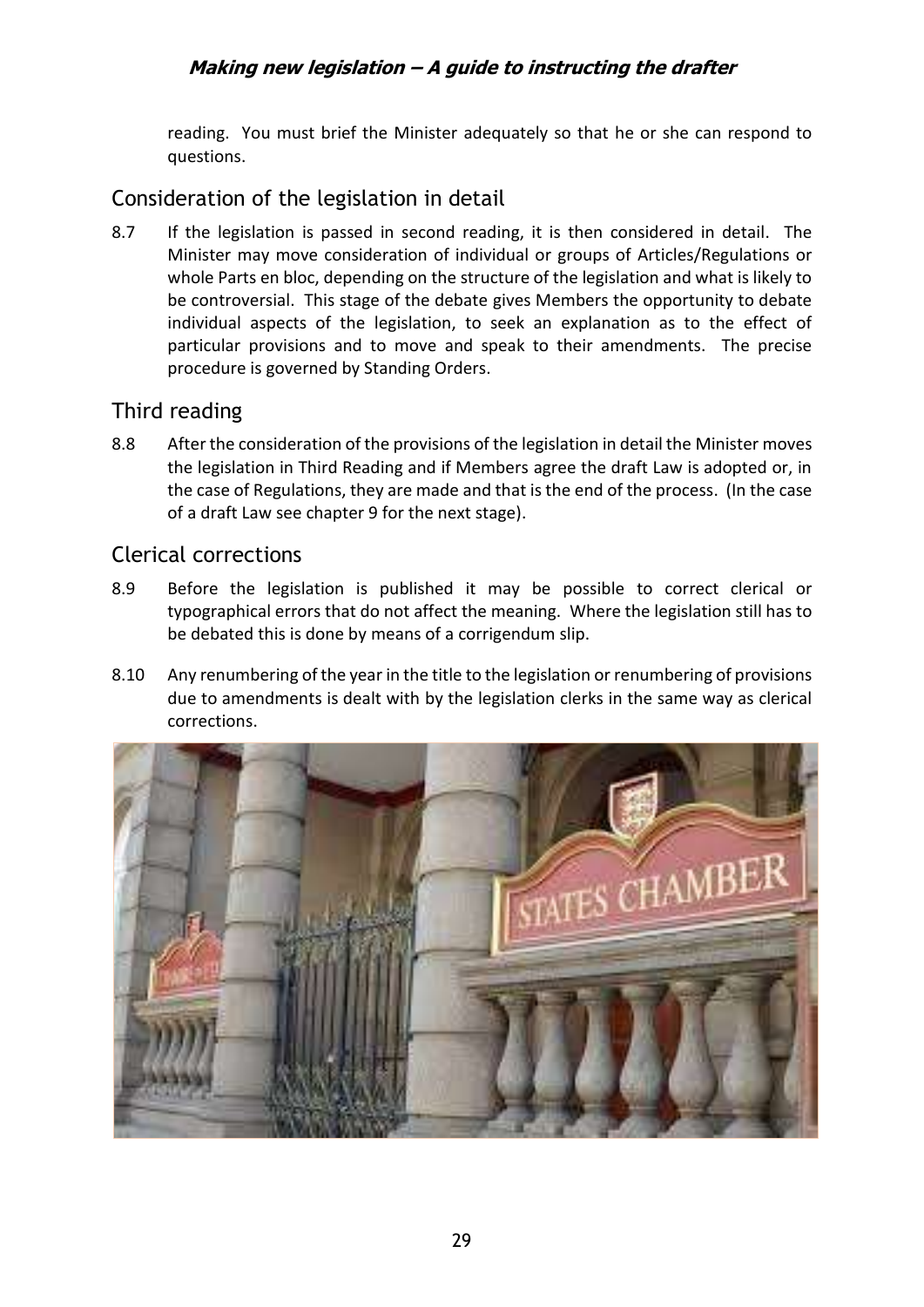# <span id="page-29-0"></span>**Chapter 9 – Royal Assent and coming into force**

# <span id="page-29-1"></span>General

9.1 To become a Law, every *projet de loi* that has been adopted by the States Assembly must receive the Royal Assent by the Monarch in Council (Privy Council).

# <span id="page-29-2"></span>Ministry of Justice procedure

- 9.2 After the draft Law has been adopted, a Royal Assent copy is printed and sent to the UK Ministry of Justice ("MoJ") with a Royal Assent Memorandum prepared by the Law Officers' Department and signed by the Attorney General. The Memorandum outlines the purpose and effect of the draft Law and includes an analysis of the Law's compliance with the European Convention on Human Rights and any other international convention that the Law may impact upon. This procedure was agreed with the MoJ as part of a new system of handling Crown Dependency legislation and has brought down the turn-around times for our legislation from 4-6 months to around 2-3 months or even less.
- 9.3 If the draft Law is urgent it may be helpful to get the Law Officers' Department to notify the Ministry of Justice in case Royal Assent can be expedited, though this should be reserved only for exceptional circumstances. The Ministry of Justice advises the Privy Council on Royal Assent. The legislation is considered at one of the monthly meetings of the Privy Council. Once Royal Assent is obtained and notification has been received in the Island steps are taken for the Law to be registered in the Royal Court at which point it is treated as having been passed.

# <span id="page-29-3"></span>Commencement

- 9.4 Article 3 of the **Legislation (Jersey) Law 2021** provides that if Jersey legislation is silent as to the commencement of any of its provisions, that provision comes into force on the day after it is made (except for legislation having effect only to commence other legislation or to give effect to a taxation draft). In the case of a Law, it is made when it is registered in the Royal Court. Regulations are made when adopted by the States and other secondary or subordinate legislation is made when signed by the person responsible for making it (see Article 2 of the Legislation Law). In practice it is normal, except in urgent situations, to provide for 7 days between making and coming into force so people can be aware of the change. If you do not want a Law, or occasionally Regulations, to specify commencement so many days ahead, because there are further steps needed before the Law should come into force you should instruct the drafter, as part of your original drafting instructions, to provide for the Law to come into operation later by means of a **Commencement Act** or **Commencement Order**, depending on whether you want commencement to be the responsibility of the States or the relevant Minister.
- 9.5 Here are some matters to bear in mind regarding which commencement option to choose -
	- provisions creating offences or imposing obligations should generally not commence immediately on registration. The reason for this being that the public should have time to obtain a copy of the Law and consider its implications before being required to change their behaviour. However, all legislation is published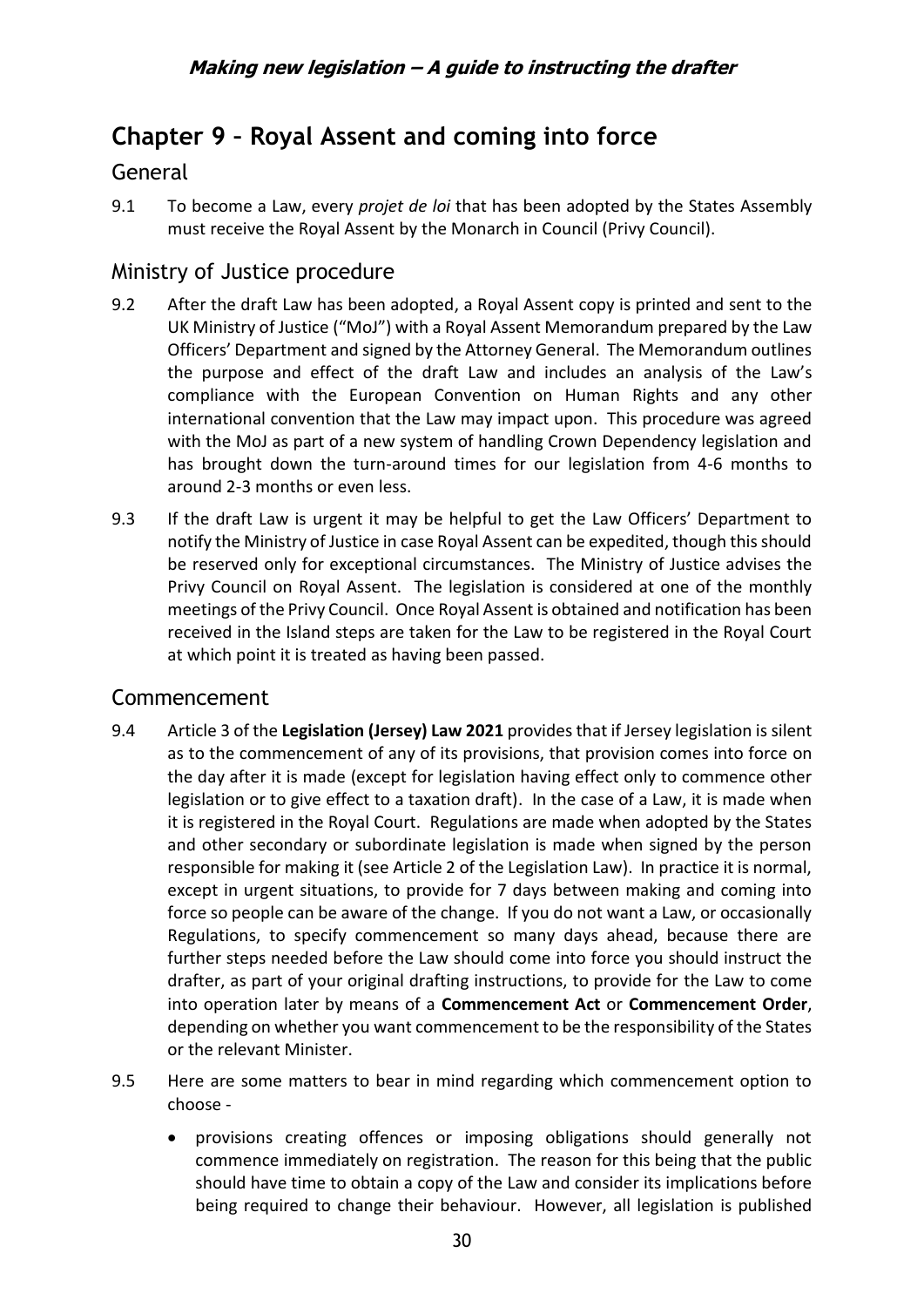immediately on [www.jerseylaw.je](http://www.jerseylaw.je/) very soon after it is made. You may iwsh to consider what other publicity you want to give the law change, such as a press release;

- the need to have Regulations, Orders or procedural rules drafted, or to set up administrative systems, may also mean that commencement should be delayed till later. In particular **you must not commence a provision containing a requirement (as opposed to an option) for secondary legislation to be made unless that legislation is ready to come into force on the same day as that provision in the Law**;
- you can apply a provision retrospectively in secondary legislation only if expressly permitted by the Law and should then only do so if it is absolutely necessary;
- as a general rule, where commencement is by commencement Act or Order, the day chosen should give those affected reasonable notice of the time of commencement.
- 9.6 If secondary legislation is required to make the scheme operative, you should have discussed this with the drafter at the drafting stage. Separate drafting instructions are needed for the secondary legislation. If your Law does not commence immediately please do not forget about it and assume it is in force. Your part in the process should not cease until all of the Law is operative unless intervening events make further commencement undesirable. Your Law is the will of the elected Assembly and should normally be operative as soon as practicable.

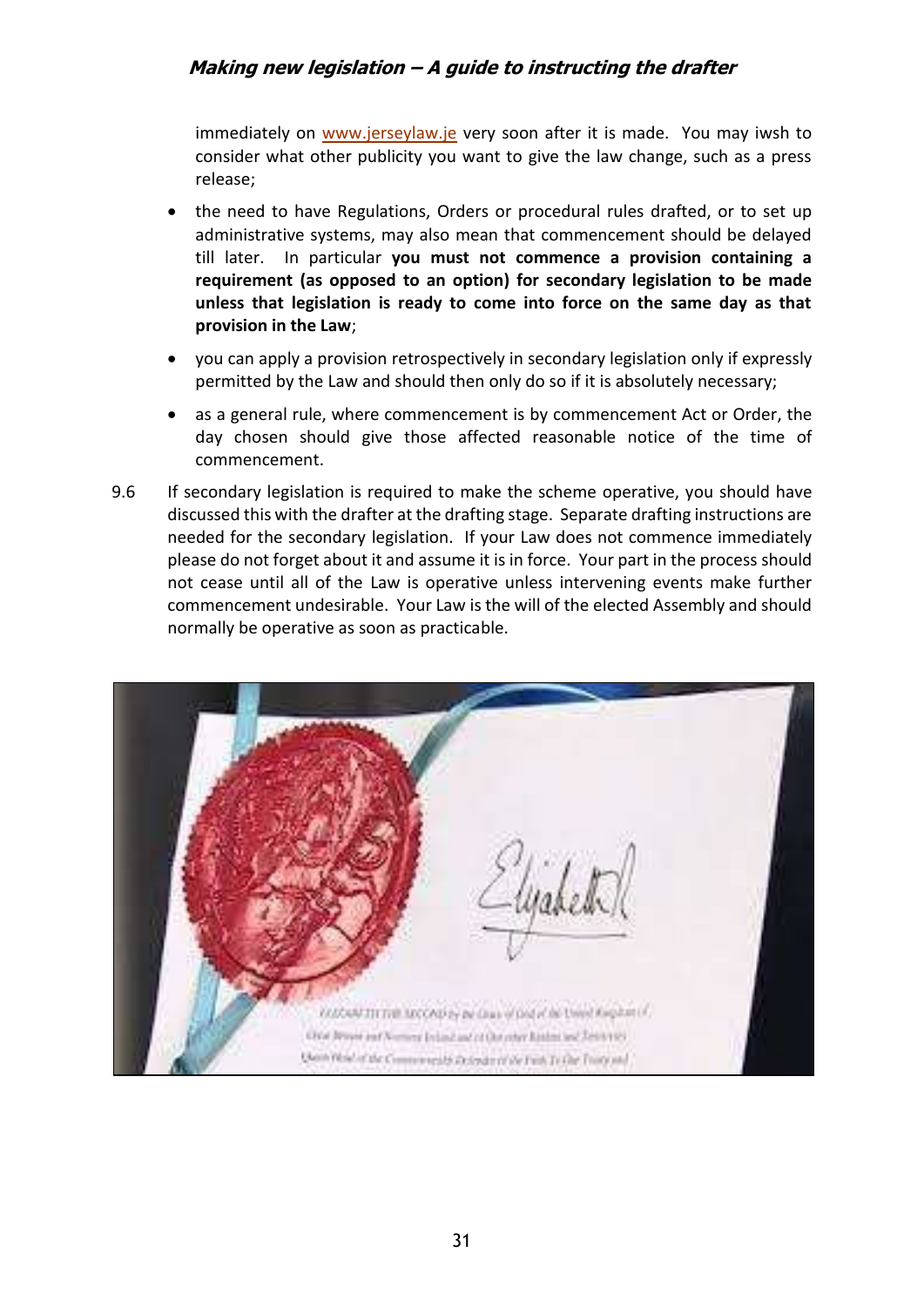# <span id="page-31-0"></span>**Appendix 1 – Steps in preparation of legislation up to finalising of draft**

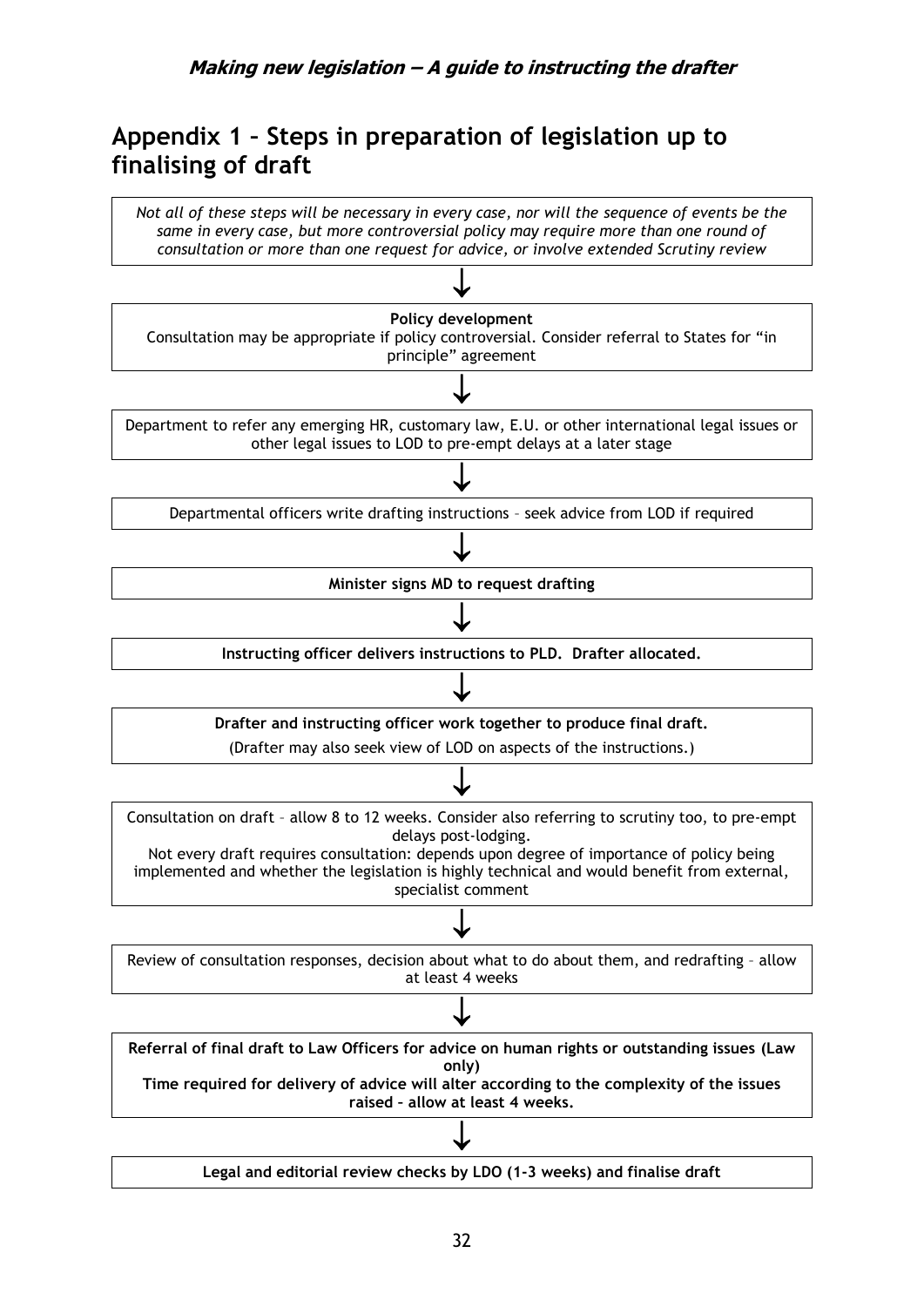<span id="page-32-0"></span>

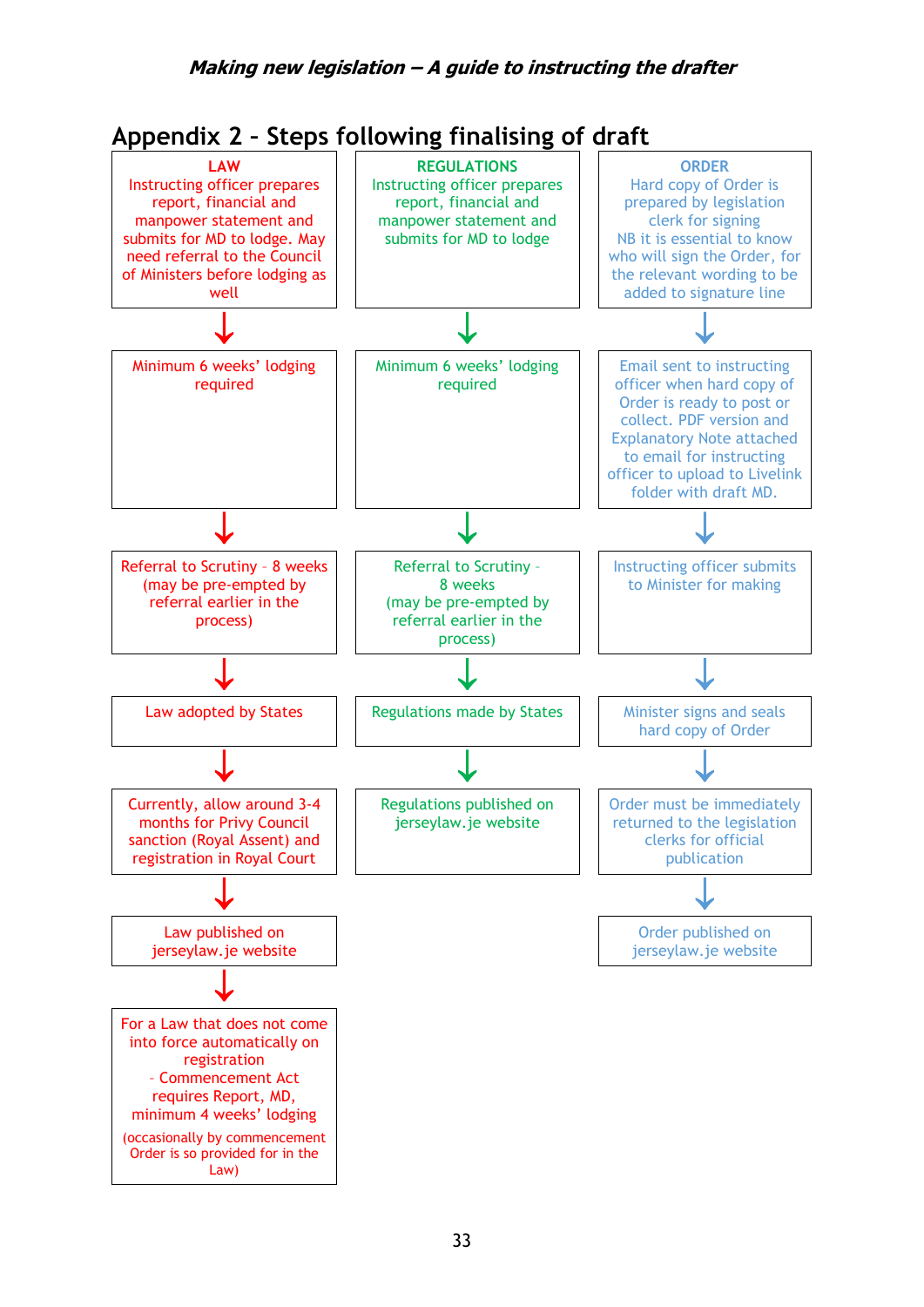# **A lighter illustration of how a** *Projet* **becomes a Law**

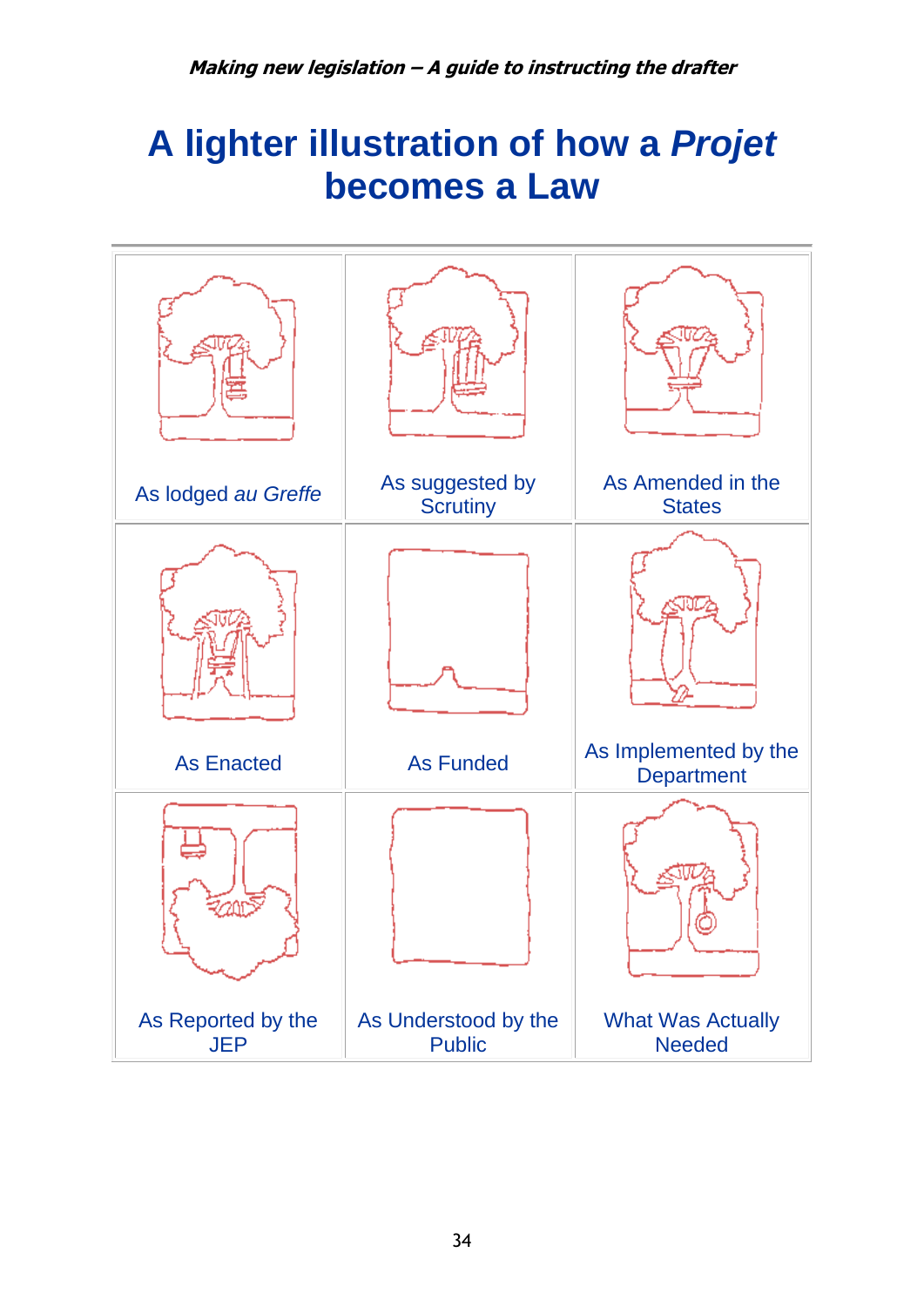# <span id="page-34-0"></span>**Appendix 3 – Structure of legislation explained**



# **SECOND-HAND DEALERS (JERSEY) LAW 2019**

#### **Report**

[This is where the departmental report will be inserted. The report explains the policy intentions, i.e. the reason for the legislation, and the financial implications of the legislation. In the case of a Law, the report must also contain a statement confirming whether or not the legislation is compatible with the European Convention on Human Rights, as advised by the Law Officers' Department.]

### **Explanatory Note**

[The Legislative Drafter will write the explanatory note which will be inserted here. The explanatory note will summarise the legal effect of changes that will be made by the draft legislation.]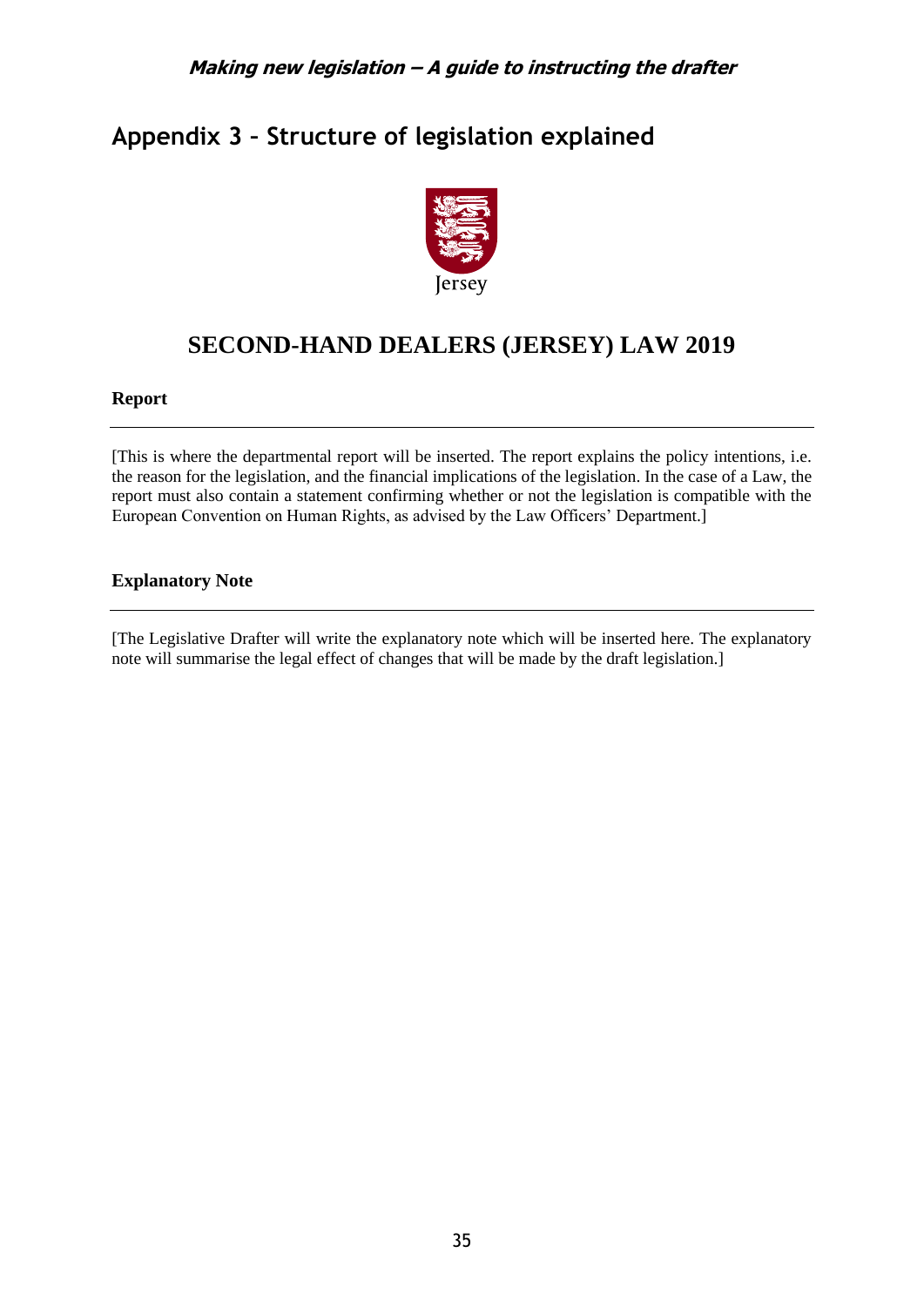

# <span id="page-35-1"></span>**SECOND-HAND DEALERS (JERSEY) LAW 2019**

### **Contents**[1](#page-35-0)

| <b>Article</b> |                                 |    |
|----------------|---------------------------------|----|
| 1              | Interpretation                  | 37 |
| 2              | Licences for dealers            | 38 |
| 3              | Application for licence         | 38 |
| 4              | Licence to be posted            | 38 |
| 5              | Retention of certain goods      | 38 |
| 6              | Keeping of registers by dealers | 38 |
| 7              | Power of inspection             | 38 |
| 8              | Information                     | 39 |
| 9              | <b>Offences</b>                 | 39 |
| 10             | Orders                          | 39 |
| 11             | Power to amend Schedules        | 39 |
| 12             | Citation and commencement       | 39 |
|                |                                 | 40 |
|                |                                 |    |
|                |                                 |    |
|                |                                 |    |

<span id="page-35-0"></span> Table of contents – this is made up of the Article numbers and schedule numbers, showing on which page each may be found.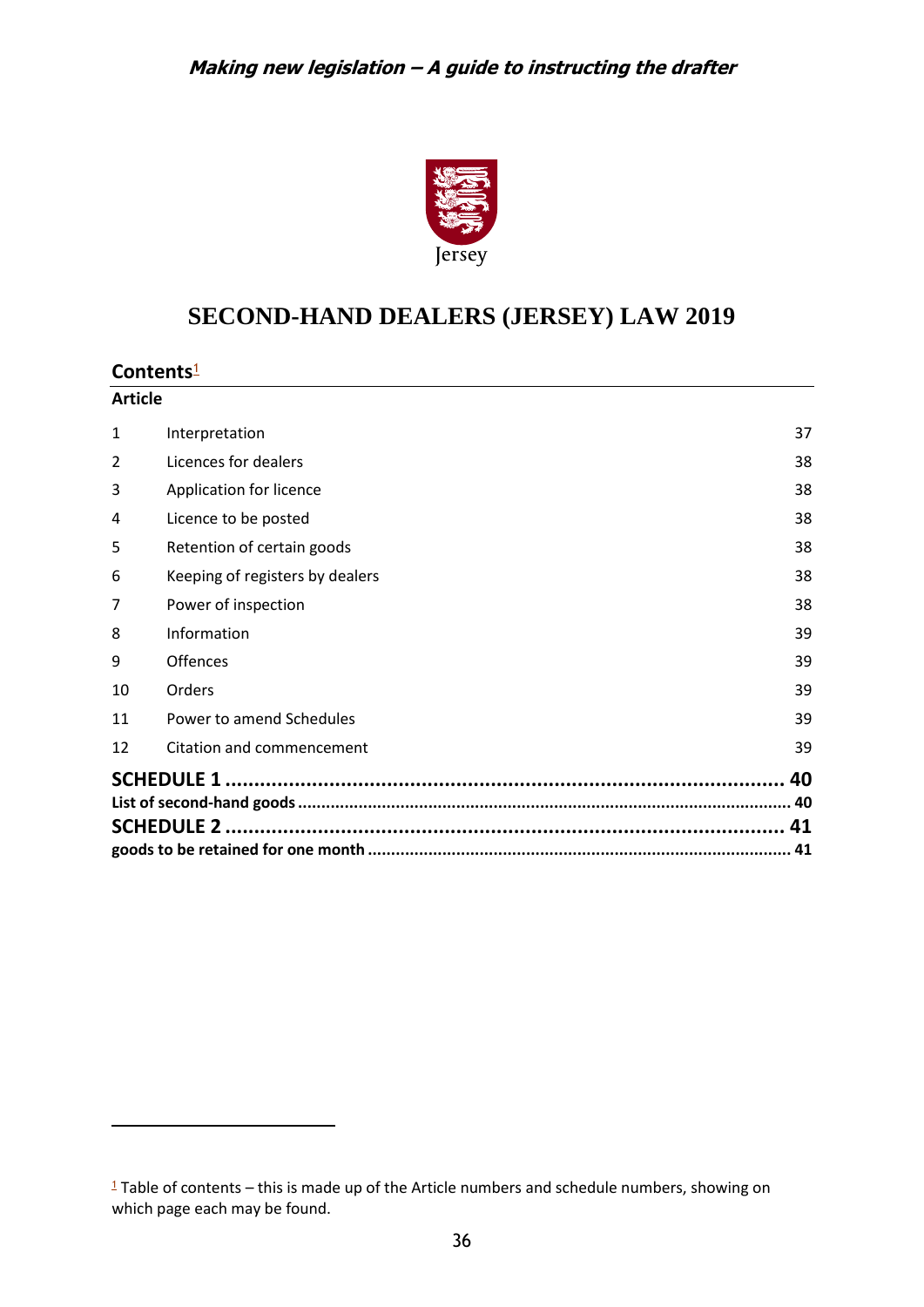<span id="page-36-8"></span><span id="page-36-7"></span><span id="page-36-6"></span>

# **SECOND-HAND DEALERS (JERSEY) LAW 2019** [3](#page-36-2)

**A LAW** to control the sale and purchase of second-hand goods  $\frac{4}{3}$  $\frac{4}{3}$  $\frac{4}{3}$ 

| Adopted by the States                         | [date to be inserted] |
|-----------------------------------------------|-----------------------|
| Sanctioned by Order of Her Majesty in Council | [date to be inserted] |
| Registered by the Royal Court                 | [date to be inserted] |
| Coming into force                             | [date to be inserted] |

**THE STATES**, subject to the sanction of Her Most Excellent Majesty in Council, have adopted the following Law  $\frac{5}{2}$  $\frac{5}{2}$  $\frac{5}{2}$  –

#### <span id="page-36-0"></span>**1 Interpretation [6](#page-36-5)**

<span id="page-36-10"></span><span id="page-36-9"></span>In this Law  $-$ 

"dealer" means a person who carries on a business for the purpose of dealing in, buying or selling second-hand goods, and includes a pawnbroker;

"inspector" means a person designated by a licensing authority as an inspector for the purposes of this Law;

"licensing authority" means the Minister;

"Minister" means the Minister for Economic Development, Tourism, Sport and Culture;

"prescribed" means prescribed by Order by the Minister;

"second-hand goods" means goods that have been previously sold at retail for use or consumption, but does not include goods specified in Schedule 1.

<span id="page-36-1"></span> $\frac{2}{3}$  $\frac{2}{3}$  $\frac{2}{3}$  Coat of Arms – this is the insignia of the Government of Jersey and signifies the formal authority of the Law. It's automatically added by our document template.

<span id="page-36-2"></span> $3$  This is the short title of the Law. It is the name that may be used to refer to the Law.

<span id="page-36-3"></span> $4$  This is the long title of the Law. It is a formal statement of the scope of the Law.

<span id="page-36-4"></span> $\frac{5}{2}$  $\frac{5}{2}$  $\frac{5}{2}$  These are the enacting words, which will be read out in the States Assembly.

<span id="page-36-5"></span> $6$  The interpretation provision provides definitions for certain terms used in the piece of legislation.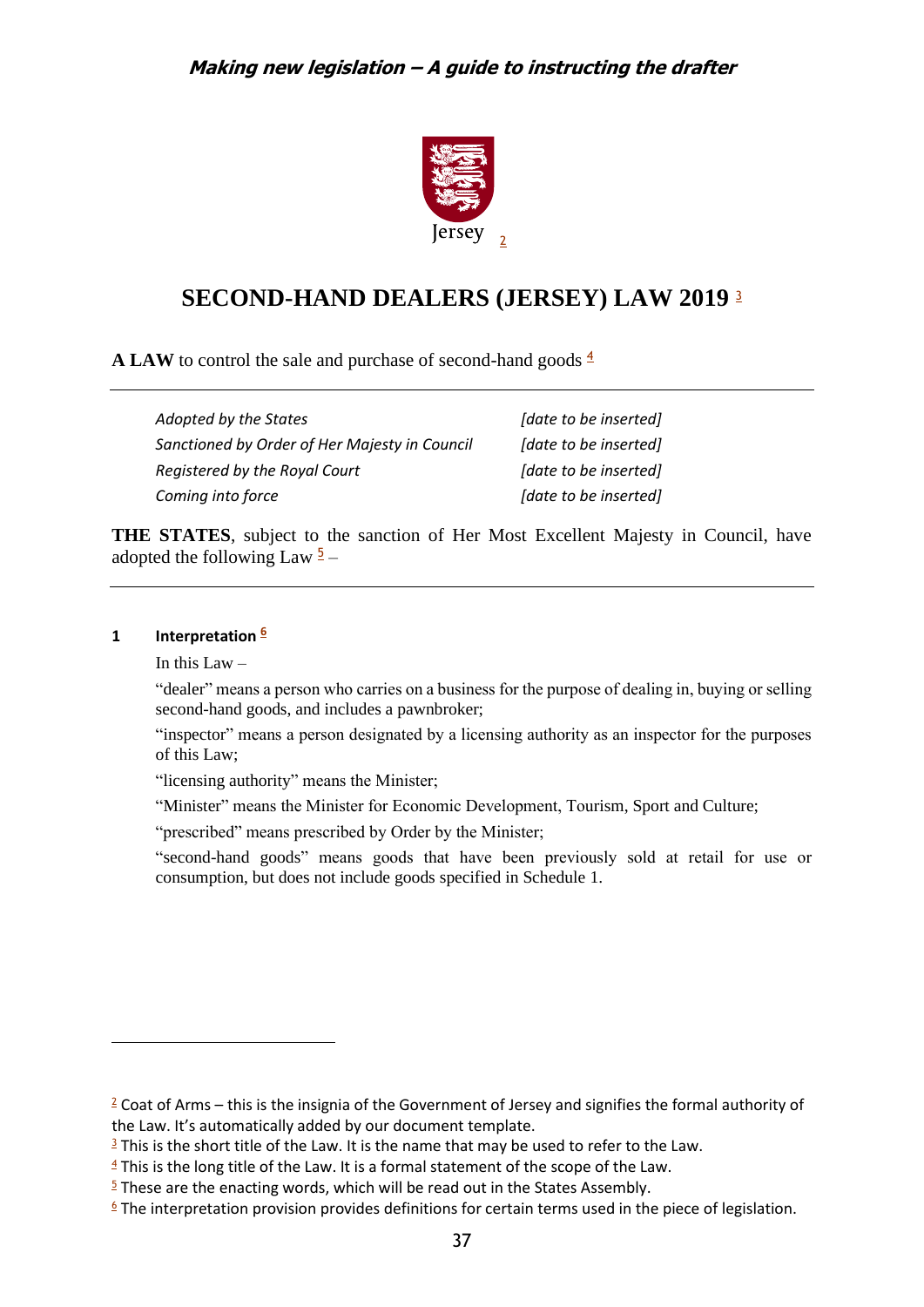#### <span id="page-37-0"></span>**2 Licences for dealers <sup>7</sup>**

<span id="page-37-11"></span><span id="page-37-10"></span>A person must not [ca](#page-37-6)rry on the main business of a dealer without holding a licence for that purpose issued under this Law. $\frac{8}{3}$  $\frac{8}{3}$  $\frac{8}{3}$ 

#### <span id="page-37-1"></span>**3 Application for licence**

- <span id="page-37-12"></span> $(1)^{2}$  $(1)^{2}$  $(1)^{2}$ <sup>9</sup> An application for a licence (including the renewal of a licence) must be made in the prescribed form to the licensing authority, which may issue the licence after consultation with the Chief Officer of the States of Jersey Police and subject to payment by the applicant of the prescribed fee.
- (2) A person aggrieved by a refusal to issue a licence may appeal to the Minister within one month of the refusal.

#### <span id="page-37-2"></span>**4 Licence to be posted**

- (1) A licensed dealer must keep the licence posted in a conspicuous place on the premises where the dealer carries on business as a dealer.
- (2) A licensed dealer must keep exhibited at or over the entrance to the premises, a sign-board of the prescribed size and type with the words "Licensed dealer in second-hand goods" printed on it.

#### <span id="page-37-3"></span>**5 Retention of certain goods**

A licensed dealer who acquires from a person other than another licensed dealer any second-hand goods specified in Schedule 2 must retain the goods for not less than one month before disposing of them or in any way altering their condition or appearance.

#### <span id="page-37-4"></span>**6 Keeping of registers by dealers**

A licensed dealer must keep a register in the prescribed form and must record in the register  $\frac{10}{10}$  $\frac{10}{10}$  $\frac{10}{10}$  –

- <span id="page-37-13"></span>(a) the prescribed particulars for all second-hand goods that the dealer may possess from time to time;
- (b) the time at which the dealer obtained the goods; and
- (c) the person from whom the dealer obtained the goods, including the address of that person and a description of the person's business.

#### <span id="page-37-5"></span>**7 Power of inspection**

- (1) A licensed dealer must, whenever so required by an inspector, produce for inspection all second-hand goods in the dealer's possession or subject to the dealer's control and all books and papers relating to the goods.
- (2) A licensed dealer must not keep second-hand goods at any place other than the place specified in the dealer's licence where the dealer is authorised to keep second hand goods.

<span id="page-37-6"></span> $\frac{7}{2}$  $\frac{7}{2}$  $\frac{7}{2}$  This is the Article heading for Article 2.

<span id="page-37-7"></span><sup>&</sup>lt;sup>[8](#page-37-11)</sup> This is Article 2. It contains a substantive provision, i.e. part of the main body of the Law. Articles 3– 8 also contain substantive provisions.

<span id="page-37-8"></span> $2(1)$  and (2) in this Article are paragraphs.

<span id="page-37-9"></span> $10$  This is an unnumbered paragraph. It is subdivided into sub-paragraphs (a), (b) and (c).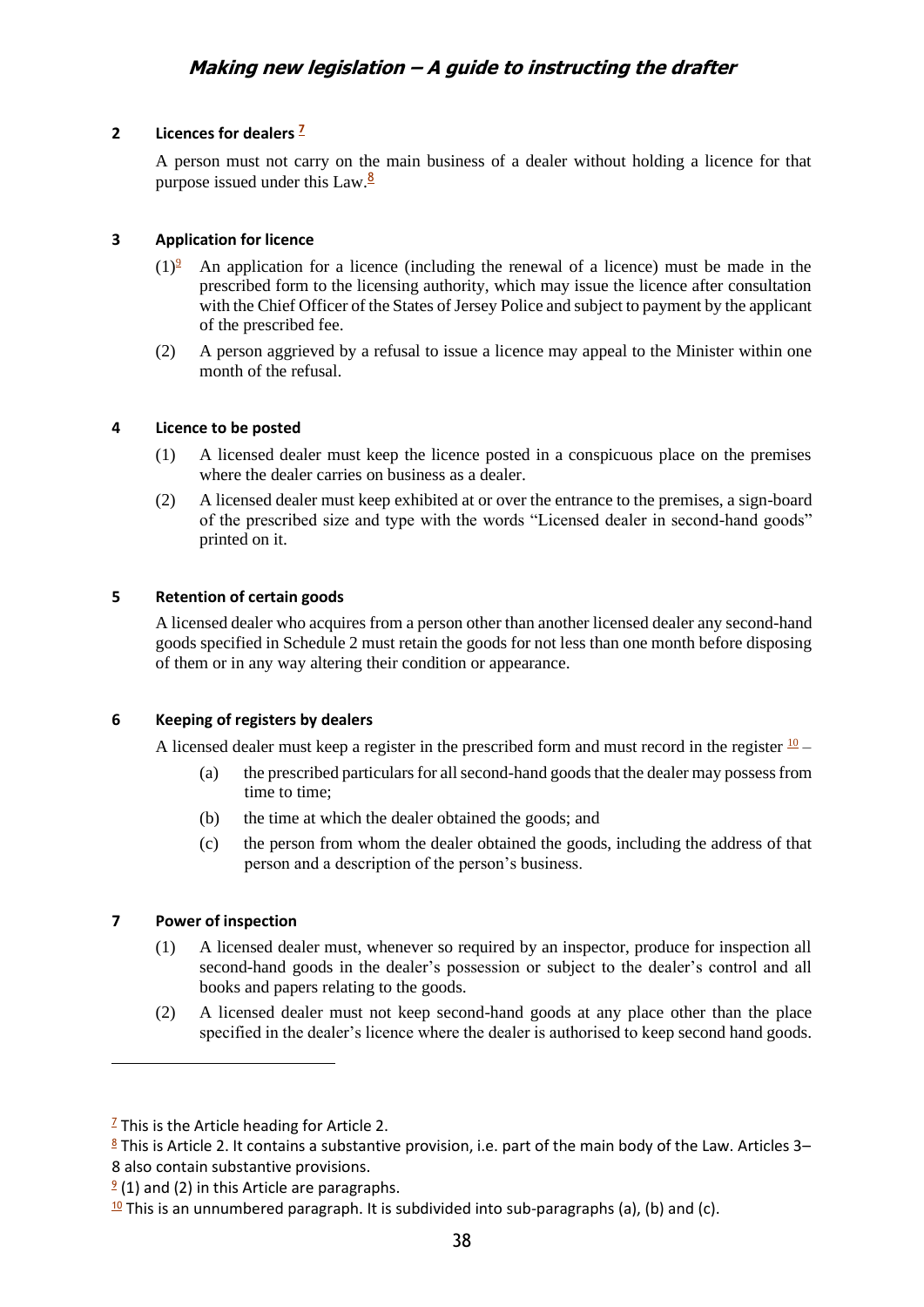#### <span id="page-38-0"></span>**8 Information**

- (1) A police officer may give information to a licensed dealer as to any stolen property or as to any property that has been lost.
- (2) If any property described in that information is, or has since its theft or loss, been in the possession of a licensed dealer or is offered or shown to a licensed dealer, the licensed dealer must, without unnecessary delay, give information to that effect at the nearest police station or to any police officer, with the name, address and description of the person in whose possession the property was seen.

#### <span id="page-38-1"></span>**9 Offences**

- (1) A person who contravenes a provision of this Law commits an offence and is liable–
	- (a) in the case of a first offence, to a fine of level 1 on the standard scale;
	- (b) in the case of a second or subsequent offence, to a term of 12 months' imprisonment and to a fine of level 2 on the standard scale.
- (2) If a dealer licensed under this Law is convicted of an offence, in addition to any penalty imposed under paragraph (1), the licence issued to the dealer under this Law may be withdrawn.

#### <span id="page-38-2"></span>**10 Orders**

The Minister may make Orders for the purpose of bringing this Law into effect and in particular for the purpose of prescribing –

- (a) the procedure to be followed, the forms to be used and the fees to be charged in connection with the grant of licences;
- (b) licence conditions, which may include the giving of a security bond, to be attached to licences;
- (c) the size and type of sign-boards to be exhibited by licensed dealers at or over the entrance to their premises; and
- <span id="page-38-7"></span>(d) the forms of registers to be kept by licensed dealers and the particulars required to be recorded in them.

#### <span id="page-38-3"></span>**11 Power to amend Schedules**

The Minister may, by Order amend the goods or classes of goods specified in Schedules 1 and 2.

#### <span id="page-38-4"></span>**12 Citation and commencement**

<span id="page-38-8"></span>This Law may be cited as the Second-Hand Dealers (Jersey) Law  $2019<sup>11</sup>$  $2019<sup>11</sup>$  $2019<sup>11</sup>$ , and comes into force on a day to be specified by the States by Act.<sup>[12](#page-38-6)</sup>

<span id="page-38-5"></span> $11$  This is the short title of the Law. It is the name that may be used to refer to the Law.

<span id="page-38-6"></span> $12$  The commencement provision specifies, in the case of a Law, the mechanism by which it will be brought into force. An alternative formula, if there is no need to postpone commencement, is 7 days after registration. In the case of an Order or Regulations, it will specify when the piece of legislation will come into force e.g. 7 days after it is made.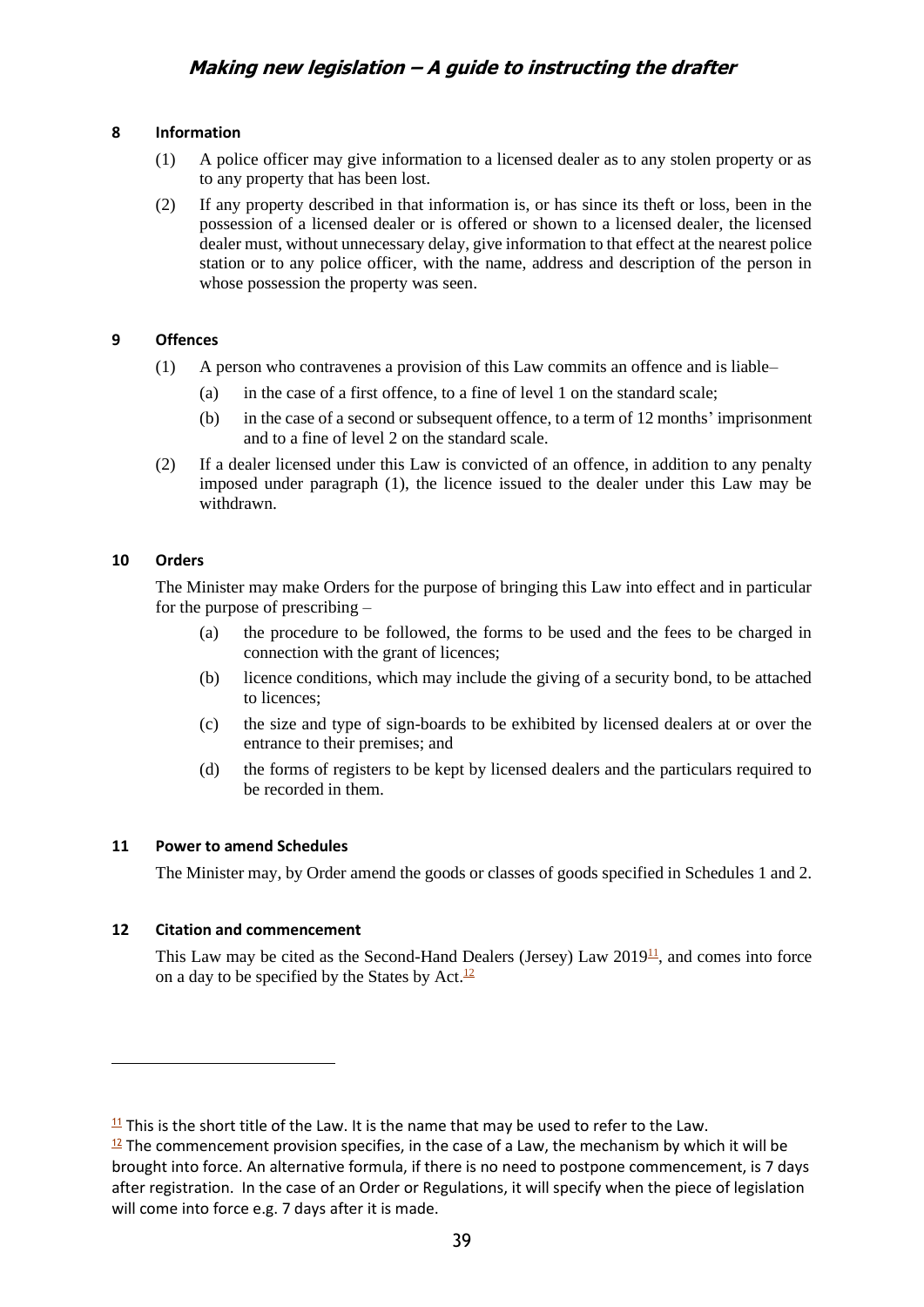# **SCHEDULE 1 [13](#page-39-2)**

<span id="page-39-5"></span><span id="page-39-4"></span>(Article  $1^{\underline{14}}$  $1^{\underline{14}}$  $1^{\underline{14}}$ )

#### **LIST OF SECOND-HAND GOODS**

<span id="page-39-1"></span><span id="page-39-0"></span>Books, magazines and newspapers.

Furniture.

Gunny bags, sail cloth, canvas.

Bottles.

Old iron and metals, other than gold, silver, platinum, brass, bronze, copper, lead, pewter, zinc, or any combination of any such metals.

Kerosene tins, oil drums, and other similar empty receptacles.

Wooden and tin lined boxes and cases.

Motor vehicles.

Ships, vessels or boats.

Refrigerators.

<span id="page-39-2"></span> $13$  This is a Schedule. Schedules contain matters of detail that are best covered separately.

<span id="page-39-3"></span> $14$  This is a reference to the provisions of the Law in which the Schedule is mentioned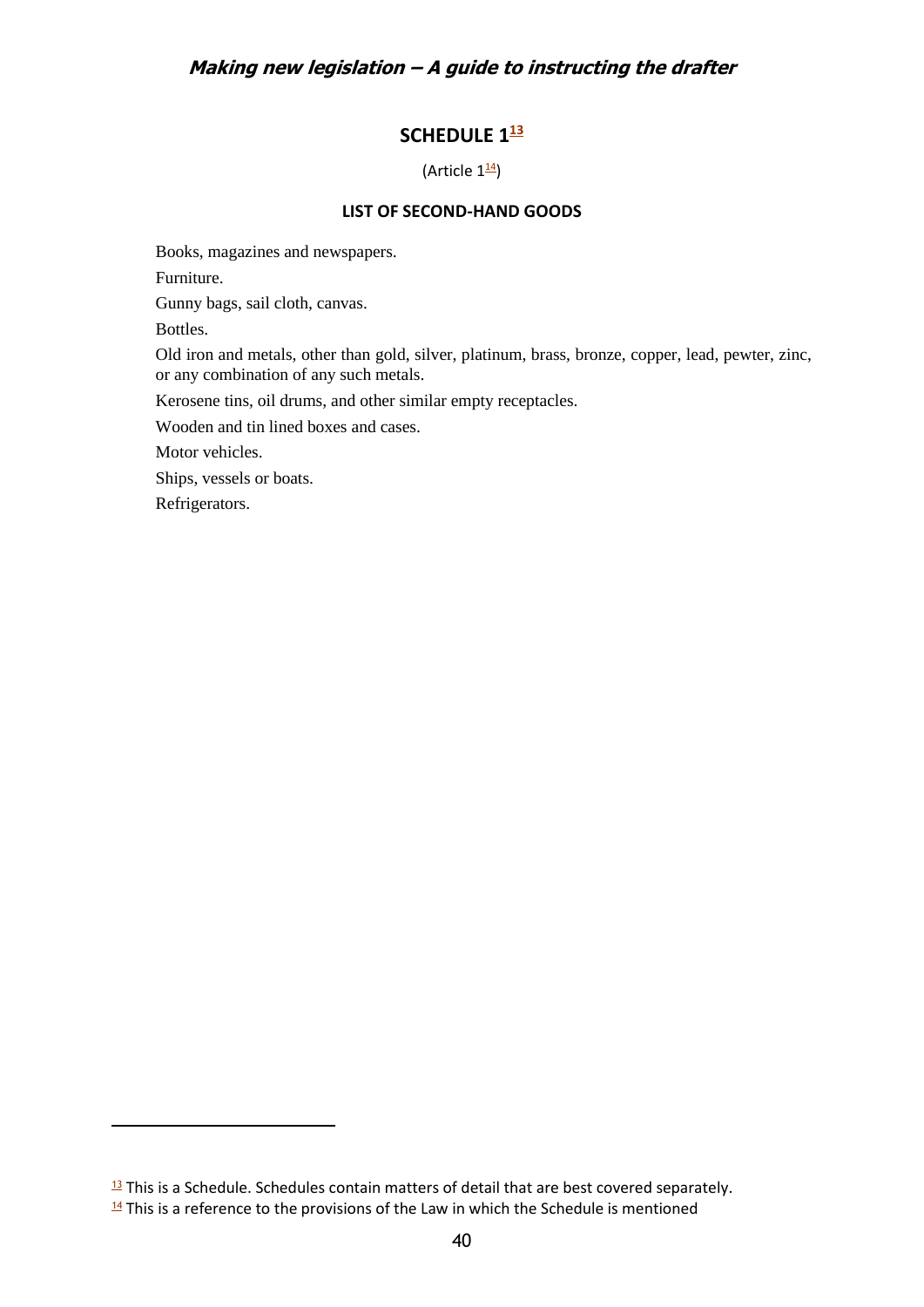### **SCHEDULE 2**

(Article 5)

#### **GOODS TO BE RETAINED FOR ONE MONTH**

<span id="page-40-1"></span><span id="page-40-0"></span>Articles of gold, silver, platinum, brass, copper, lead, pewter, zinc or block tin, or any combination of any such metals.

Bicycles, bicycle parts and bicycle accessories.

Cameras.

Clocks and watches.

Computers, and apparatus and articles used in connection with computers.

Field glasses and other optical instruments of any kind.

Film projectors.

Furs.

Gramophones and radiograms.

Jewellery and jewels and all articles of personal adornment.

Lawnmowers and motor mowers.

Musical instruments other than pianos.

Radio and television receiving and transmitting equipment, and all parts, apparatus and articles used in connection with such receiving and transmitting equipment.

Scrap gold, silver, platinum, brass, copper, lead, pewter, zinc or block tin, or any combination of these metals.

Tape recorders and other recording apparatus.

Tools of trade.

Tools, parts and accessories of motor vehicles of all kinds.

Travelling rugs.

Typewriters.

Wire or cable, made of, or containing, copper.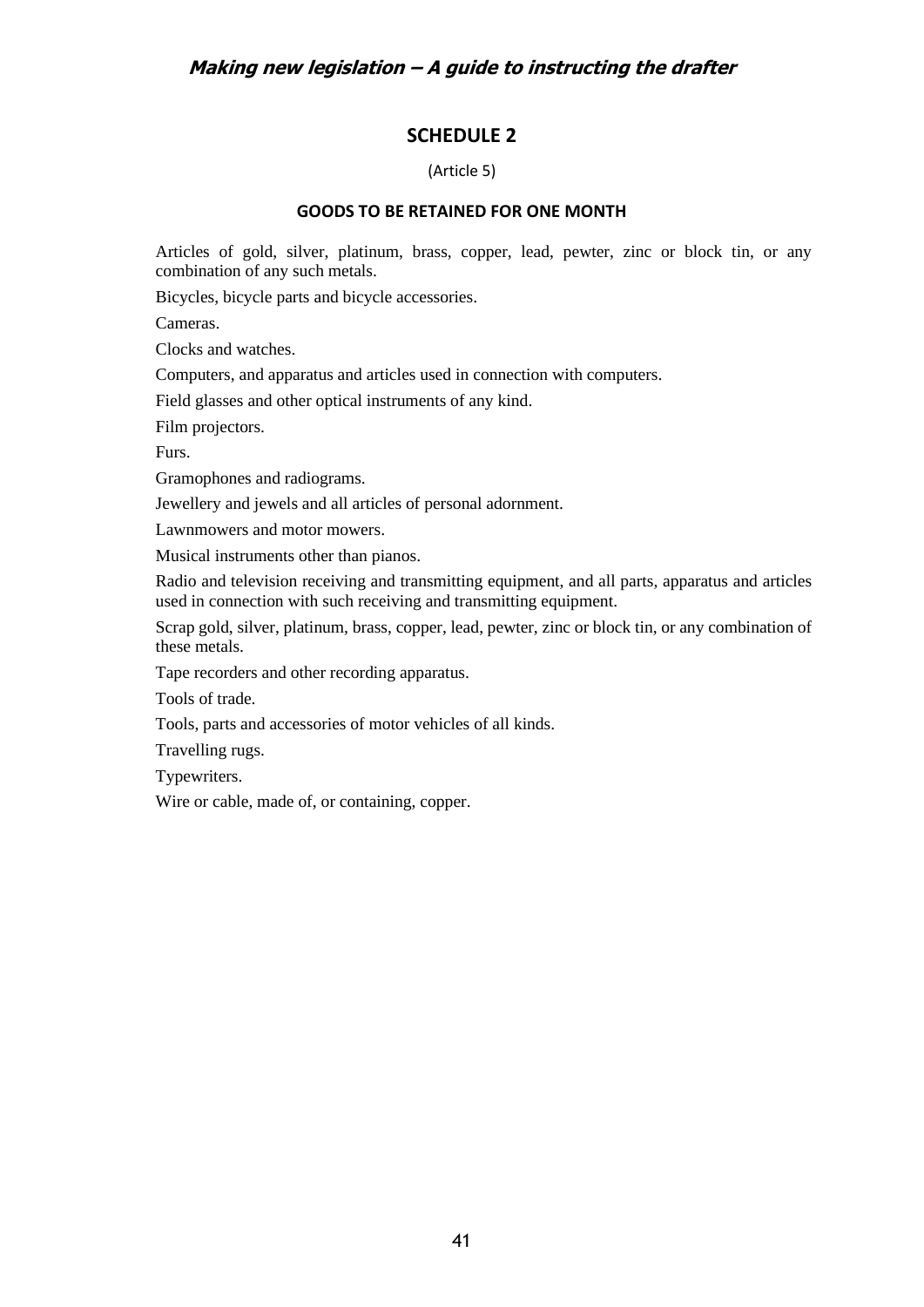# <span id="page-41-0"></span>**Appendix 4 – Drafting instructions – checklist**

# <span id="page-41-1"></span>Part A: Contacts

- 1. Name of sponsoring Minister
- 2. Date of MD and date instructions submitted.
- 3. Name and contact details of Instructing Officer.
- 4. If LOD has provided any advice relating to these instructions, give the name and contact details of LOD officer.

# <span id="page-41-2"></span>Part B: Introduction and overall structure

- 5. Use numbered paragraphs and pagination
- 6. Outline the policy, giving  $$ 
	- a. the background;
	- b. an overview of the policy;
	- c. why the law is needed;
	- d. what effect the new law is to have on existing law and practice.

# <span id="page-41-3"></span>Part C: Detailed instructions

- 7. THE EXISTING LEGISLATIVE FRAMEWORK Set out in detail how the existing law operates in practice. (Assume that the drafter is not familiar with the subject.)  $$ 
	- a. Give examples of how the law operates in practice. If the practice is not the same as the law requires/permits then explain;
	- b. Explain any case law or customary law that is relevant
	- c. Consider whether a historical analysis of the legal framework is necessary (e.g. why any recent amendments have been made);
	- d. Explain recent changes to the law or other changes that are in the Government Legislative Programme;
	- e. Explain how any LOD or other advice may be relevant to the policy approach being taken (e.g. any advice given on ECHR/EU issues or data protection).

### 8. WHAT IS PROPOSED

Set out the proposals in a logical order to tell the story –

- a. Explain, in relation to each proposal, why it is necessary to legislate, including how any existing legislation is to change;
- b. Analyse the present obstacles or defects;
- c. Explain what needs to be achieved by way of the proposed law and how things are intended to work in practice after the amendments are made. If there are existing precedents which you believe have the intended effect, refer to them and explain exactly how the adoption of similar provisions will achieve the intended effect;
- d. Set out the circumstances in which the new provisions will apply;
- e. Explain if other options have been considered and why they have been rejected or if there has had to be a compromise when reaching the policy decision;
- f. Describe any procedures to be included (e.g. procedures for applications, licences etc.);
- g. If there are new independent public appointments to be made, ensure that they do not run for more than 9 years in total. Consider the pension position, as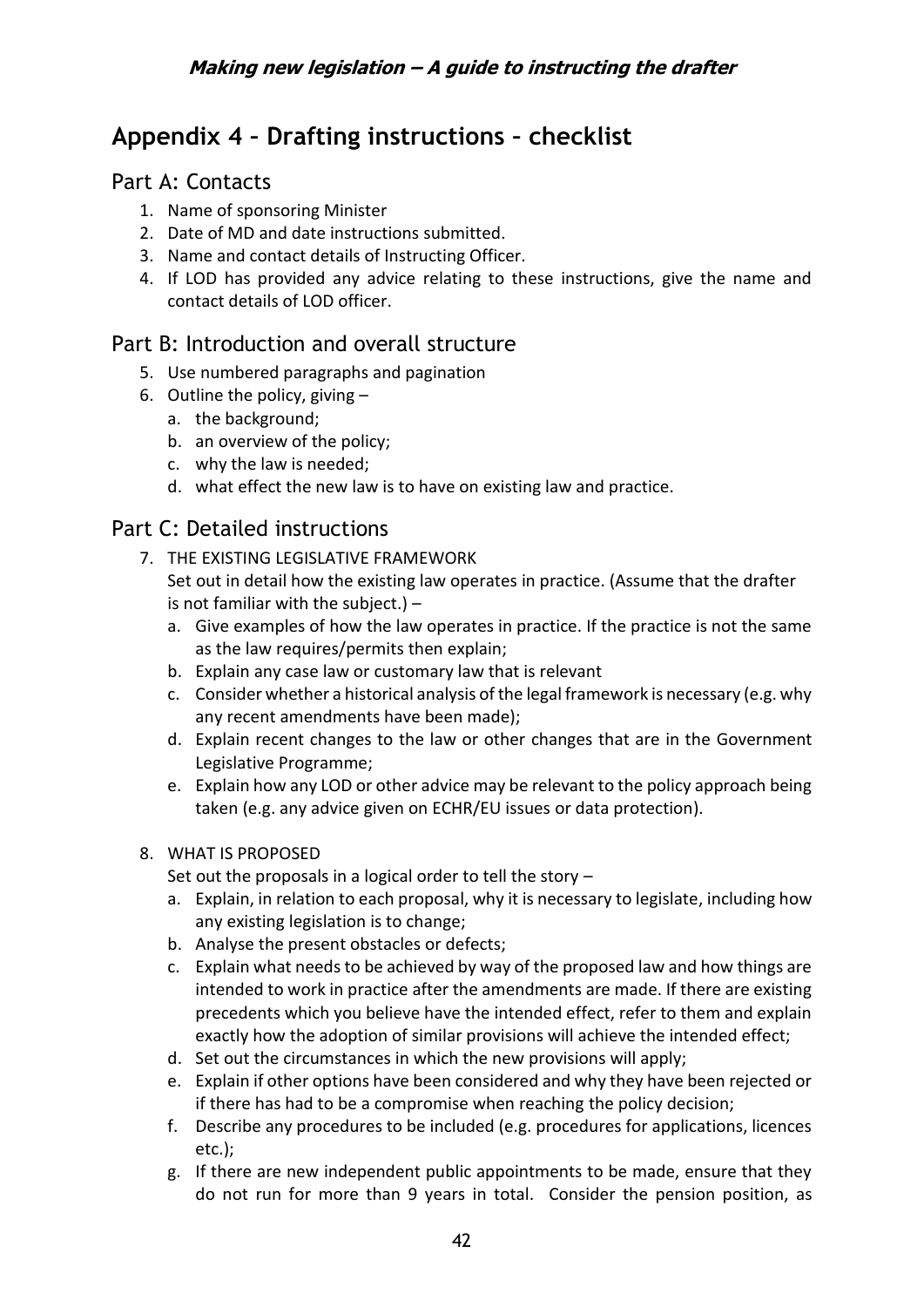sometimes such appointees are initially appointed as States employees as a shadow appointment, but when appointed formally under new legislation not as a States employee different pension arrangements need to be made;

- h. If the legislation introduces new controls or restrictions, identify the person or authority responsible for administering and enforcing them. If they involve a registration or licensing system, include full details;
- i. Describe envisaged enforcement mechanisms and any sanctions and appeals mechanisms. Identify those acts and omissions that are to constitute criminal offences or for which a system of civil penalties is required, and suggest appropriate penalties;
- j. Describe other powers needed (e.g.to make codes of practice, give guidance, directions etc. and who will exercise those powers);
- k. If it is intended to make subordinate legislation describe in detail what will be covered in the subordinate legislation and who will have the power to make it (States or Minister);
- l. Explain any consequences for other legislation and what consequential changes to other legislation may be needed;
- m. Explain transitional, transitory or savings that may be required (these are concerned with how you treat the existing situation when the new regime comes in – see example below);
- n. Include suggestions as to the commencement of the legislation (and of different provisions, if appropriate), and the reasons for them;
- o. Specify any matters on which you need the advice of a drafter.

# <span id="page-42-0"></span>Part D: Other information

- 9. Provide any other relevant information (explain relevance)
	- a. Specify any treaties, conventions or international agreements to be implemented by the legislation, and include web-links or copies, together with any reports of experts or committees on the treaties etc.;
	- b. If the recommendations in any report of a commission, committee or inquiry are to be implemented by the legislation or are otherwise relevant to it, specify them and include a web-link or electronic copy of the report, together with any associated papers;
	- c. Identify any other documents relevant to the legislation, and include web-links or electronic copies;
	- d. Give details of any consultation and the date it ends/ended and include copies of consultation papers, responses to them and the Department's views on the responses;
	- e. Explain if the instructions incorporate changes required as a result of the consultation responses and if not, then explain why not;
	- f. If the legislation is intended to introduce a similar regime to that operating elsewhere, specify the relevant legislation and supply copies (other than existing UK legislation or where there is a link to the legislation on line), and indicate any substantial changes sought;
	- g. Set out the nature of the project and its likely scale (i.e. is it stand-alone, or part of a series of projects that are to work and/or be brought into force together?);
	- h. Set out any known timetable or deadline that is likely to apply to the project as a whole;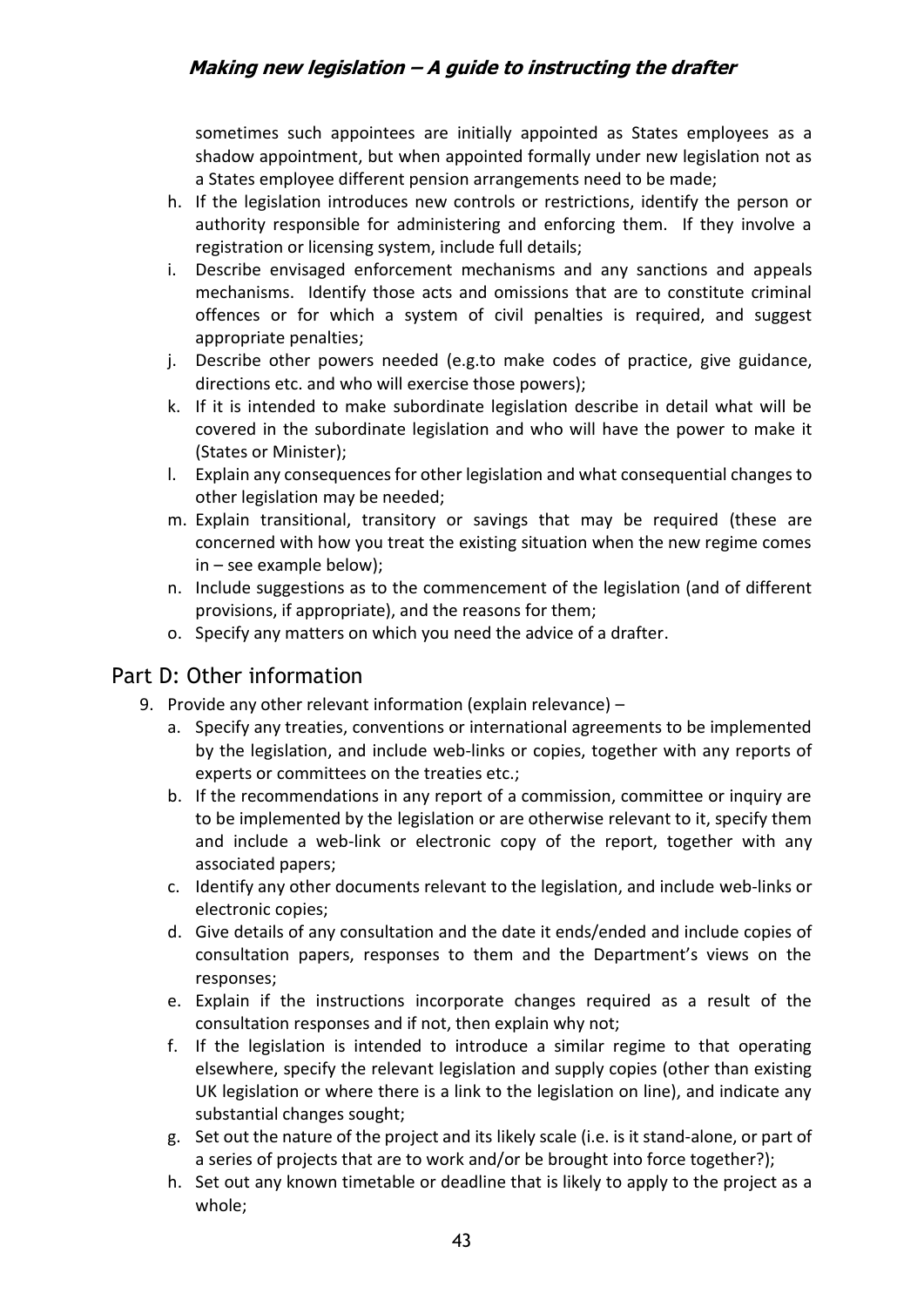i. Set out the policy officers' understanding of the status of the project and its importance to the States of Jersey.

# <span id="page-43-0"></span>Part E: Documents

- 10. Send the following documents or explain why any such documents are not included) –
	- a. Ministerial decision;
	- b. Reports or propositions laid before the States;
	- c. Consultation document;
	- d. Responses to consultation;
	- e. All legal and technical advice relied upon in preparation of the instructions from LOD (Note: all legal advice provided by lawyers in the private sector must also be shared with LOD and LDO);
	- f. All European or other international documents that the proposed legislation is intended to implement;
	- g. Any other relevant documents.

#### **Example of consideration of transitional issues:**

A licensing scheme is replaced by a completely new licensing scheme (but the purpose of the scheme is essentially the same). Transitional issues for the instructor to consider might include:

- Should a licence granted under the old scheme continue to have effect after the new scheme comes into existence? If yes, should it have effect under the old scheme (with the old scheme preserved or "saved" for that purpose), or should it have effect as if it were a licence granted under the new scheme?
- If an application for a licence under the old scheme is still being considered when the new scheme commences, should the consideration of the application go ahead after that commencement, or should the applicant have to make a new application under the new scheme? If consideration of the application should go ahead, should it go ahead under a preserved version of the old scheme, or should it be translated into an equivalent application under the new scheme?
- The old scheme and the new scheme both provide for regulations to specify licence conditions. Should the regulations made for this purpose under the old scheme have effect as if they were Regulations made for the same purpose under the new scheme, or will a completely new set of Regulations be needed for the new scheme? Usually, it is preferable for new Regulations to be made before the new scheme comes into operation.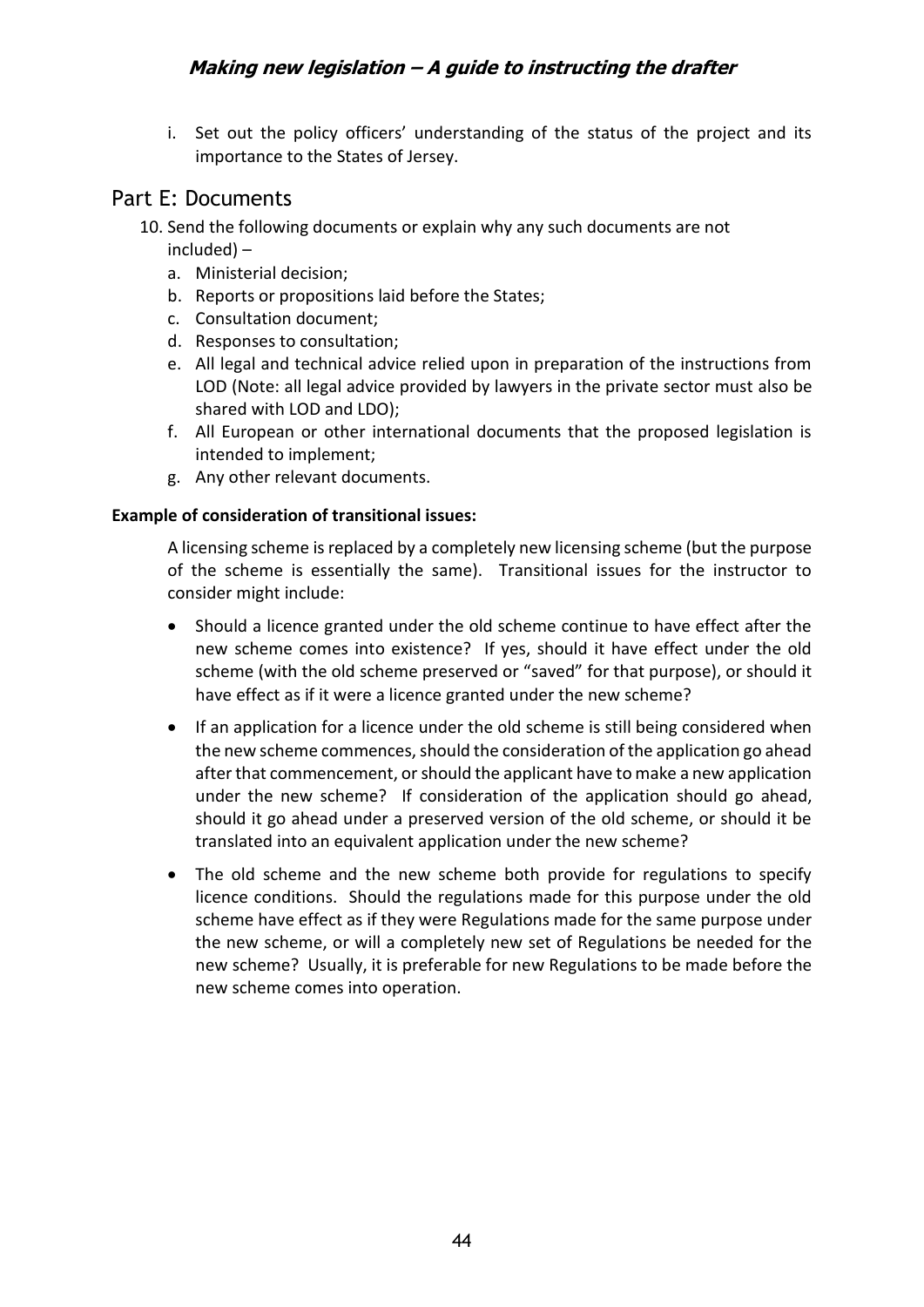# <span id="page-44-0"></span>**Appendix 5 – Human rights**

1. Article 4 of the Human Rights (Jersey) Law 2000 states that so far as it is possible to do so, principal legislation and subordinate legislation must be read and given effect in a way which is compatible with Convention rights (meaning the rights set out in the ECHR to which Jersey is bound). Article 5 enables the higher courts in Jersey to make declarations of incompatibility in relation to Jersey legislation. Under Article 7 it is unlawful for a public authority to act in a way which is incompatible with a Convention right. You should also be familiar with Article 16, which states –

#### **16 Statements of compatibility**

- (1) A Minister who lodges *au Greffe* a *projet de loi* must, before the second reading of the *projet* –
	- (a) make a statement to the effect that in the Minister's view the provisions of the *projet* are compatible with the Convention rights (a "statement of compatibility"); or
	- (b) make a statement to the effect that although the Minister is unable to make a statement of compatibility, he or she nevertheless wishes the States to proceed with the *projet*.
- (2) The statement referred to in paragraph (1) must be in writing and be published in such manner as the Minister making it considers appropriate.
- 2. In advising the Minister to make the statement set out in Article  $16(1)(a)$  at the very least the balance of arguments must support the view that the provisions are compatible. The Minister will form a view on the basis of appropriate advice from the Law Officers' Department. The advice will indicate which rights are potentially engaged and whether the provisions of the draft Law are likely to stand up to challenge on Convention grounds before any courts. The most common ECHR rights that are potentially engaged by legislation are (1) Article 5 (right to liberty and security), (2) Article 6 (right to a fair trial), (3), Article 7 (no punishment without law), (4) Article 8 (right to respect for private and family life) (5) Article 10 (freedom of expression) and (6) Article 1 of Protocol 1 (protection of property). However, in the end it is the Minister's decision whether or not to make the statement.
- 3. The Report will contain that statement of compatibility. The Report should not simply record the fact that an Article 16 statement has been made, but also briefly draw attention to any Convention issues in the draft Law together with conclusions on compatibility. In some cases, it may be sufficient simply to state that an issue has been considered, and that a particular conclusion has been reached. In other cases, you may refer to the policy justification for what is proposed. You are not expected to list every human rights point which could be taken on the Law, or to cite case-law supporting the conclusions on compatibility.
- 4. For many *projets,* the information will most conveniently be contained in a single passage in the introductory section of the Report. For longer *projets*, or those containing several different subjects, a series of passages at the beginning of each part of the Report may be more suitable. If the Report contains factual information or policy analysis relevant to the human rights issues being discussed, the passage on compatibility might usefully contain cross references.